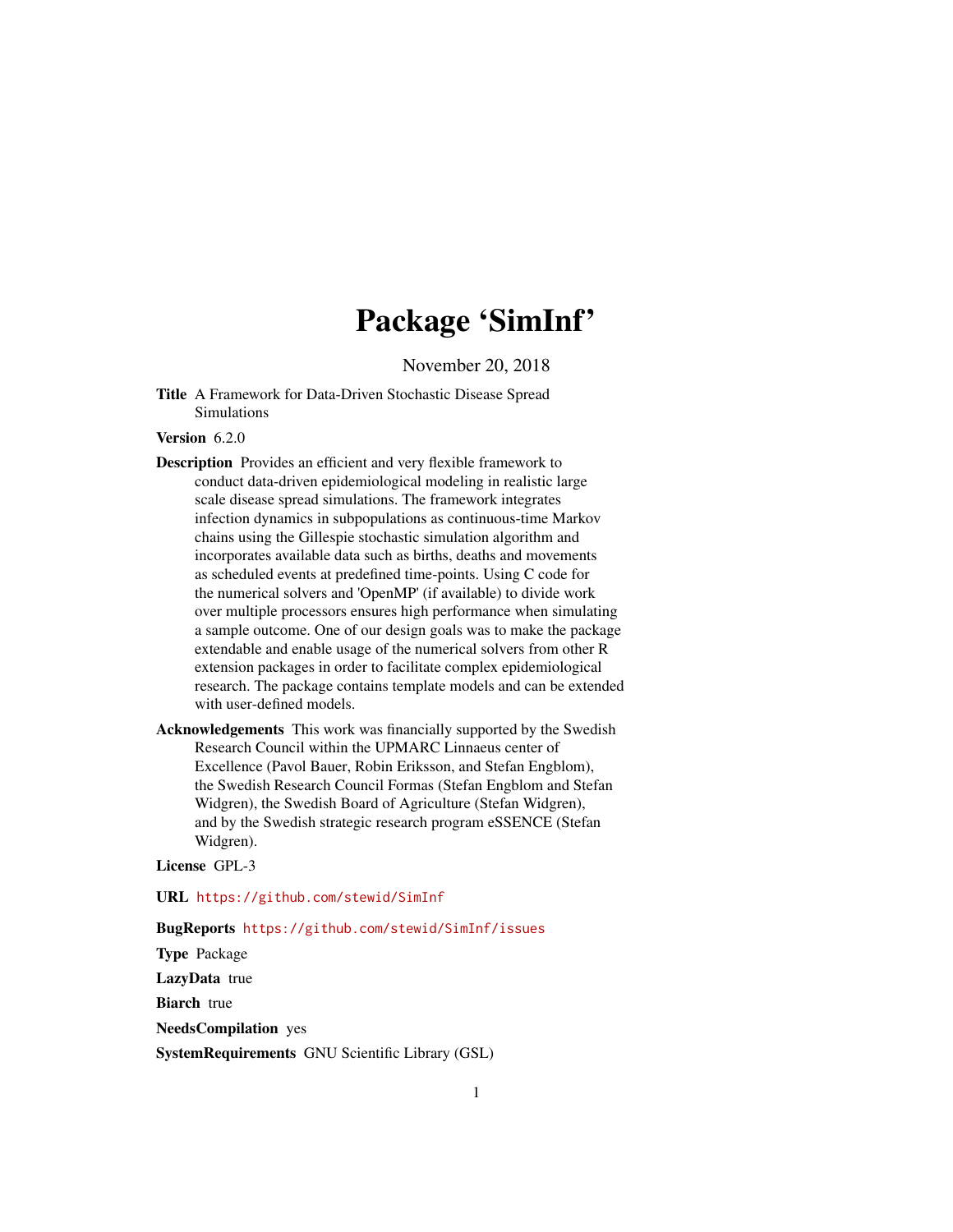# Depends  $R(>= 3.1)$

Imports graphics, grDevices, methods, stats, utils, Matrix

Collate 'check\_arguments.R' 'SimInf\_events.R' 'SimInf\_model.R' 'SEIR.R' 'SIR.R' 'SISe.R' 'SISe3.R' 'SISe3\_sp.R' 'SISe\_sp.R' 'SimInf.R' 'SimInf\_mparse.R' 'distance.R' 'package\_skeleton.R' 'run\_outer.R'

Encoding UTF-8

RoxygenNote 6.1.1

Author Stefan Widgren [aut, cre] (<https://orcid.org/0000-0001-5745-2284>), Robin Eriksson [aut] (<https://orcid.org/0000-0002-4291-712X>), Stefan Engblom [aut] (<https://orcid.org/0000-0002-3614-1732>), Pavol Bauer [aut] (<https://orcid.org/0000-0003-4328-7171>), Attractive Chaos [cph] (Author of 'kvec.h', a generic dynamic array)

Maintainer Stefan Widgren <stefan.widgren@gmail.com>

Repository CRAN

Date/Publication 2018-11-20 09:30:03 UTC

# R topics documented:

| $\mathbf{3}$<br>$boxplot, SimInf\_model-method \dots \dots \dots \dots \dots \dots \dots \dots \dots \dots \dots \dots \dots$ |
|-------------------------------------------------------------------------------------------------------------------------------|
| $\overline{4}$                                                                                                                |
| 5                                                                                                                             |
| 6                                                                                                                             |
| $\overline{7}$                                                                                                                |
| 8                                                                                                                             |
| 9                                                                                                                             |
| 10                                                                                                                            |
| 11                                                                                                                            |
| -12                                                                                                                           |
| 12                                                                                                                            |
| $\overline{13}$                                                                                                               |
| 14                                                                                                                            |
| 15                                                                                                                            |
| -16                                                                                                                           |
| 17                                                                                                                            |
| -18                                                                                                                           |
| 19                                                                                                                            |
| -19                                                                                                                           |
| 20                                                                                                                            |
| 21                                                                                                                            |
| 23                                                                                                                            |
| 24                                                                                                                            |
| 25                                                                                                                            |
| 27                                                                                                                            |
| 27                                                                                                                            |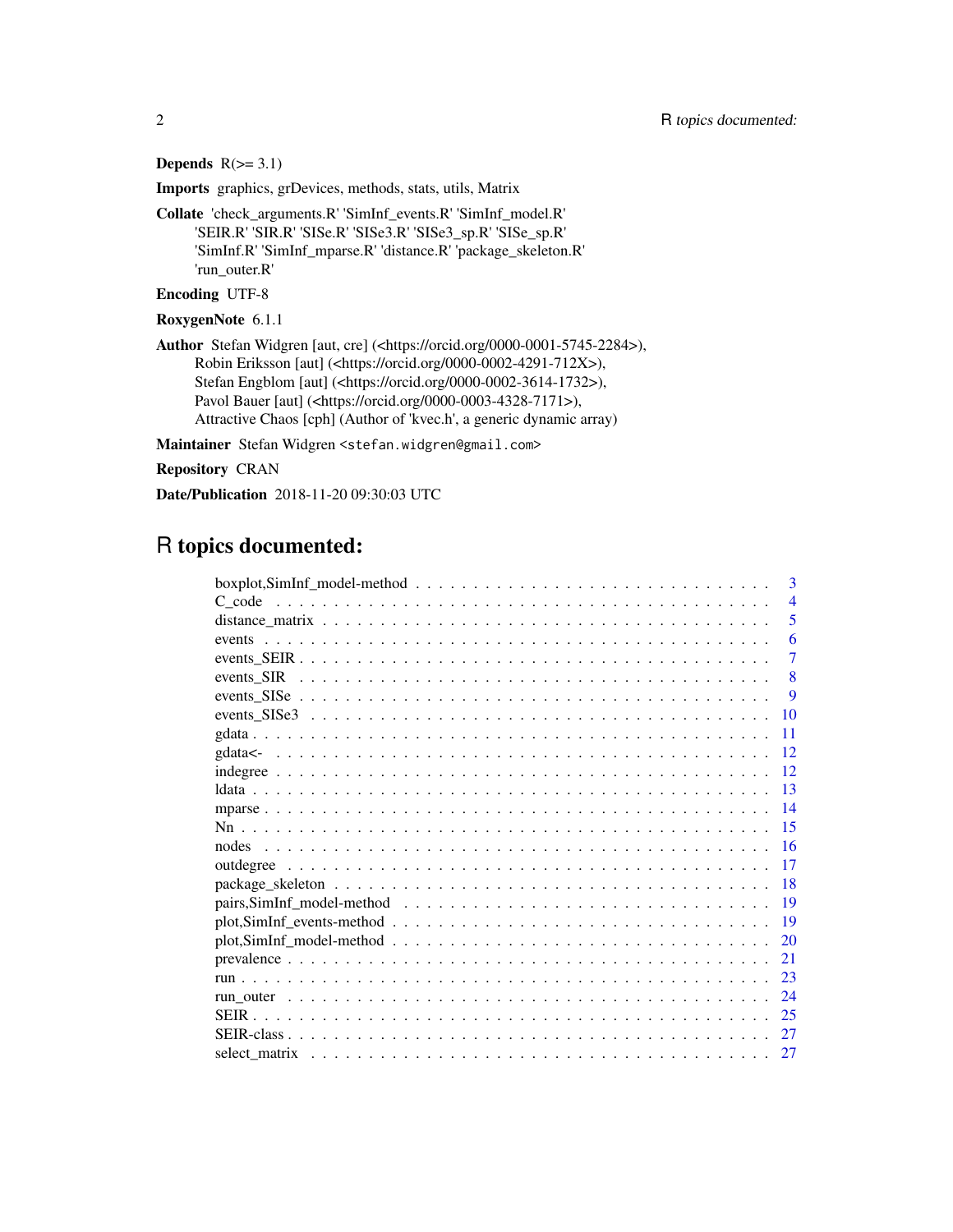<span id="page-2-0"></span>

|       |            | 28  |
|-------|------------|-----|
|       |            |     |
|       |            |     |
|       |            | 30  |
|       |            | 30  |
|       |            | 31  |
|       |            | 32  |
|       |            | 33  |
|       |            | 34  |
|       |            | 35  |
|       | <b>SIR</b> | 36  |
|       |            | 38  |
|       |            | 38  |
|       |            | 40  |
|       | SISe3      | 40  |
|       |            | 42  |
|       |            | 42  |
|       |            | 44  |
|       |            | 45  |
|       |            | 46  |
|       |            | 46  |
|       |            | 47  |
|       |            | 48  |
|       |            | 49  |
|       |            | 50  |
|       |            | 51  |
|       |            | 52  |
|       |            | -53 |
|       |            |     |
|       |            |     |
| Index |            | 57  |

boxplot,SimInf\_model-method

*Box plot of number of individuals in each compartment*

# Description

Produce box-and-whisker plot(s) of the number of individuals in each model compartment.

# Usage

```
## S4 method for signature 'SimInf_model'
boxplot(x, ...)
```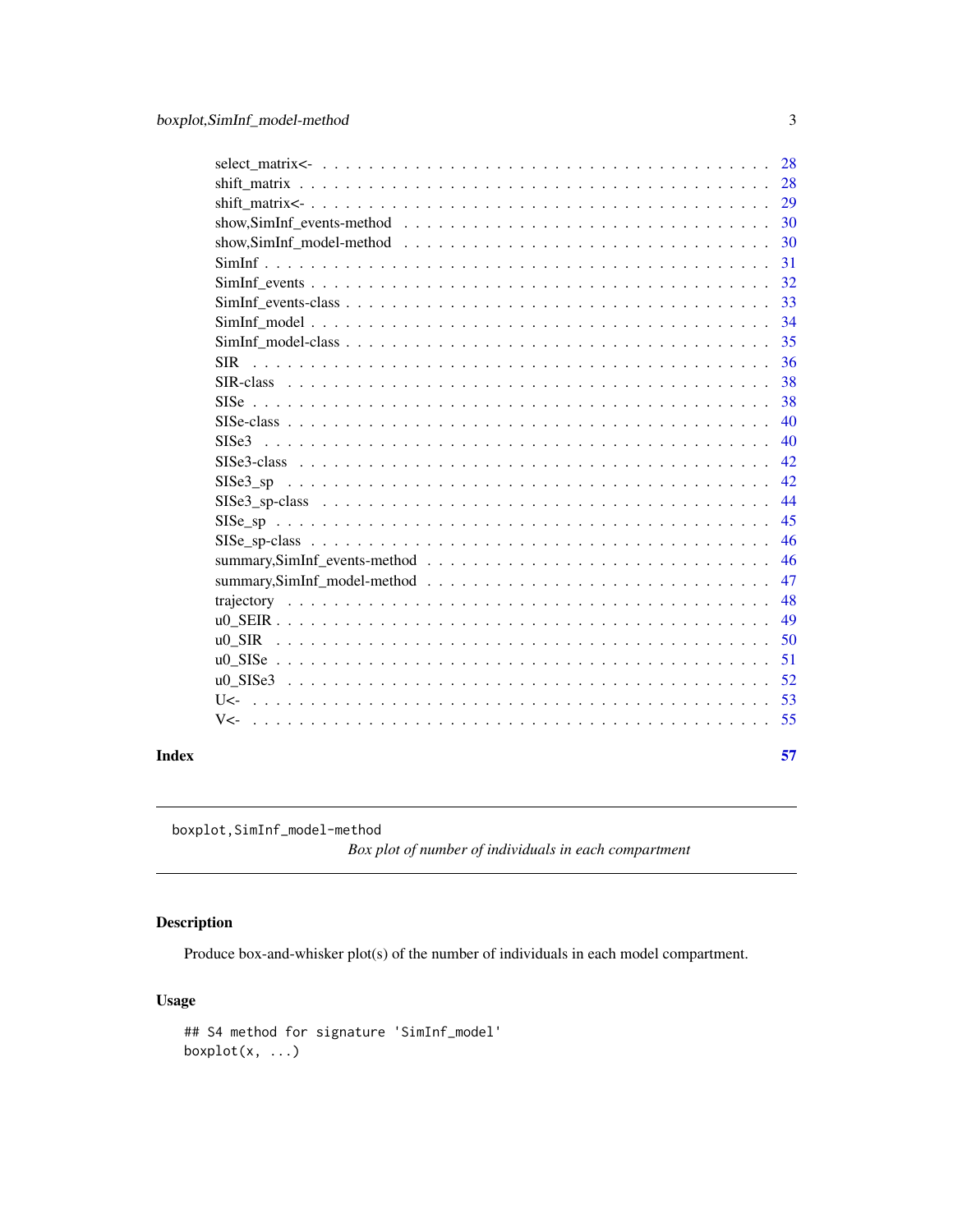# <span id="page-3-0"></span>Arguments

| x        | The model to plot                                 |
|----------|---------------------------------------------------|
| $\cdots$ | Additional arguments affecting the plot produced. |

# Examples

```
## Create an 'SIR' model with 10 nodes and initialise
## it with 99 susceptible individuals and one infected
## individual. Let the model run over 100 days.
model \leq SIR(u0 = data.frame(S = rep(99, 10),
                             I = rep(1, 10),R = rep(0, 10),
             tspan = 1:100,beta = 0.16,
             gamma = 0.077)
## Run the model and save the result.
result \leq run(model, threads = 1)
## Create a boxplot
boxplot(result)
```
C\_code *Extract the C code from a* SimInf\_model *object*

# Description

Extract the C code from a SimInf\_model object

# Usage

```
C_code(model, pkg = NULL)
```
# Arguments

| model | The SimInf model object to extract the C code from.                                                                                                                                                                                |
|-------|------------------------------------------------------------------------------------------------------------------------------------------------------------------------------------------------------------------------------------|
| pkg   | Character vector. If the C could should be used in a package named pkg, the<br>function modifies the C code to facilitate adding the code to the package. Default<br>is to not use this argument and return the C code unmodified. |

# Value

Character vector with C code for the model.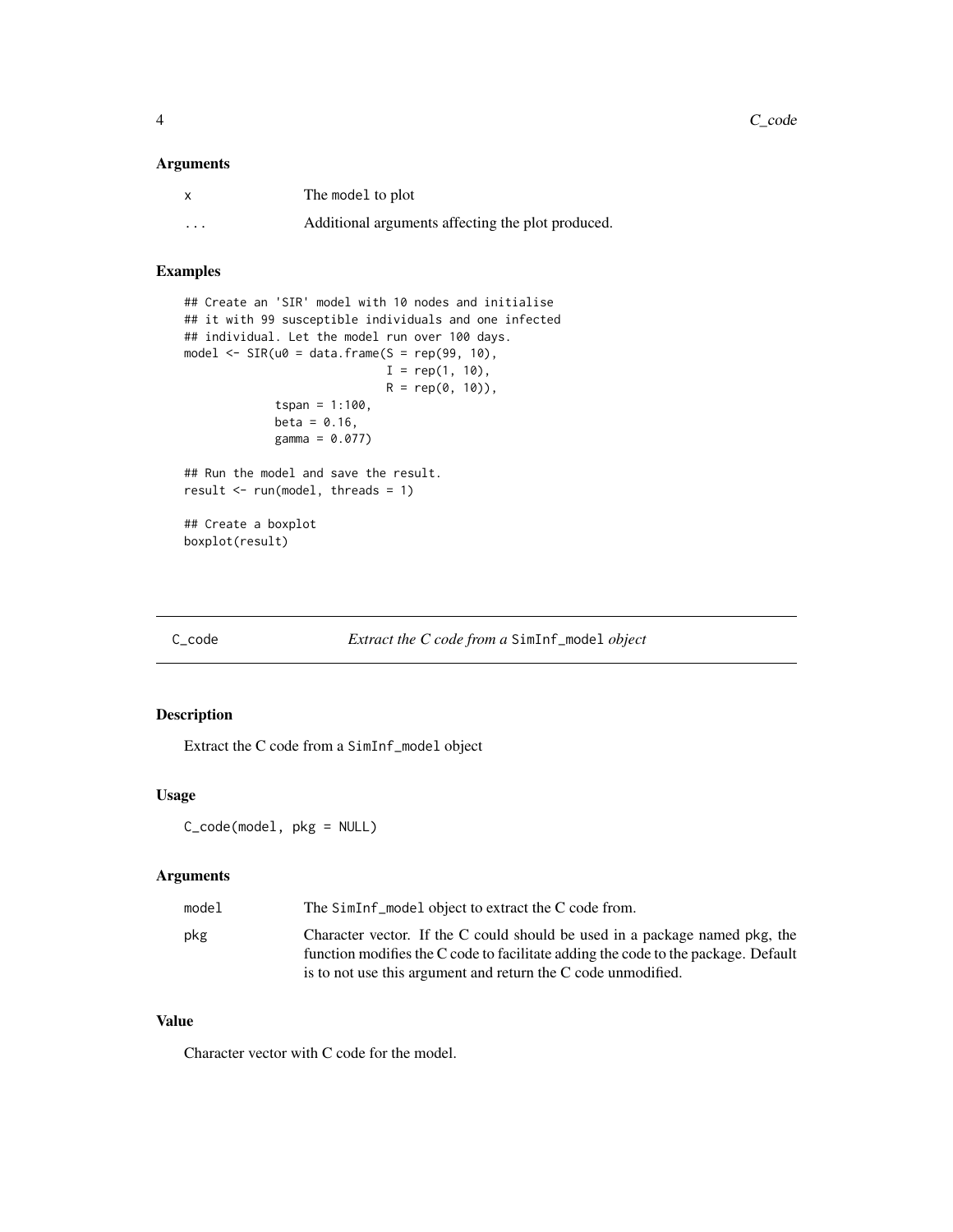# <span id="page-4-0"></span>distance\_matrix 5

#### Examples

```
## Use the model parser to create a 'SimInf_model' object that
## expresses an SIR model, where 'b' is the transmission rate and
## 'g' is the recovery rate.
model <- mparse(transitions = c("S -> b*S*I/(S+I+R) -> I", "I -> g*I -> R"),
                compartments = c("S", "I", "R"),
                gdata = c(b = 0.16, g = 0.077),u0 = data. frame(S = 99, I = 1, R = 0),
                tspan = 1:10)
## View the C code.
C_code(model)
## Modify the C code for a package named "XYZ"
C_code(model, "XYZ")
```
distance\_matrix *Create a distance matrix between nodes for spatial models*

#### Description

Calculate the euclidian distances beween coordinates for all coordinates within the cutoff.

#### Usage

```
distance_matrix(x, y, cutoff, min_dist = NULL)
```
# Arguments

| $\mathsf{x}$ | Projected x coordinate                                                                                                                                                                         |
|--------------|------------------------------------------------------------------------------------------------------------------------------------------------------------------------------------------------|
| <b>V</b>     | Projected y coordinate                                                                                                                                                                         |
| cutoff       | The distance cutoff                                                                                                                                                                            |
| min_dist     | The minimum distance to separate two nodes. If the coordinates for two nodes<br>are identical, the min_dist must be assigned or an error is raised. Default is<br>NULL i.e. to raise an error. |

#### Value

dgCMatrix

# Examples

```
## Generate a grid 10 x 10 and place one node in each cell
## separated by 100m.
nodes <- expand.grid(x = (0:9) * 100, y = (0:9) * 100)
plot(y ~ x, nodes)
```
## Define the cutoff to only include neighbors within 300m.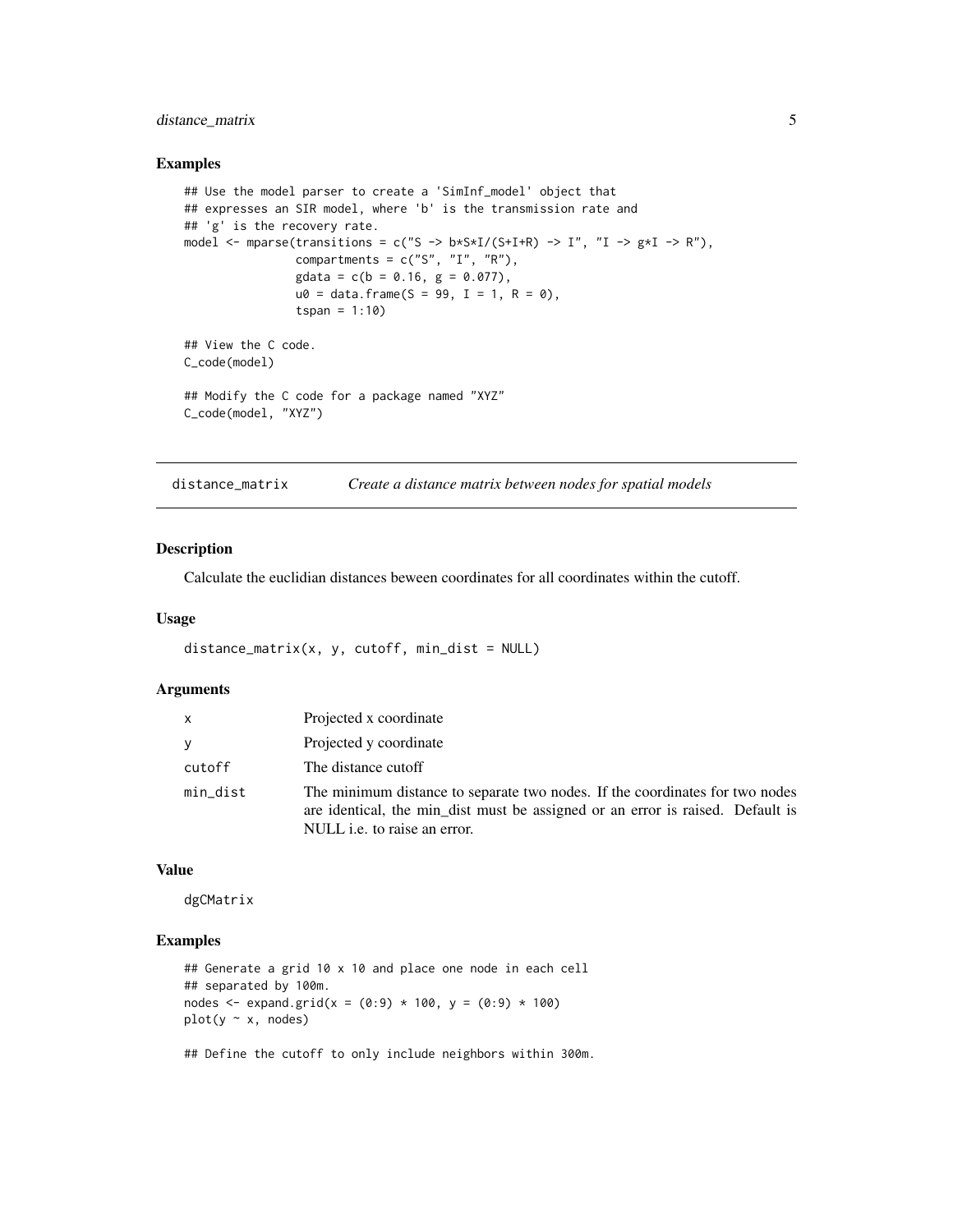```
d \le distance_matrix(x = nodes$x, y = nodes$y, cutoff = 301)
## View the first 10 rows and columns in the distance matrix
d[1:10, 1:10]
```
# events *Extract the events from a* SimInf\_model *object*

# Description

Extract the scheduled events from a SimInf\_model object.

# Usage

events(model)

#### Arguments

model The model to extract the events from.

# Value

[SimInf\\_events](#page-32-1) object.

#### Examples

```
## Create an SIR model that includes scheduled events.
model \leq SIR(u0 = u0_SIR(),
            tspan = 1:(4 * 365),
            events = events_SIR(),
            beta = 0.16,
            gamma = 0.077)
```
## Extract the scheduled events from the model and display summary summary(events(model))

<span id="page-5-0"></span>

<sup>##</sup> Extract the scheduled events from the model and plot them plot(events(model))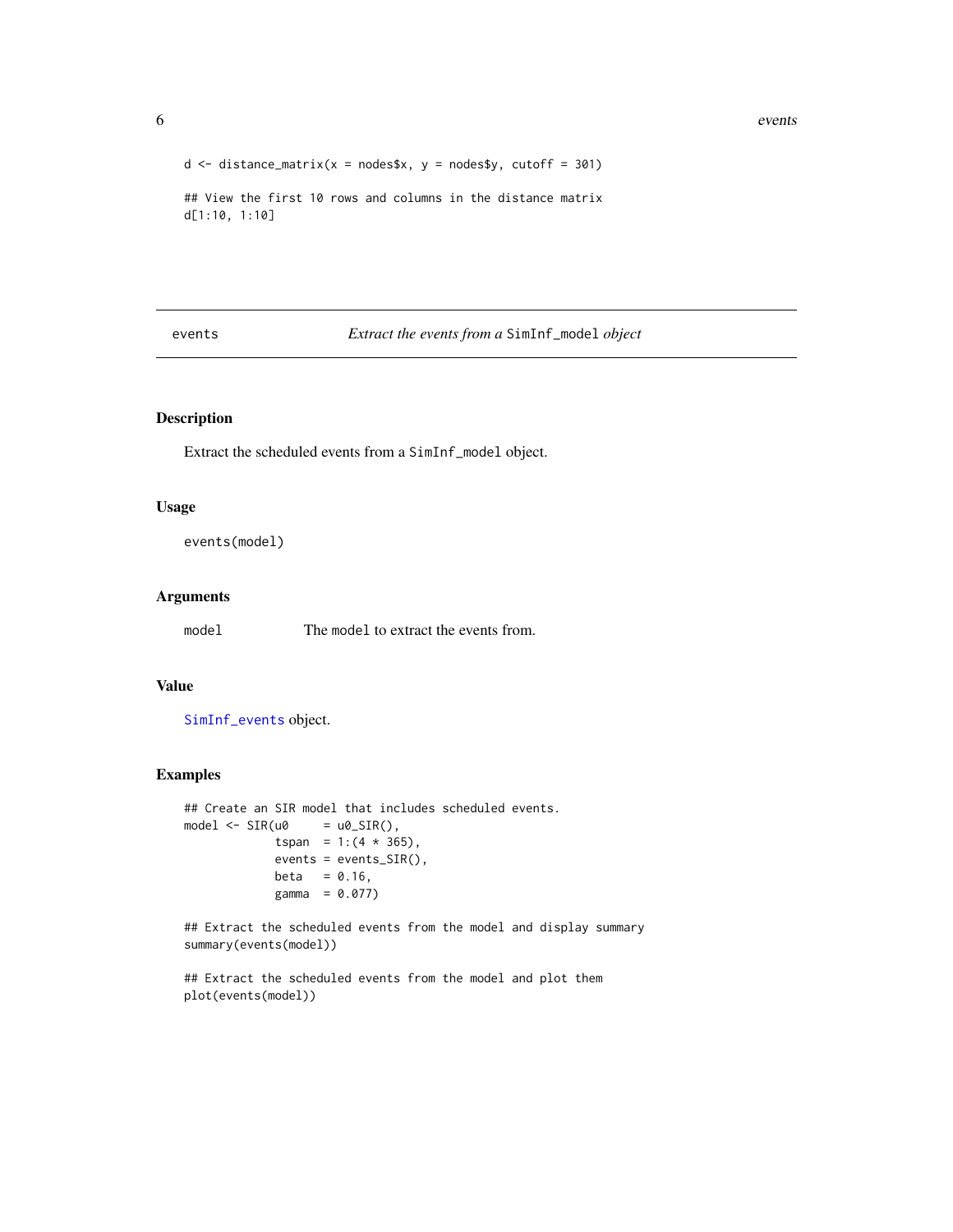#### <span id="page-6-0"></span>Description

Example data to initialize scheduled events for a population of 1600 nodes and demonstrate the [SEIR](#page-26-1) model.

# Usage

events\_SEIR()

#### Details

Example data to initialize scheduled events (see [SimInf\\_events](#page-32-1)) for a population of 1600 nodes and demonstrate the [SEIR](#page-26-1) model. The dataset contains 466692 events for 1600 nodes distributed over 4 \* 365 days. The events are divided into three types: 'Exit' events remove individuals from the population ( $n = 182535$ ), 'Enter' events add individuals to the population ( $n = 182685$ ), and 'External transfer' events move individuals between nodes in the population (n = 101472). The vignette contains a detailed description of how scheduled events operate on a model.

#### Value

A data.frame

```
## Create an 'SEIR' model with 1600 nodes and initialize
## it to run over 4*365 days. Add one infected individual
## to the first node.
u0 <- u0_SEIR()
u0$I[1] <- 1
tspan <- seq(from = 1, to = 4*365, by = 1)
model \leq -SEIR(u0) = u0,
              tspan = tspan,
              events = events_SEIR(),
             beta = 0.16,
              epsilon = 0.25,
              gamma = 0.01)
## Display the number of individuals affected by each event type
## per day.
plot(events(model))
## Run the model to generate a single stochastic trajectory.
result \leq run(model, threads = 1)
plot(result)
## Summarize the trajectory. The summary includes the number of
```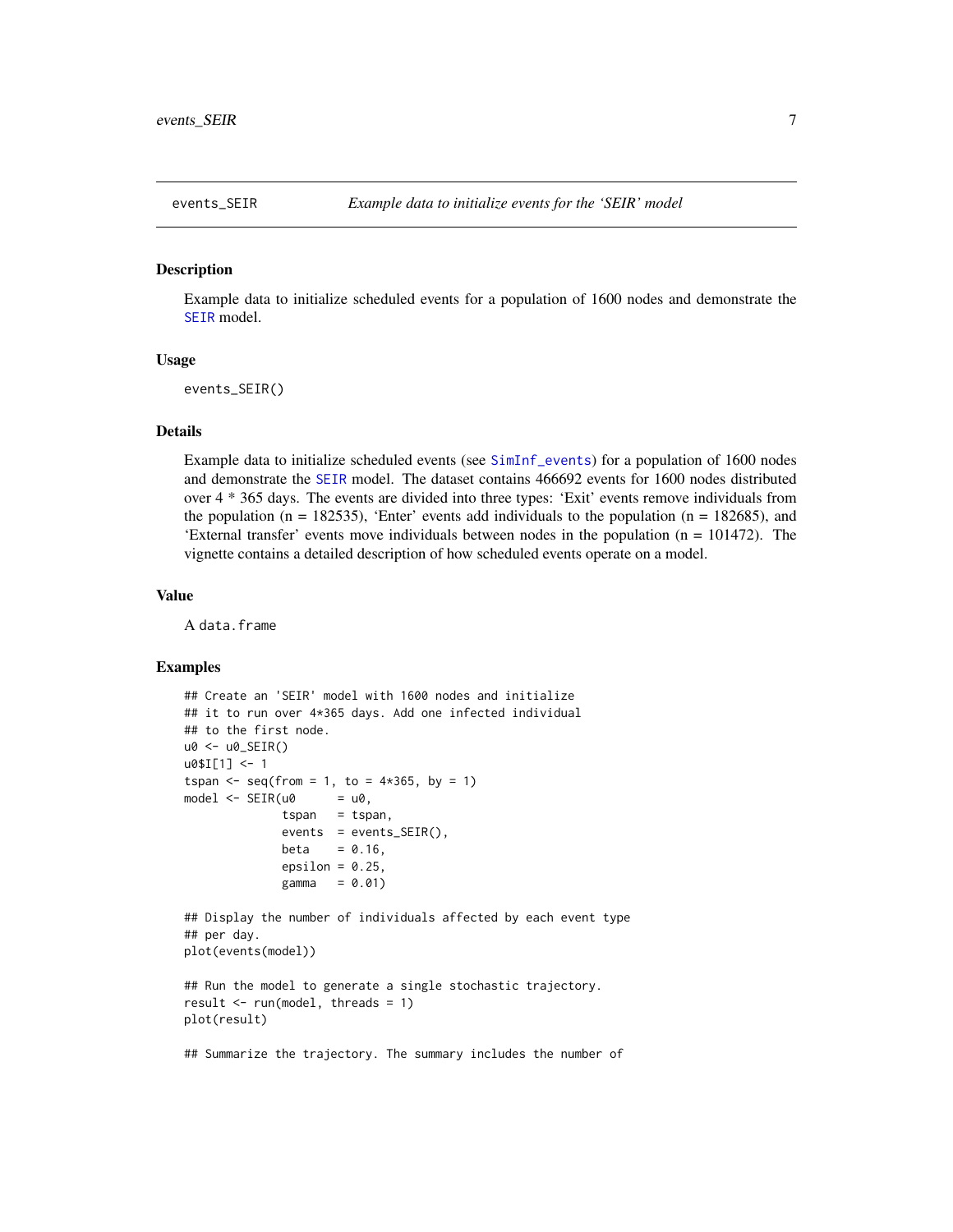```
## events by event type.
summary(result)
```

```
events_SIR Example data to initialize events for the 'SIR' model
```
# Description

Example data to initialize scheduled events for a population of 1600 nodes and demonstrate the [SIR](#page-37-1) model.

#### Usage

events\_SIR()

#### Details

Example data to initialize scheduled events (see [SimInf\\_events](#page-32-1)) for a population of 1600 nodes and demonstrate the [SIR](#page-37-1) model. The dataset contains 466692 events for 1600 nodes distributed over 4 \* 365 days. The events are divided into three types: 'Exit' events remove individuals from the population ( $n = 182535$ ), 'Enter' events add individuals to the population ( $n = 182685$ ), and 'External transfer' events move individuals between nodes in the population (n = 101472). The vignette contains a detailed description of how scheduled events operate on a model.

# Value

A data.frame

```
## Create an 'SIR' model with 1600 nodes and initialize
## it to run over 4*365 days. Add one infected individual
## to the first node.
u0 <- u0_SIR()
u0$I[1] <- 1
tspan <- seq(from = 1, to = 4*365, by = 1)model \leq -SIR(u0) = u0,
             tspan = tspan,
             events = events_SIR(),
             beta = 0.16,
             gamma = 0.01)
## Display the number of individuals affected by each event type
## per day.
plot(events(model))
## Run the model to generate a single stochastic trajectory.
result \leq run(model, threads = 1)
plot(result)
```
<span id="page-7-0"></span>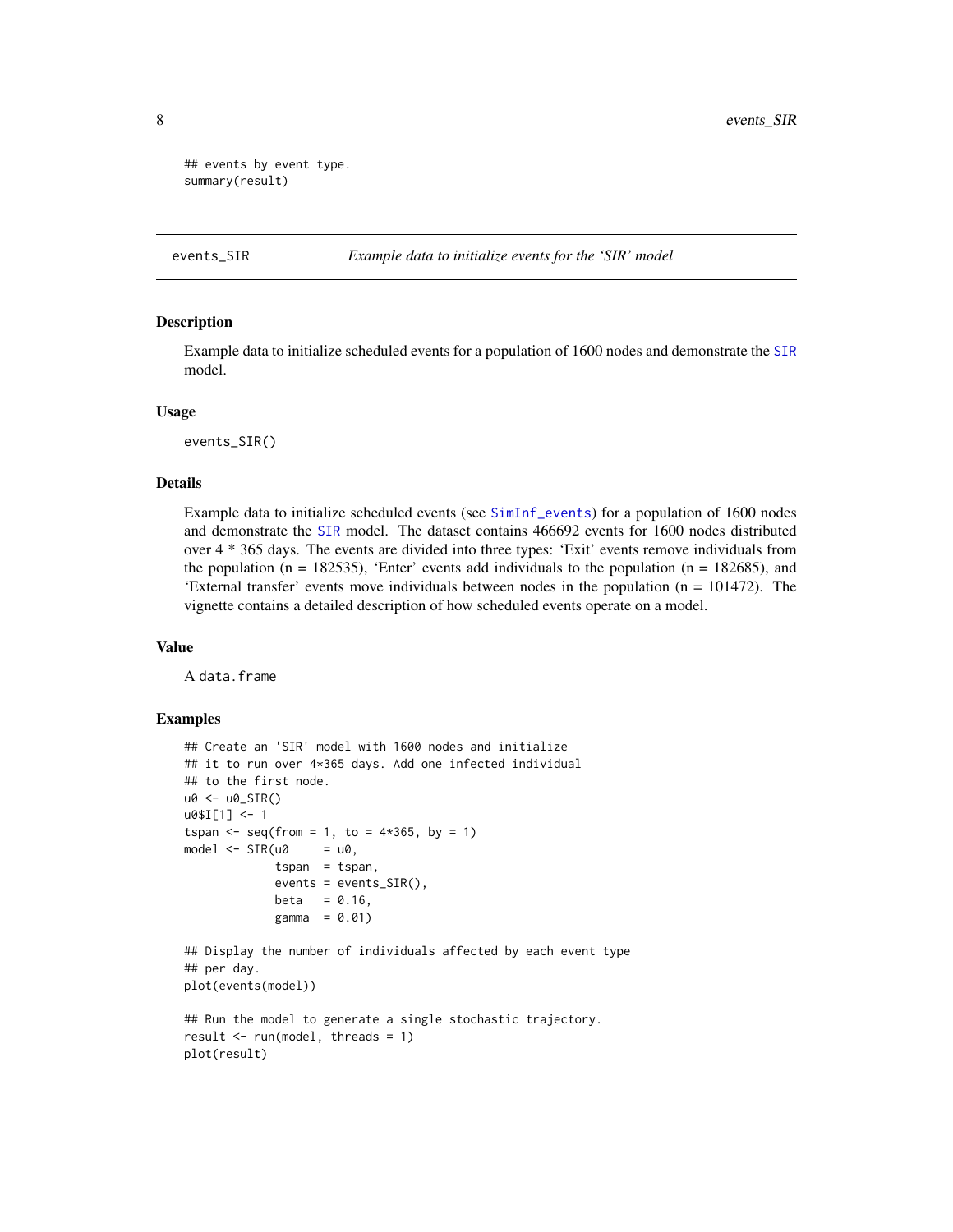```
## Summarize the trajectory. The summary includes the number of
## events by event type.
summary(result)
```
events\_SISe *Example data to initialize events for the 'SISe' model*

# Description

Example data to initialize scheduled events for a population of 1600 nodes and demonstrate the [SISe](#page-39-1) model.

#### Usage

events\_SISe()

#### Details

Example data to initialize scheduled events (see [SimInf\\_events](#page-32-1)) for a population of 1600 nodes and demonstrate the [SISe](#page-39-1) model. The dataset contains 466692 events for 1600 nodes distributed over 4 \* 365 days. The events are divided into three types: 'Exit' events remove individuals from the population (n = 182535), 'Enter' events add individuals to the population (n = 182685), and 'External transfer' events move individuals between nodes in the population (n = 101472). The vignette contains a detailed description of how scheduled events operate on a model.

#### Value

A data.frame

# Examples

```
## Create an 'SISe' model with 1600 nodes and initialize
## it to run over 4*365 days. Add one infected individual
## to the first node.
u0 <- u0_SISe()
u0$I[1] <- 1
tspan <- seq(from = 1, to = 4*365, by = 1)model \leq SISe(u0 = u0, tspan = tspan, events = events_SISe(),
              phi = 0, upsilon = 1.8e-2, gamma = 0.1, alpha = 1,
              beta_t1 = 1.0e-1, beta_t2 = 1.0e-1, beta_t3 = 1.25e-1,
             beta_t4 = 1.25e-1, end_t1 = 91, end_t2 = 182,
              end_t3 = 273, end_t4 = 365, epsilon = 0)
## Display the number of individuals affected by each event type
## per day.
```
plot(events(model))

## Run the model to generate a single stochastic trajectory.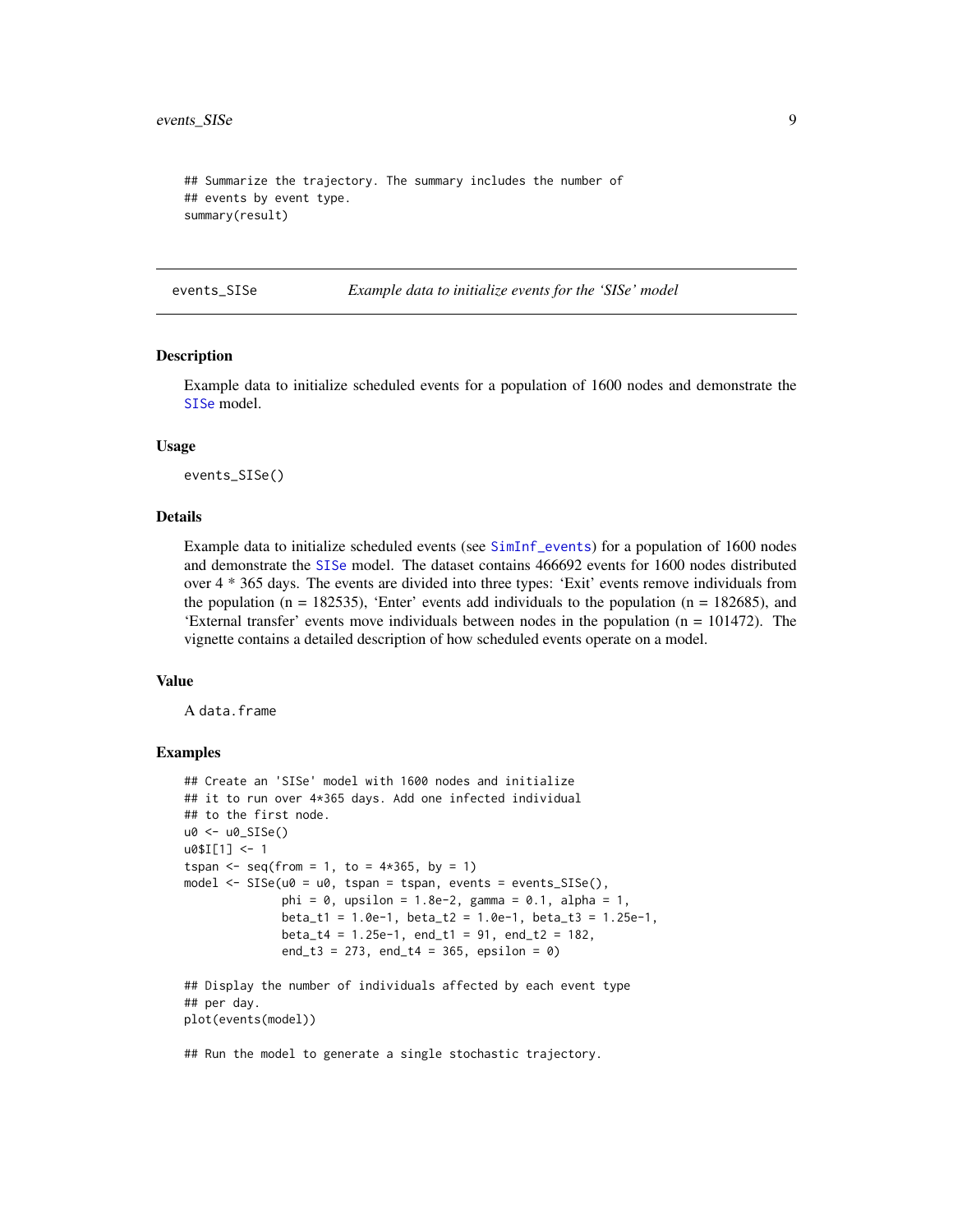```
result \leq run(model, threads = 1)
## Summarize the trajectory. The summary includes the number of
## events by event type.
summary(result)
```
events\_SISe3 *Example data to initialize events for the 'SISe3' model*

#### Description

Example data to initialize scheduled events for a population of 1600 nodes and demonstrate the [SISe3](#page-41-1) model.

#### Usage

data(events\_SISe3)

#### Format

A data.frame

#### Details

Example data to initialize scheduled events (see [SimInf\\_events](#page-32-1)) for a population of 1600 nodes and demonstrate the [SISe3](#page-41-1) model. The dataset contains 783773 events for 1600 nodes distributed over 4 \* 365 days. The events are divided into three types: 'Exit' events remove individuals from the population (n = 182535), 'Enter' events add individuals to the population (n = 182685), sQuoteInternal transfer events move individuals between compartmens within one node e.g. ageing  $(n =$ 317081), and 'External transfer' events move individuals between nodes in the population (n = 101472). The vignette contains a detailed description of how scheduled events operate on a model.

```
## Create an 'SISe3' model with 1600 nodes and initialize
## it to run over 4*365 days. Add one infected individual
## to the first node.
data("u0_SISe3", package = "SimInf")
data("events_SISe3", package = "SimInf")
u0_SISe3$I_1[1] <- 1
tspan <- seq(from = 1, to = 4*365, by = 1)model <- SISe3(u0 = u0_SISe3, tspan = tspan, events = events_SISe3,
               phi = rep(0, nrow(u0_SISe3)), upsilon_1 = 1.8e-2,upsilon_2 = 1.8e-2, upsilon_3 = 1.8e-2,
               gamma_1 = 0.1, gamma_2 = 0.1, gamma_3 = 0.1,
               alpha = 1, beta_t1 = 1.0e-1, beta_t2 = 1.0e-1,
               beta_t3 = 1.25e-1, beta_t4 = 1.25e-1, end_t1 = 91,
               end_t2 = 182, end_t3 = 273, end_t4 = 365, epsilon = 0)
```
<span id="page-9-0"></span>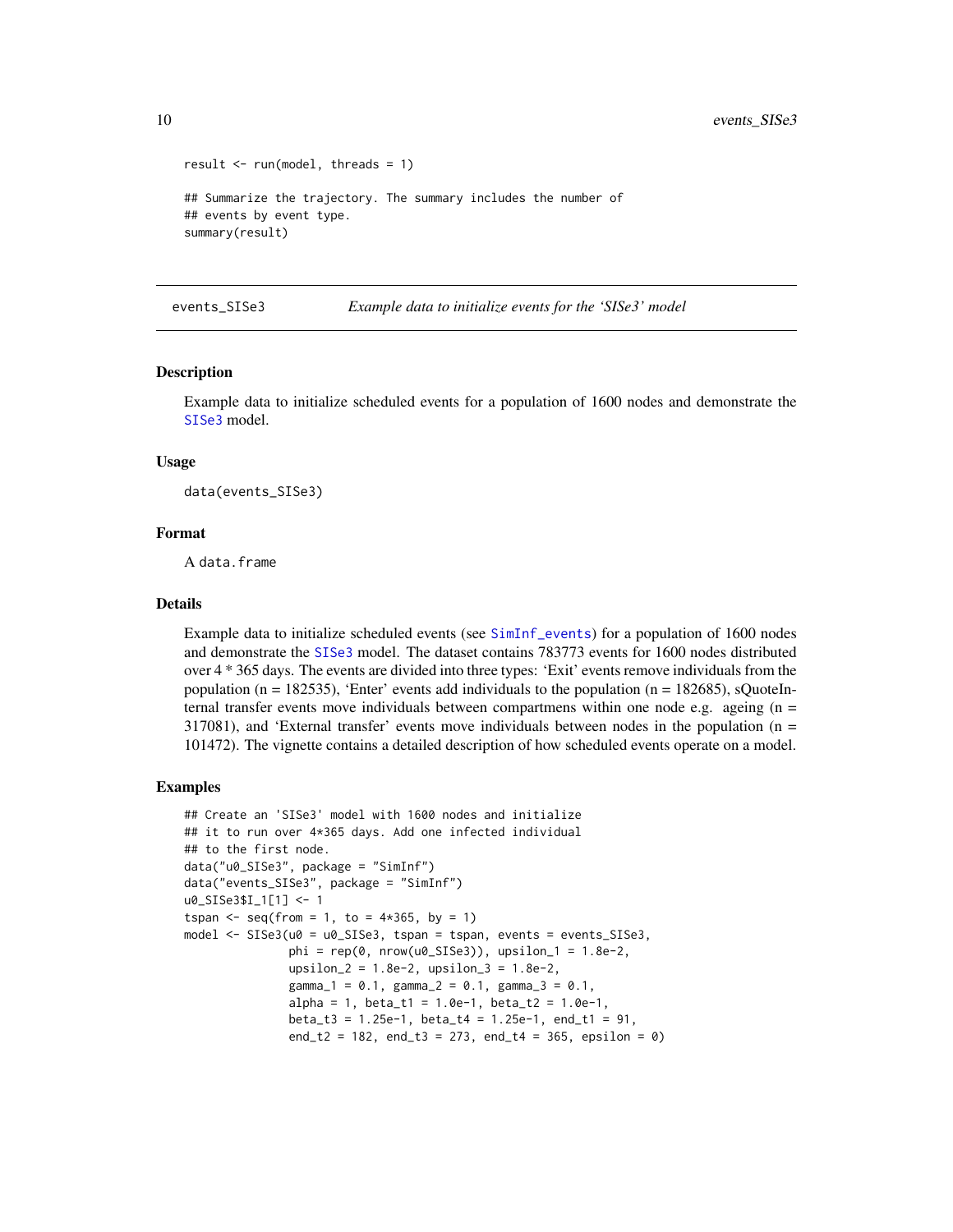#### <span id="page-10-0"></span>gdata  $11$

```
## Display the number of individuals affected by each event type
## per day.
plot(events(model))
## Run the model to generate a single stochastic trajectory.
result <- run(model, threads = 1)
## Summarize the trajectory. The summary includes the number of
## events by event type.
summary(result)
```
gdata *Extract global data from a* SimInf\_model *object*

# Description

The global data is a numeric vector that is common to all nodes. The global data vector is passed as an argument to the transition rate functions and the post time step function.

#### Usage

gdata(model)

# **Arguments**

model The model to get global data from.

# Value

a numeric vector

# Examples

```
## Create an SIR model
model \leq SIR(u0 = data.frame(S = 99, I = 1, R = 0),
             tspan = 1:5, beta = 0.16, gamma = 0.077)
```
## Set 'beta' to a new value gdata(model, "beta") <- 2

## Extract the global data vector that is common to all nodes gdata(model)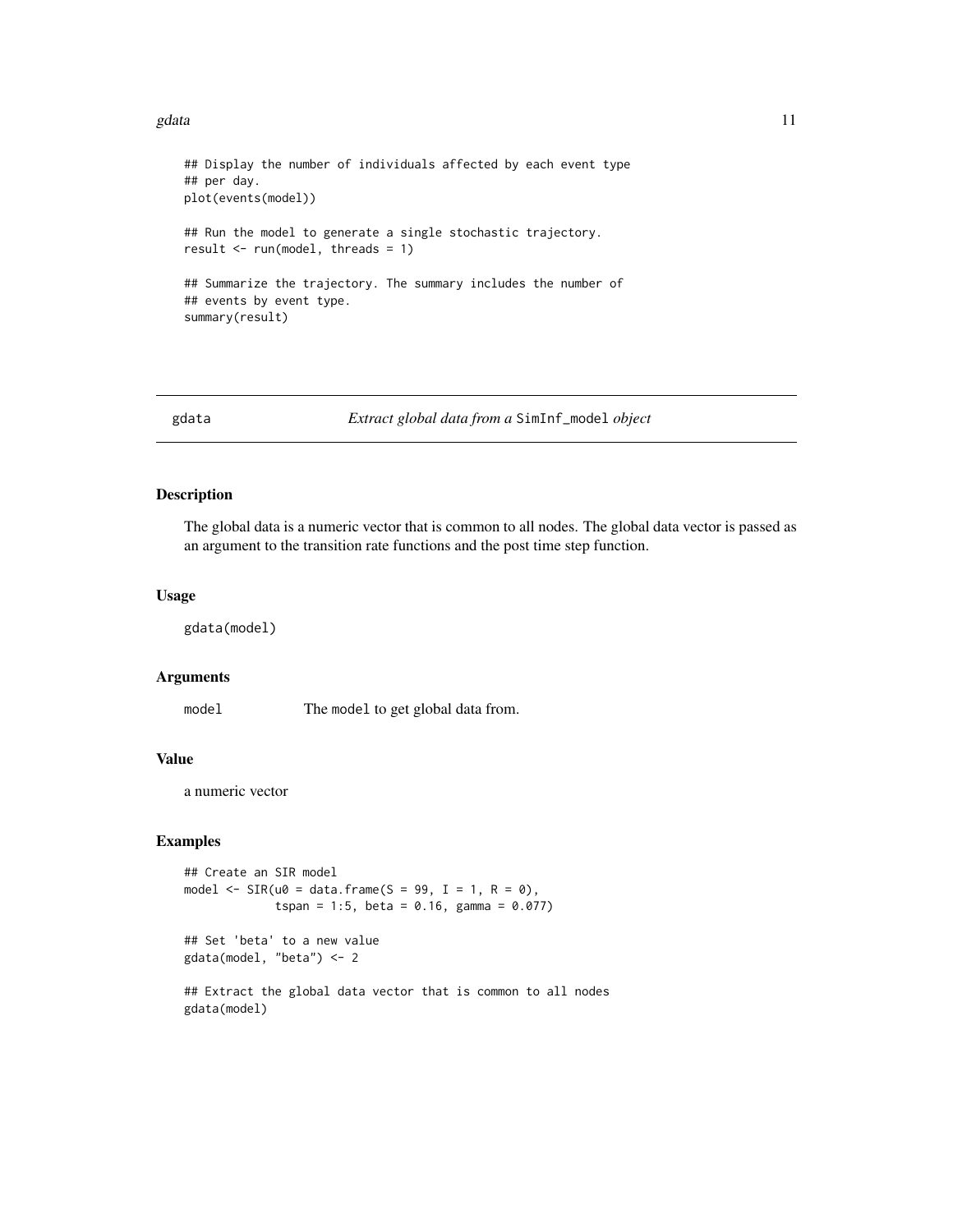<span id="page-11-0"></span>

# Description

The global data is a numeric vector that is common to all nodes. The global data vector is passed as an argument to the transition rate functions and the post time step function.

# Usage

gdata(model, parameter) <- value

# Arguments

| model     | The model to set a global model parameter for. |
|-----------|------------------------------------------------|
| parameter | The name of the parameter to set.              |
| value     | A numeric value.                               |

# Value

a SimInf\_model object

# Examples

```
## Create an SIR model
model \leq SIR(u0 = data.frame(S = 99, I = 1, R = 0),
             tspan = 1:5, beta = 0.16, gamma = 0.077)
```
## Set 'beta' to a new value gdata(model, "beta") <- 2

## Extract the global data vector that is common to all nodes gdata(model)

| indegree |  |
|----------|--|
|----------|--|

indegree *Determine in-degree for each node in a model*

# Description

The number of nodes with inward *external transfer* events to each node.

# Usage

indegree(model)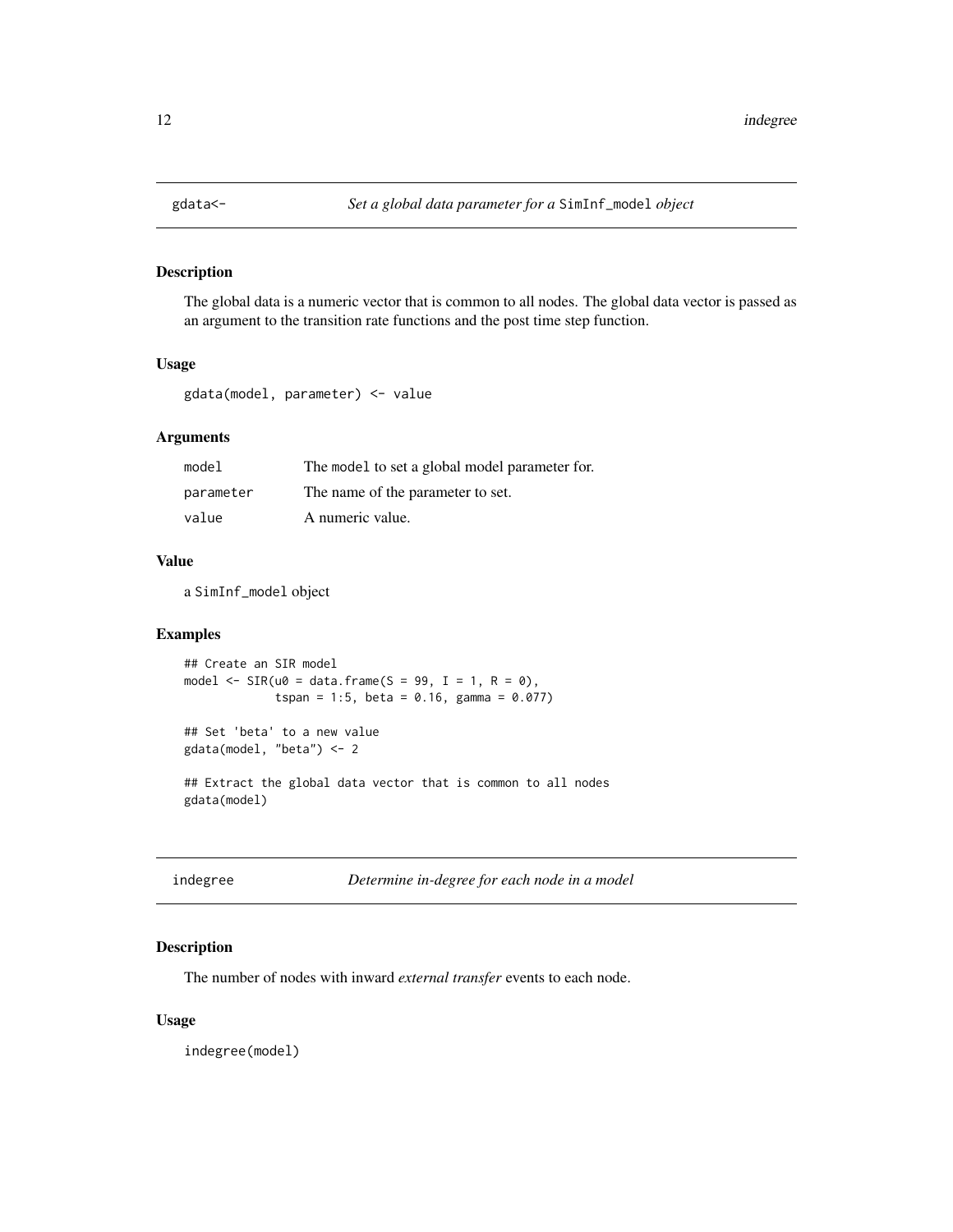<span id="page-12-0"></span>ldata 13

# Arguments

model determine in-degree for each node in the model.

# Value

vector with in-degree for each node.

# Examples

```
## Create an 'SIR' model with 1600 nodes and initialize
## it with example data.
model \leq SIR(u0 = u0_SIR(), tspan = 1:1460, events = events_SIR(),
            beta = 0.16, gamma = 0.077)
## Display indegree for each node in the model.
```
plot(indegree(model))

ldata *Extract local data from a node*

#### Description

The local data is a numeric vector that is specific to a node. The local data vector is passed as an argument to the transition rate functions and the post time step function.

#### Usage

ldata(model, node)

# Arguments

| model | The model to get local data from.         |
|-------|-------------------------------------------|
| node  | index to node to extract local data from. |

#### Value

a numeric vector

```
## Create an 'SISe' model with 1600 nodes.
model \leq SISe(u0 = u0_SISe(), tspan = 1:100, events = events_SISe(),
              phi = 0, upsilon = 1.8e-2, gamma = 0.1, alpha = 1,
              beta_t1 = 1.0e-1, beta_t2 = 1.0e-1, beta_t3 = 1.25e-1,
             beta_t4 = 1.25e-1, end_t1 = c(91, 101), end_t2 = c(182, 185),
              end_t3 = c(273, 275), end_t4 = c(365, 360), epsilon = 0)
## Display local data from the first two nodes.
```

```
ldata(model, node = 1)
ldata(model, node = 2)
```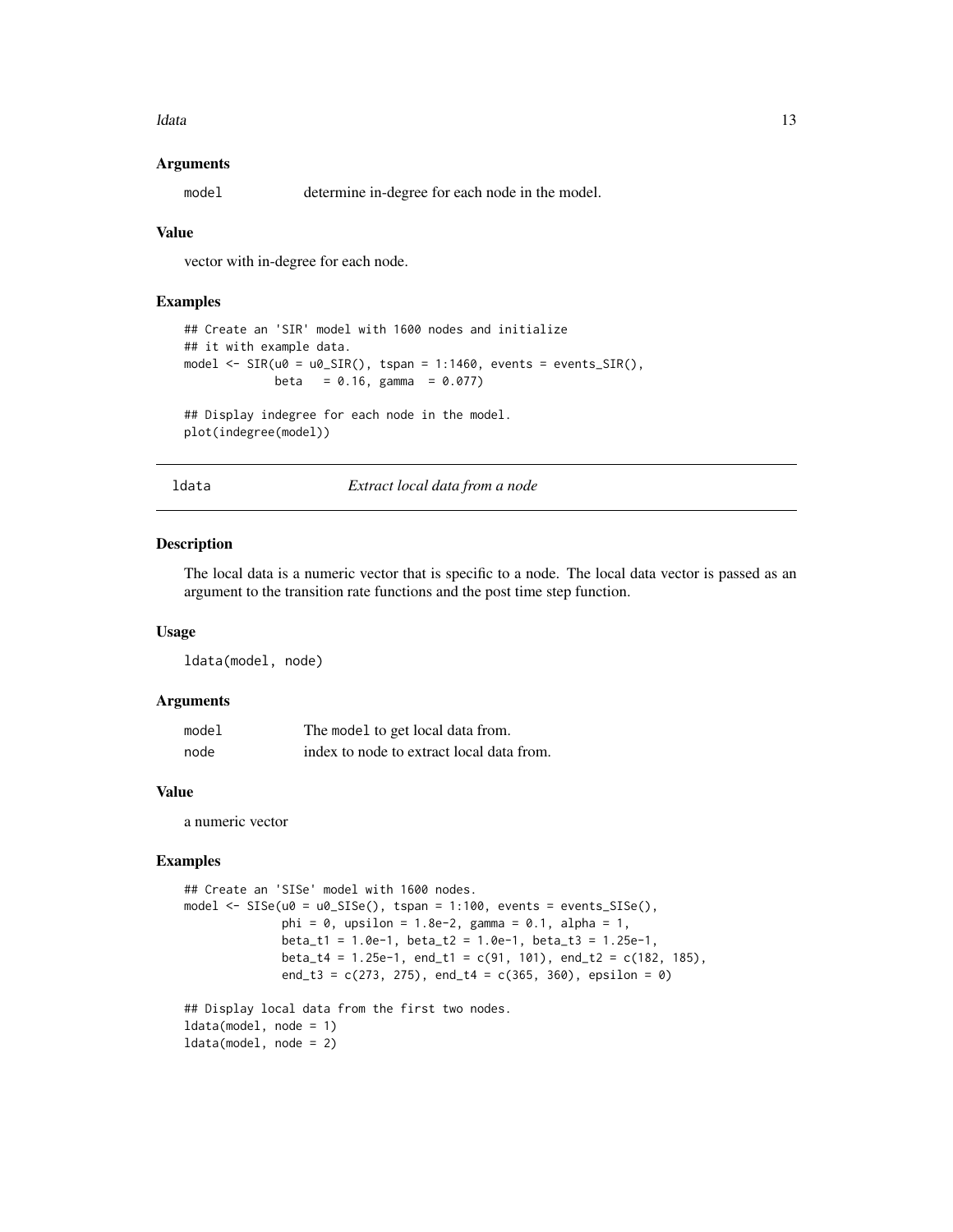# <span id="page-13-1"></span><span id="page-13-0"></span>Description

Describe your model in a logical way in R. mparse creates a [SimInf\\_model](#page-34-1) object with your model definition that is ready to [run](#page-22-1).

# Usage

```
mparse(transitions = NULL, compartments = NULL, ldata = NULL,
 gdata = NULL, u0 = NULL, v0 = NULL, tspan = NULL,
 events = NULL, E = NULL, N = NULL, pts_fun = NULL)
```
# Arguments

| transitions  | character vector containing transitions on the form " $X \rightarrow \dots \rightarrow Y$ ". The<br>left (right) side is the initial (final) state and the propensity is written in between<br>the ->-signs. The special symbol @ is reserved for the empty set. For example,<br>transitions = $c("S \rightarrow k1*S*I \rightarrow I", "I \rightarrow k2*I \rightarrow R")$ expresses a<br>SIR model.                                                                                                                                                                      |
|--------------|-----------------------------------------------------------------------------------------------------------------------------------------------------------------------------------------------------------------------------------------------------------------------------------------------------------------------------------------------------------------------------------------------------------------------------------------------------------------------------------------------------------------------------------------------------------------------------|
| compartments | contains the names of the involved compartments, for example, compartments = c("S", "I", "R").                                                                                                                                                                                                                                                                                                                                                                                                                                                                              |
| ldata        | optional data for the nodes. Can be specified either as a numeric matrix where<br>column ldata[, j] contains the local data vector for the node j or as a data. frame<br>with one row per node. If it's specified as a matrix, it must have row names to<br>identify the parameters in the transitions. If it's specified as a data.frame, each<br>column is one parameter. The local data vector is passed as an argument to the<br>transition rate functions and the post time step function.                                                                             |
| gdata        | optional data that are common to all nodes in the model. Can be specified either<br>as a named numeric vector or as as a one-row data.frame. The names are used<br>to identify the parameters in the transitions. The global data vector is passed as<br>an argument to the transition rate functions and the post time step function.                                                                                                                                                                                                                                      |
| u0           | A data. frame (or an object that can be coerced to a data. frame with as. data. frame)<br>with the initial state i.e. the number of individuals in each compartment in each<br>node when the simulation starts                                                                                                                                                                                                                                                                                                                                                              |
| v0           | optional data with the initial continuous state in each node. Can be specified<br>either as a data. frame with one row per node or as a numeric matrix where<br>column v0[, j] contains the initial state vector for the node j. If v0 is specified<br>as a data. frame, each column is one parameter. If $v\theta$ is specified as a matrix,<br>the row names identify the parameters. The 'v' vector is passed as an argument<br>to the transition rate functions and the post time step function. The continuous<br>state can be updated in the post time step function. |
| tspan        | A vector (length $>= 2$ ) of increasing time points where the state of each node<br>is to be returned. Can be either an integer or a Date vector. A Date vector is<br>coerced to a numeric vector as days, where tspan[1] becomes the day of the                                                                                                                                                                                                                                                                                                                            |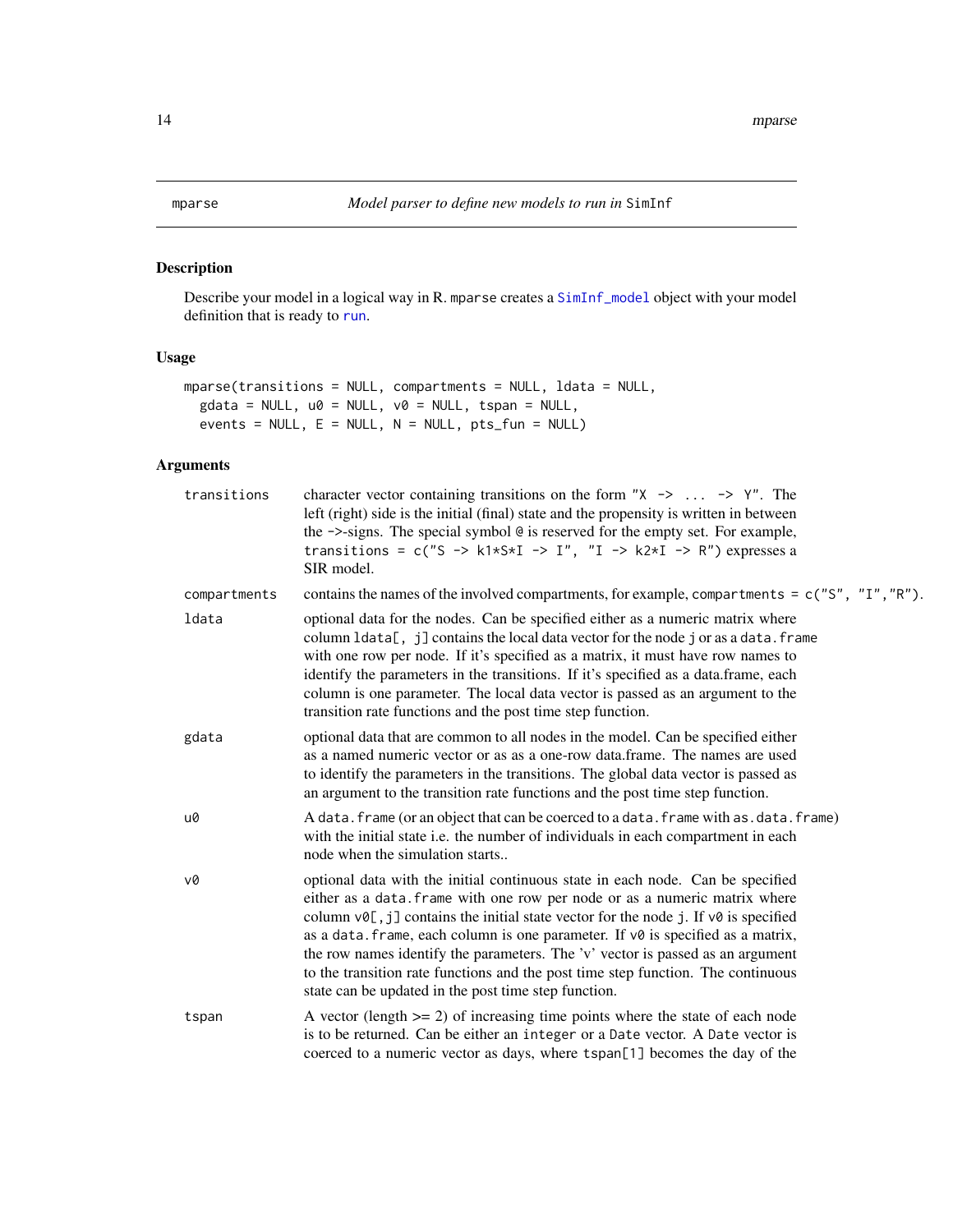<span id="page-14-0"></span>

|         | year of the first year of tspan. The dates are added as names to the numeric<br>vector.                                                                                                            |
|---------|----------------------------------------------------------------------------------------------------------------------------------------------------------------------------------------------------|
| events  | A data frame with the scheduled events. Default is NULL i.e. no scheduled<br>events in the model.                                                                                                  |
| -F      | matrix to handle scheduled events, see SimInf_events. Default is NULL i.e. no<br>scheduled events in the model.                                                                                    |
| N       | matrix to handle scheduled events, see SimInf_events. Default is NULL i.e. no<br>scheduled events in the model.                                                                                    |
| pts_fun | optional character vector with C code for the post time step function. The C<br>code should contain only the body of the function i.e. the code between the<br>opening and closing curly brackets. |

# Value

a [SimInf\\_model](#page-34-1) object

# Examples

```
## Not run:
## Use the model parser to create a 'SimInf_model' object that
## expresses a SIR model, where 'b' is the transmission rate and
## 'g' is the recovery rate.
model \leq mparse(transitions = c("S -> b*S*I/(S+I+R) -> I",
                                 "I -> g*I -> R"),
                 compartments = c("S", "I", "R"),
                 gdata = c(b = 0.16, g = 0.077),u0 = data. frame(S = 100, I = 1, R = 0),
                 tspan = 1:100## Run and plot the result
set.seed(22)
result \leq run(model, threads = 1)
plot(result)
```
## End(Not run)

Nn *Extract number of nodes in a model*

# Description

Extract number of nodes in a model.

# Usage

Nn(model)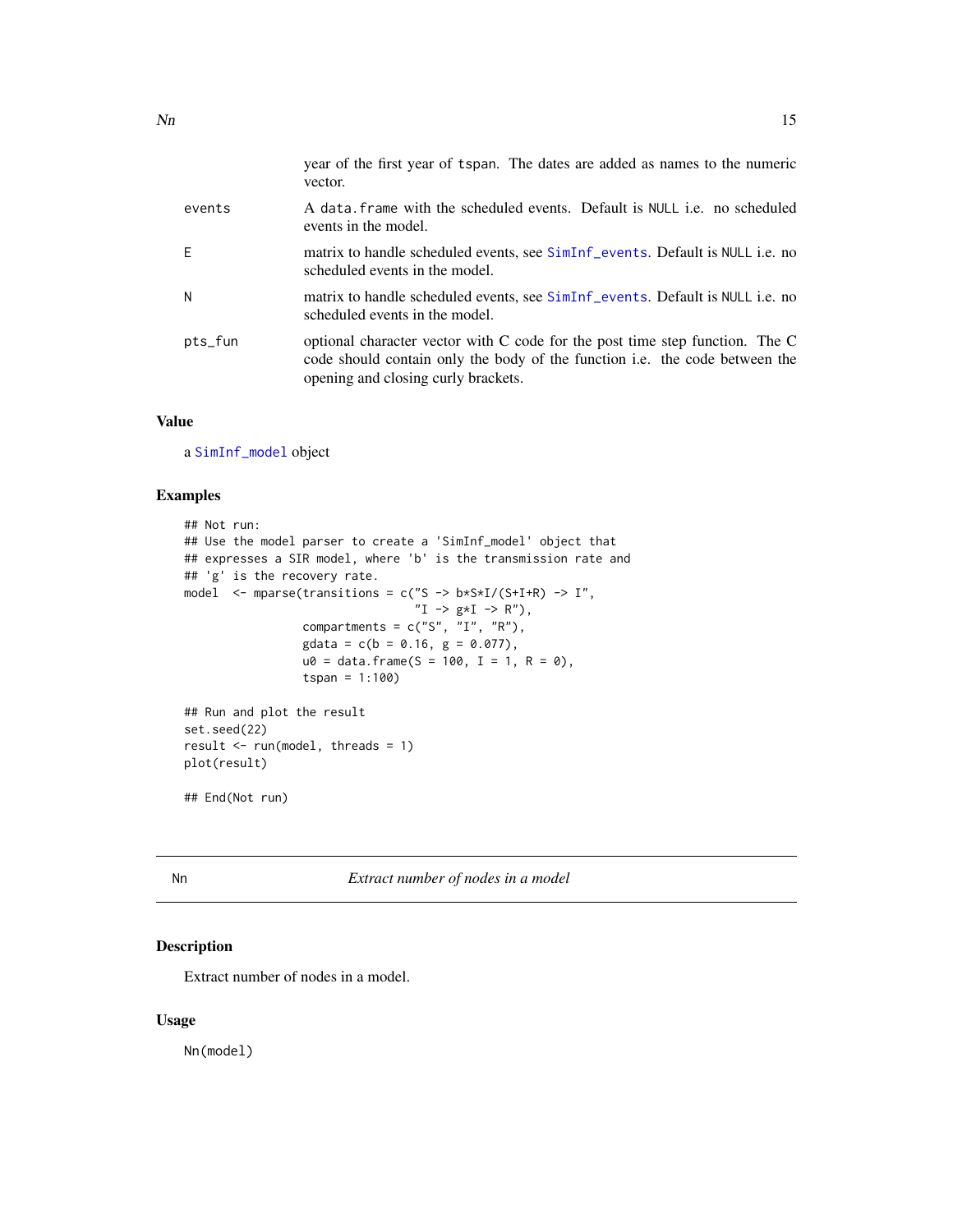#### <span id="page-15-0"></span>Arguments

model the model object to extract the number of nodes from.

# Value

the number of nodes in the model.

# Examples

```
## Create an 'SIR' model with 100 nodes, with 99 susceptible,
## 1 infected and 0 recovered in each node.
u0 \leq - data.frame(S = rep(99, 100), I = rep(1, 100), R = rep(0, 100))
model <- SIR(u0 = u0, tspan = 1:10, beta = 0.16, gamma = 0.077)## Display the number of nodes in the model.
Nn(model)
```
nodes *Example data with spatial distribution of nodes*

#### Description

Example data to initialize a population of 1600 nodes and demonstrate various models.

#### Usage

data(nodes)

# Format

A data.frame

# Examples

```
## Create an 'SIR' model with 1600 nodes and initialize
## it to run over 4*365 days. Add one infected individual
## to the first node.
u0 <- u0_SIR()
u0$I[1] <- 1
tspan <- seq(from = 1, to = 4*365, by = 1)model \leq SIR(u0 = u0,
             tspan = tspan,
             events = events_SIR(),
             beta = 0.16,
             gamma = 0.077)
```
## Run the model to generate a single stochastic trajectory. result  $\leq$  run(model, threads = 1)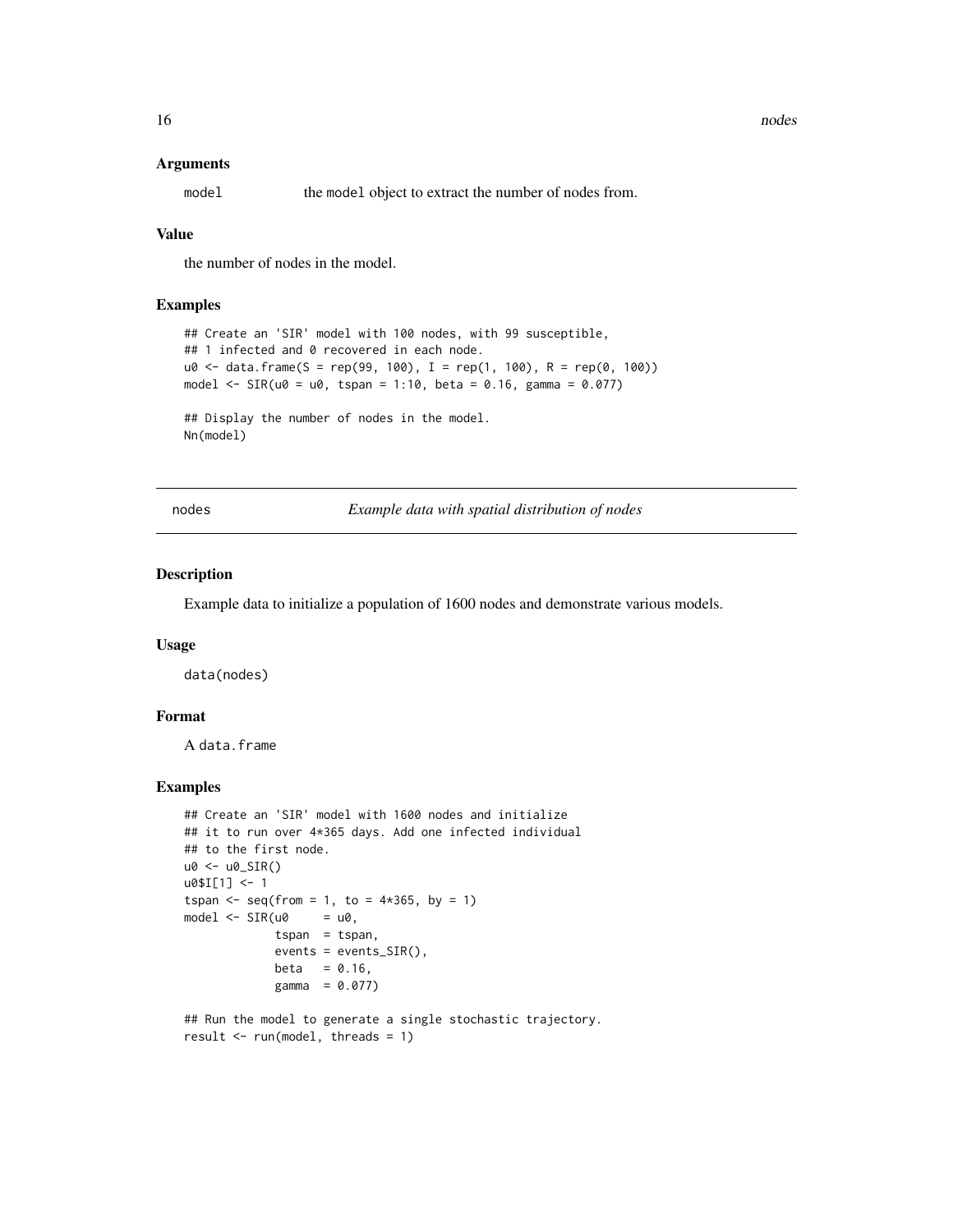#### <span id="page-16-0"></span>outdegree that the control of the control of the control of the control of the control of the control of the control of the control of the control of the control of the control of the control of the control of the control

```
## Determine nodes with one or more infected individuals in the
## trajectory. Extract the 'I' compartment and check for any
## infected individuals in each node.
infected \leq colSums(trajectory(result, \sim I, as.is = TRUE)) > 0
## Display infected nodes in 'blue' and non-infected nodes in 'yellow'.
data("nodes", package = "SimInf")
col <- ifelse(infected, "blue", "yellow")
plot(y \sim x, nodes, col = col, pch = 20, cex = 2)
```

```
outdegree Determine out-degree for each node in a model
```
# Description

The number nodes that are connected with *external transfer* events from each node.

#### Usage

```
outdegree(model)
```
#### Arguments

model determine out-degree for each node in the model.

# Value

vector with out-degree for each node.

# Examples

```
## Create an 'SIR' model with 1600 nodes and initialize
## it with example data.
model <- SIR(u0 = u0_SIR(), tspan = 1:1460, events = events_SIR(),
            beta = 0.16, gamma = 0.077)
```
## Display outdegree for each node in the model. plot(outdegree(model))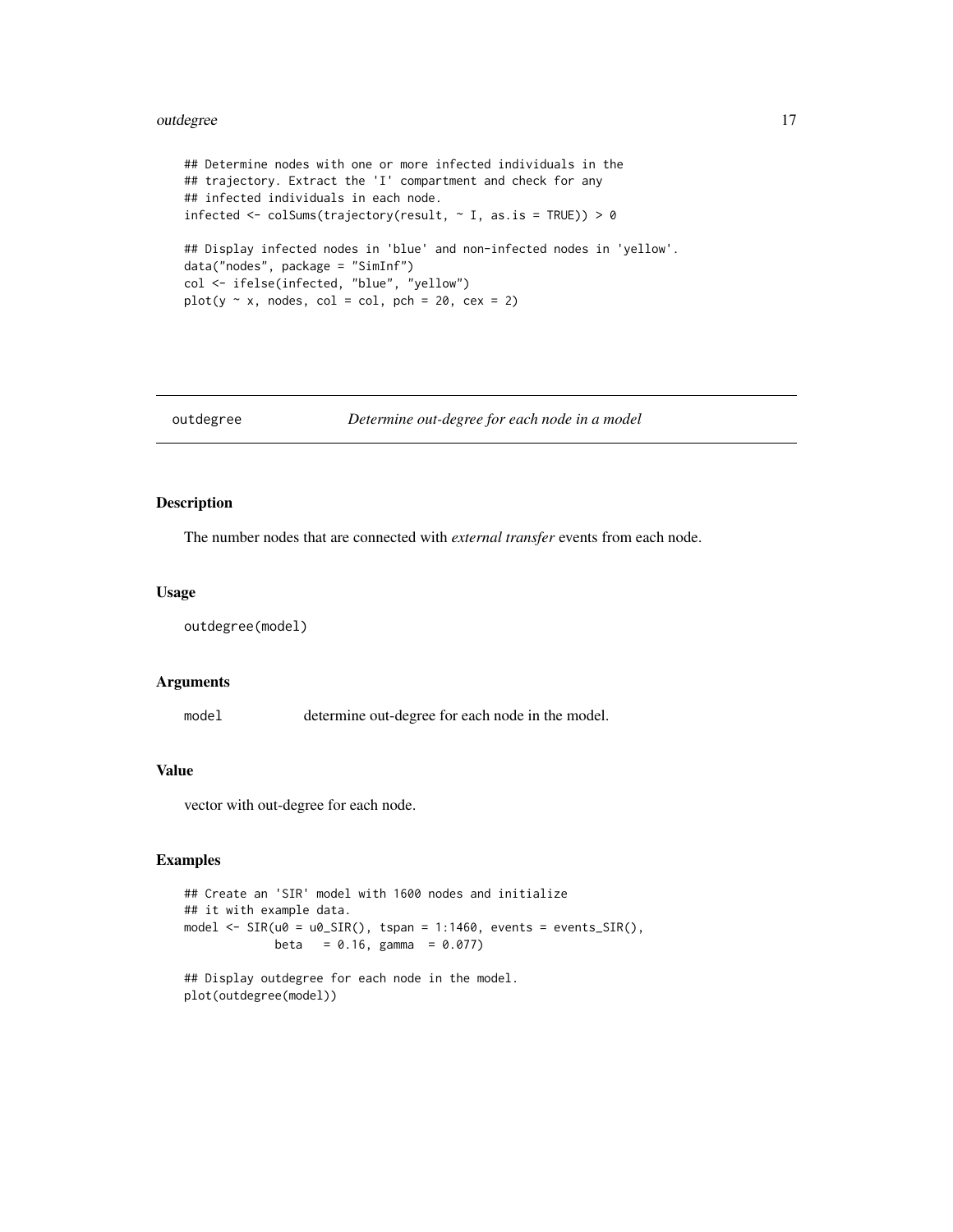<span id="page-17-1"></span><span id="page-17-0"></span>

# Description

Describe your model in a logical way in R, then mparse creates a [SimInf\\_model](#page-34-1) object with your model definition that can be installed as an add-on R package.

# Usage

```
package_skeleton(model, name = NULL, path = ".", author = NULL,
  email = NULL, maintainer = NULL, license = "GPL-3")
```
# Arguments

| model      | The model SimInf_model object with your model to create the package skeleton<br>from. |
|------------|---------------------------------------------------------------------------------------|
| name       | Character string: the package name and directory name for your package.               |
| path       | Path to put the package directory in. Default is '.' i.e. the current directory.      |
| author     | Author of the package.                                                                |
| email      | Email of the package maintainer.                                                      |
| maintainer | Maintainer of the package.                                                            |
| license    | License of the package. Default is 'GPL-3'.                                           |

# Value

invisible NULL.

# References

Read the *Writing R Extensions* manual for more details.

Once you have created a *source* package you need to install it: see the *R Installation and Administration* manual, [INSTALL](#page-0-0) and [install.packages](#page-0-0).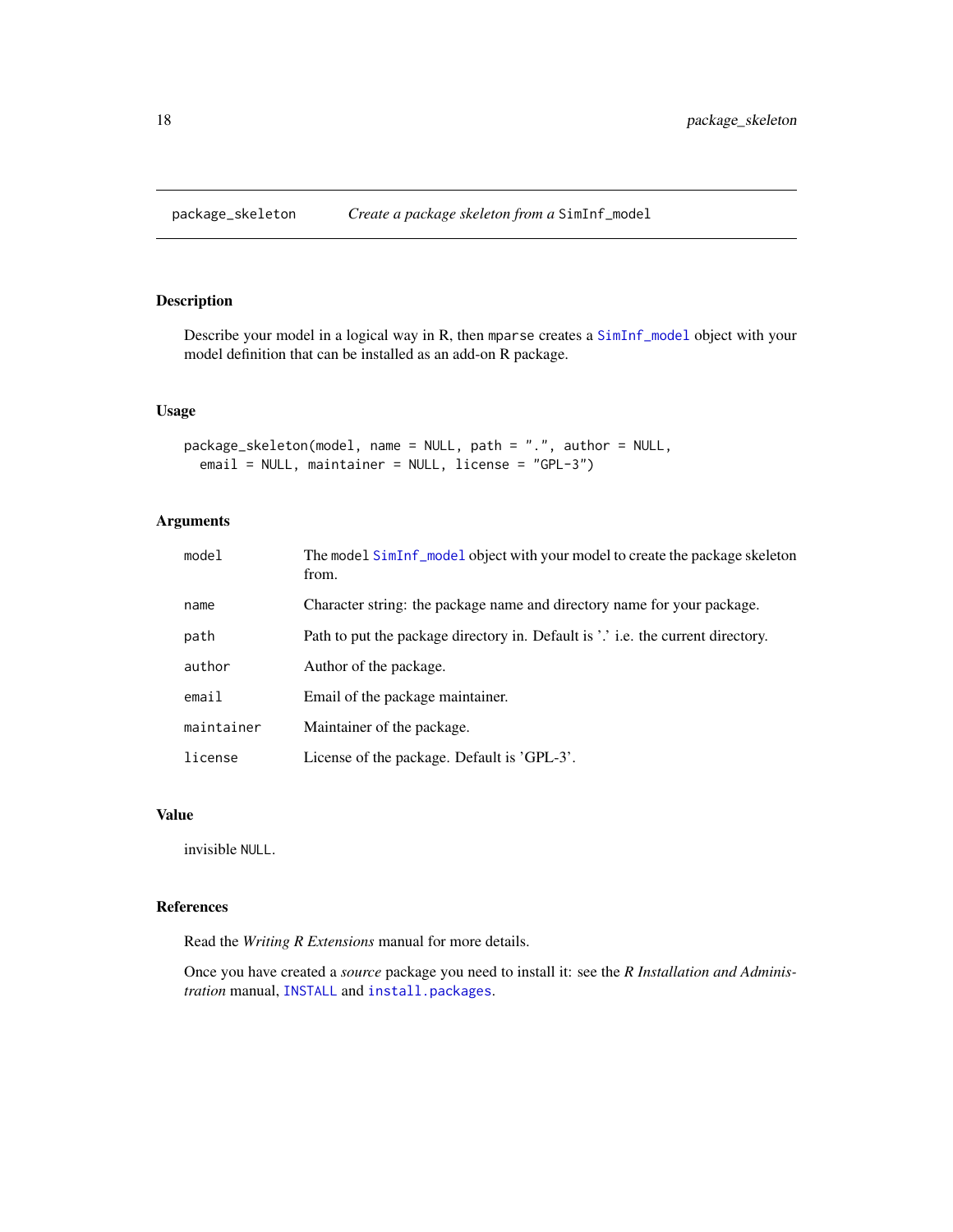<span id="page-18-0"></span>pairs,SimInf\_model-method

*Scatterplot of number of individuals in each compartment*

# Description

A matrix of scatterplots with the number of individuals in each compartment is produced. The ijth scatterplot contains  $x[, i]$  plotted against  $x[, j]$ .

#### Usage

```
## S4 method for signature 'SimInf_model'
pairs(x, ...)
```
#### Arguments

| $\boldsymbol{\mathsf{x}}$ | The model to plot                                 |
|---------------------------|---------------------------------------------------|
| $\cdots$                  | Additional arguments affecting the plot produced. |

# Examples

```
## Create an 'SIR' model with 10 nodes and initialise
## it with 99 susceptible individuals and one infected
## individual. Let the model run over 100 days.
model \leq SIR(u0 = data.frame(S = rep(99, 10),
                             I = rep(1, 10),R = rep(0, 10),
             tspan = 1:100,
             beta = 0.16,
             gamma = 0.077)
## Run the model and save the result.
result \le run(model, threads = 1)
## Create a scatter plot
pairs(result)
```
plot,SimInf\_events-method

*Display the distribution of scheduled events over time*

# Description

Display the distribution of scheduled events over time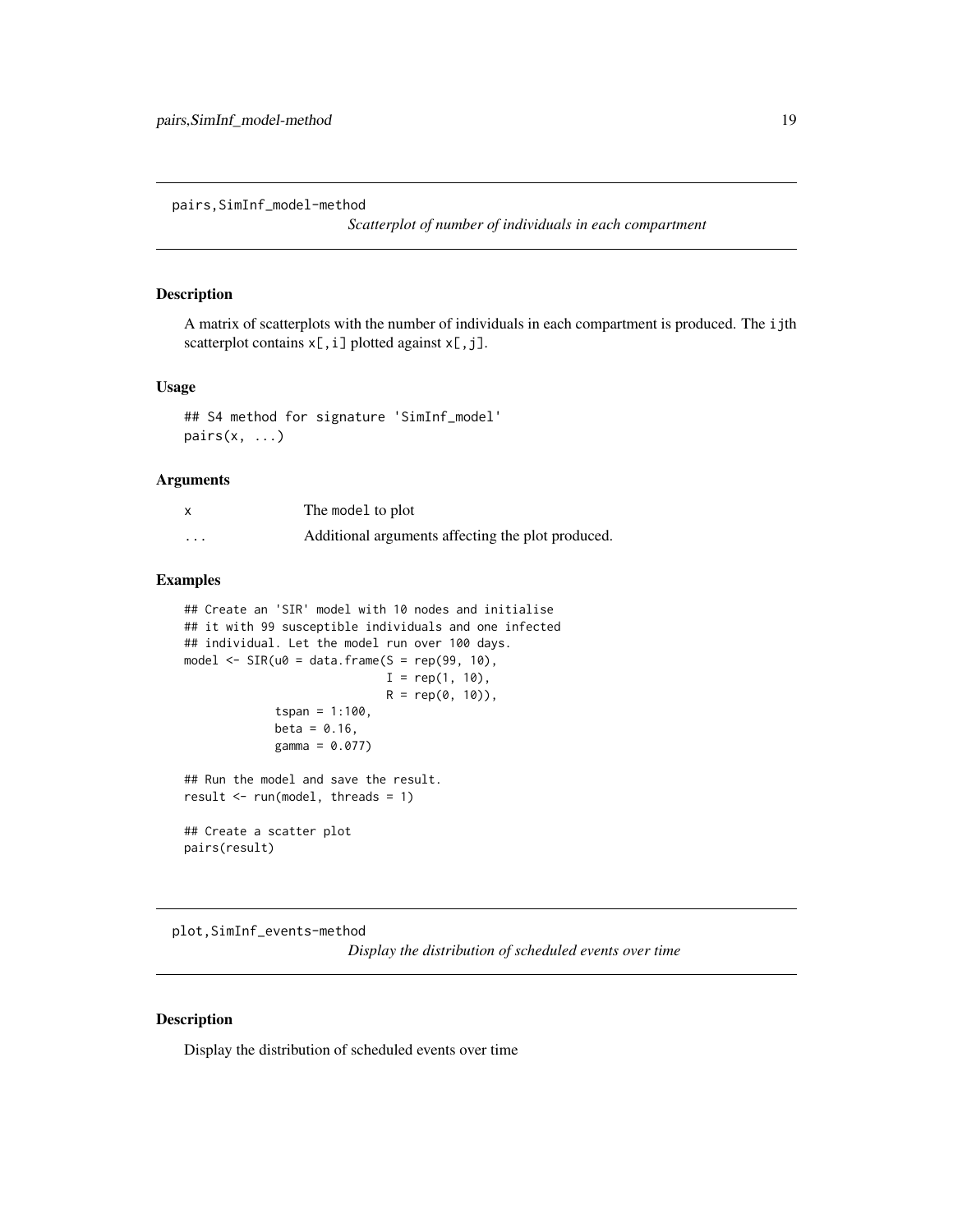# Usage

```
## S4 method for signature 'SimInf_events'
plot(x, frame.plot = FALSE, ...)
```
# Arguments

| X          | The events data to plot.                         |
|------------|--------------------------------------------------|
| frame.plot | Draw a frame around each plot. Default is FALSE. |
| .          | Additional arguments affecting the plot          |

plot,SimInf\_model-method

*Display the outcome from a simulated trajectory*

# Description

Plot either the median and the quantile range of the counts in all nodes, or plot the counts in specified nodes.

# Usage

```
## S4 method for signature 'SimInf_model'
plot(x, legend = NULL, col = NULL,lty = NULL, lwd = 2, compartments = NULL, node = NULL,
 range = 0.5, ...)
```
# Arguments

| X            | The model to plot                                                                                                                                                                                                                                                                                                                                   |
|--------------|-----------------------------------------------------------------------------------------------------------------------------------------------------------------------------------------------------------------------------------------------------------------------------------------------------------------------------------------------------|
| legend       | The character vector to appear in the legend. Default is to use the names of the<br>compartments.                                                                                                                                                                                                                                                   |
| col          | The plotting color for each compartment. Default is black.                                                                                                                                                                                                                                                                                          |
| lty          | The line type for each compartment. Default is the sequence: 1=solid, 2=dashed,<br>3=dotted, 4=dotdash, 5=longdash, 6=twodash.                                                                                                                                                                                                                      |
| lwd          | The line width for each compartment. Default is 2.                                                                                                                                                                                                                                                                                                  |
| compartments | Character vector with the compartments in the model to include in the plot.<br>Default is NULL i.e. include all compartments in the model.                                                                                                                                                                                                          |
| node         | indices specifying the nodes to include when plotting data. Plot one line for<br>each node. Default (node = $NULL$ ) is to extract data from all nodes and plot the<br>median count for the specified compartments.                                                                                                                                 |
| range        | show the quantile range of the count in each compartment. Default is to show<br>the interquartile range i.e. the middle $50\%$ of the count in transparent color.<br>The median value is shown in the same color. Use range $= 0.95$ to show<br>the middle 95% of the count. To display individual lines for each node, specify<br>range = $FALSE.$ |
| .            | Additional arguments affecting the plot produced.                                                                                                                                                                                                                                                                                                   |

<span id="page-19-0"></span>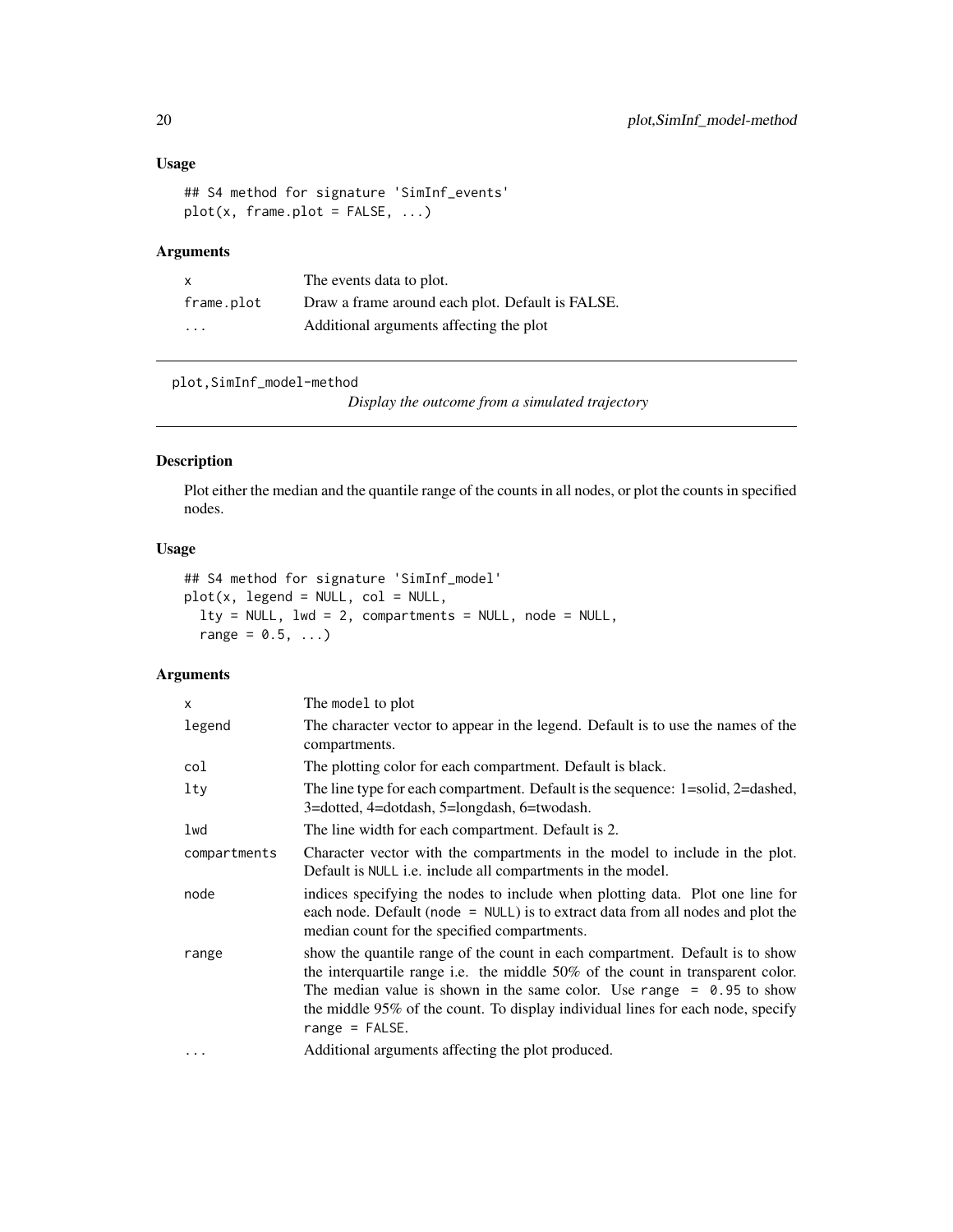#### <span id="page-20-0"></span>prevalence 21

#### Examples

```
## Not run:
## Create an 'SIR' model with 100 nodes and initialise
## it with 990 susceptible individuals and 10 infected
## individuals in each node. Run the model over 100 days.
model \leq SIR(u0 = data.frame(S = rep(990, 100),
                            I = rep(10, 100),R = rep(0, 100),
             tspan = 1:100,beta = 0.16,
             gamma = 0.077)
## Run the model and save the result.
result <- run(model)
## Plot the median and interquartile range of the number
## of susceptible, infected and recovered individuals.
plot(result)
## Plot the median and the middle 95\% quantile range of the
## number of susceptible, infected and recovered individuals.
plot(result, range = 0.95)
## Plot the median and interquartile range of the number
## of infected individuals.
plot(result, compartments = "I")
## Plot the number of susceptible, infected
## and recovered individuals in the first
## three nodes.
plot(result, node = 1:3, range = FALSE)
## Plot the number of infected individuals in the first node.
plot(result, compartments = "I", node = 1, range = FALSE)
## End(Not run)
```
<span id="page-20-1"></span>prevalence *Calculate prevalence from a model object with trajectory data*

# Description

Calculate the proportion of individuals with disease in the population, or the proportion of nodes with at least one diseased individual, or the proportion of individuals with disease in each node.

#### Usage

```
prevalence(model, formula, type = c("pop", "nop", "wnp"), node = NULL,
 as.is = FALSE)
```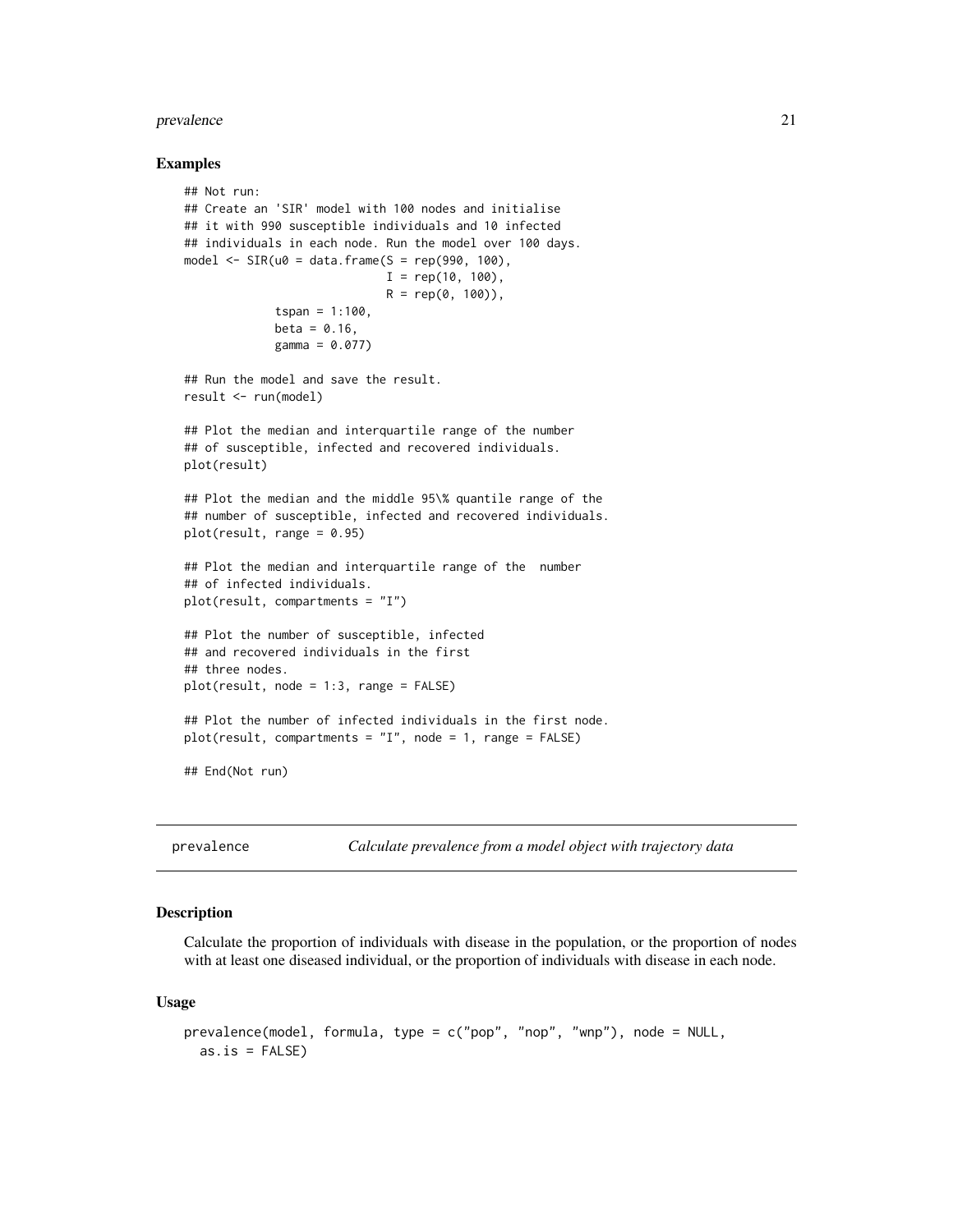# **Arguments**

| model   | The model with trajectory data to calculate the prevalence from.                                                                                                                                                                                                                                                                                                                                                                                                                                                |
|---------|-----------------------------------------------------------------------------------------------------------------------------------------------------------------------------------------------------------------------------------------------------------------------------------------------------------------------------------------------------------------------------------------------------------------------------------------------------------------------------------------------------------------|
| formula | A formula that specify the compartments that define the cases with a disease or<br>a condition (numerator), and the compartments that define the entire population<br>of interest (denominator). The left hand side of the formula defines the cases,<br>and the right hand side defines the population, for example, I~S+I+R in a 'SIR'<br>model (see 'Examples'). The . (dot) is expanded to all compartments, for<br>example, $I^{\sim}$ . is expanded to $I^{\sim}S+I+R$ in a 'SIR' model (see 'Examples'). |
| type    | The type of prevalence measure to calculate at each time point in tspan: pop<br>(population prevalence) calculates the proportion of the individuals (cases) in<br>the population, nop (node prevalence) calculates the proportion of nodes with<br>at least one case, and wnp (within-node prevalence) calculates the proportion of<br>cases within each node. Default is pop.                                                                                                                                 |
| node    | Indices specifying the subset nodes to include in the calculation of the preva-<br>lence. Default is NULL, which includes all nodes.                                                                                                                                                                                                                                                                                                                                                                            |
| as.is   | The default (as. is $=$ FALSE) is to generate a data. frame with one row per<br>time-step with the prevalence. Using $as.is = TRUE$ returns the result as a<br>matrix, which is the internal format.                                                                                                                                                                                                                                                                                                            |

# Value

A data.frame if as.is = FALSE, else a matrix.

```
## Create an 'SIR' model with 6 nodes and initialize
## it to run over 10 days.
u0 \leq - data.frame(S = 100:105, I = c(0, 1, 0, 2, 0, 3), R = rep(0, 6))
model <- SIR(u0 = u0, tspan = 1:10, beta = 0.16, gamma = 0.077)
## Run the model to generate a single stochastic trajectory.
result <- run(model, threads = 1)
## Determine the proportion of infected individuals (cases)
## in the population at the time-points in 'tspan'.
prevalence(result, I~S+I+R)
## Identical result is obtained with the shorthand 'I~.'
prevalence(result, I~.)
## Determine the proportion of nodes with infected individuals at
## the time-points in 'tspan'.
prevalence(result, I~S+I+R, type = "nop")
## Determine the proportion of infected individuals in each node
## at the time-points in 'tspan'.
prevalence(result, I~S+I+R, type = "wnp")
```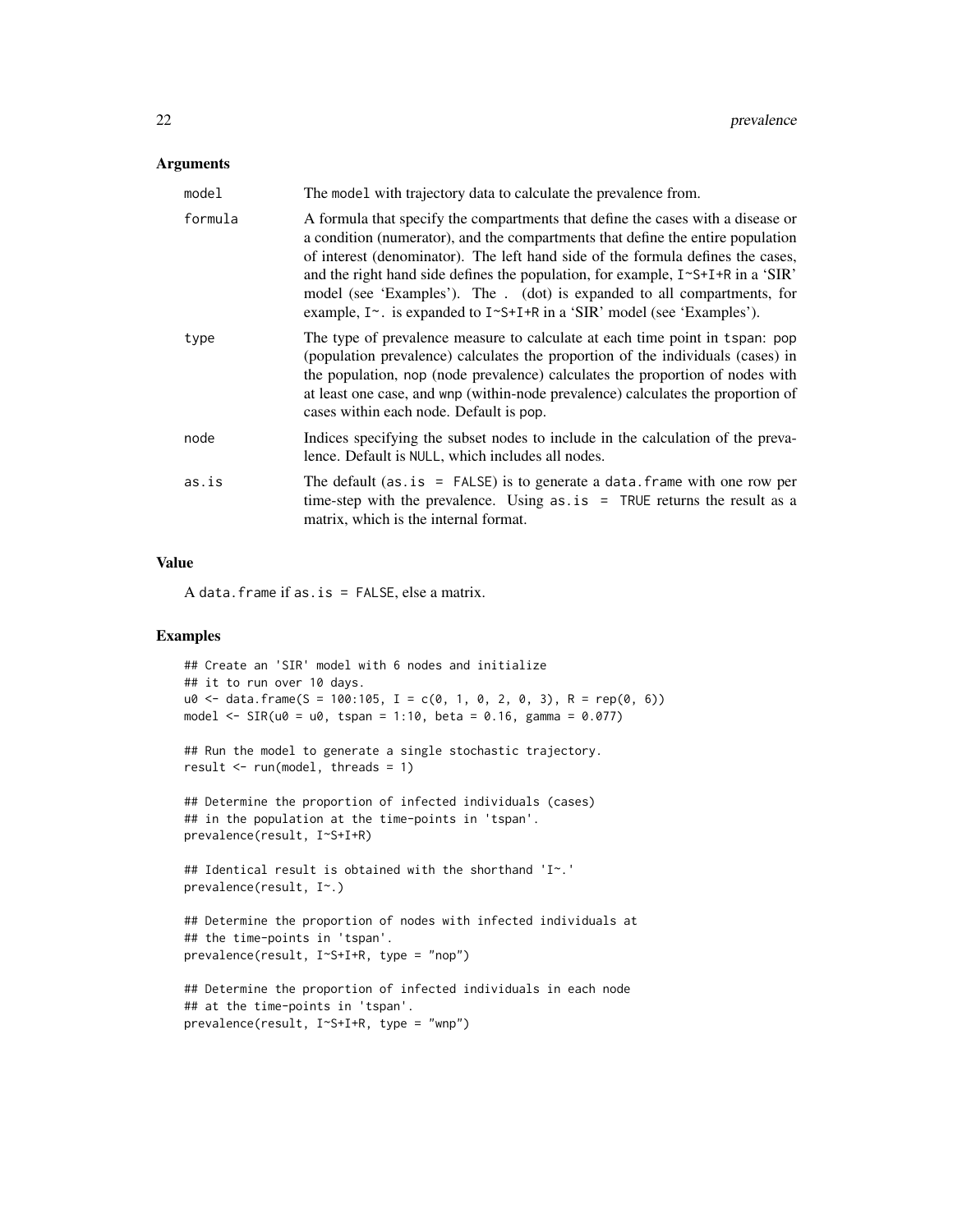#### Description

Run the SimInf stochastic simulation algorithm

# Usage

```
run(model, threads = NULL, solver = c("ssm", "aem"))
## S4 method for signature 'SimInf_model'
run(model, threads = NULL, solver = c("ssm",
  "aem"))
```
# Arguments

| model   | The siminf model to run.                                                  |
|---------|---------------------------------------------------------------------------|
| threads | Number of threads. Default is NULL, i.e. to use all available processors. |
| solver  | Which numerical solver to utilize. Default is 'ssm'.                      |

# Value

[SimInf\\_model](#page-33-1) object with result from simulation.

#### References

- Bauer P, Engblom S, Widgren S (2016) "Fast Event-Based Epidemiological Simulations on National Scales" International Journal of High Performance Computing Applications, 30(4), 438-453. doi:10.1177/1094342016635723
- Bauer P., Engblom S. (2015) Sensitivity Estimation and Inverse Problems in Spatial Stochastic Models of Chemical Kinetics. In: Abdulle A., Deparis S., Kressner D., Nobile F., Picasso M. (eds) Numerical Mathematics and Advanced Applications - ENUMATH 2013. Lecture Notes in Computational Science and Engineering, vol 103. Springer, Cham. Doi: 10.1007/978-3- 319-10705-9\_51

```
## Create an 'SIR' model with 10 nodes and initialise
## it to run over 100 days.
model \leq SIR(u0 = data.frame(S = rep(99, 10),
                             I = rep(1, 10),R = rep(0, 10),
             tspan = 1:100,
             beta = 0.16,
             gamma = 0.077)
```
<span id="page-22-1"></span><span id="page-22-0"></span>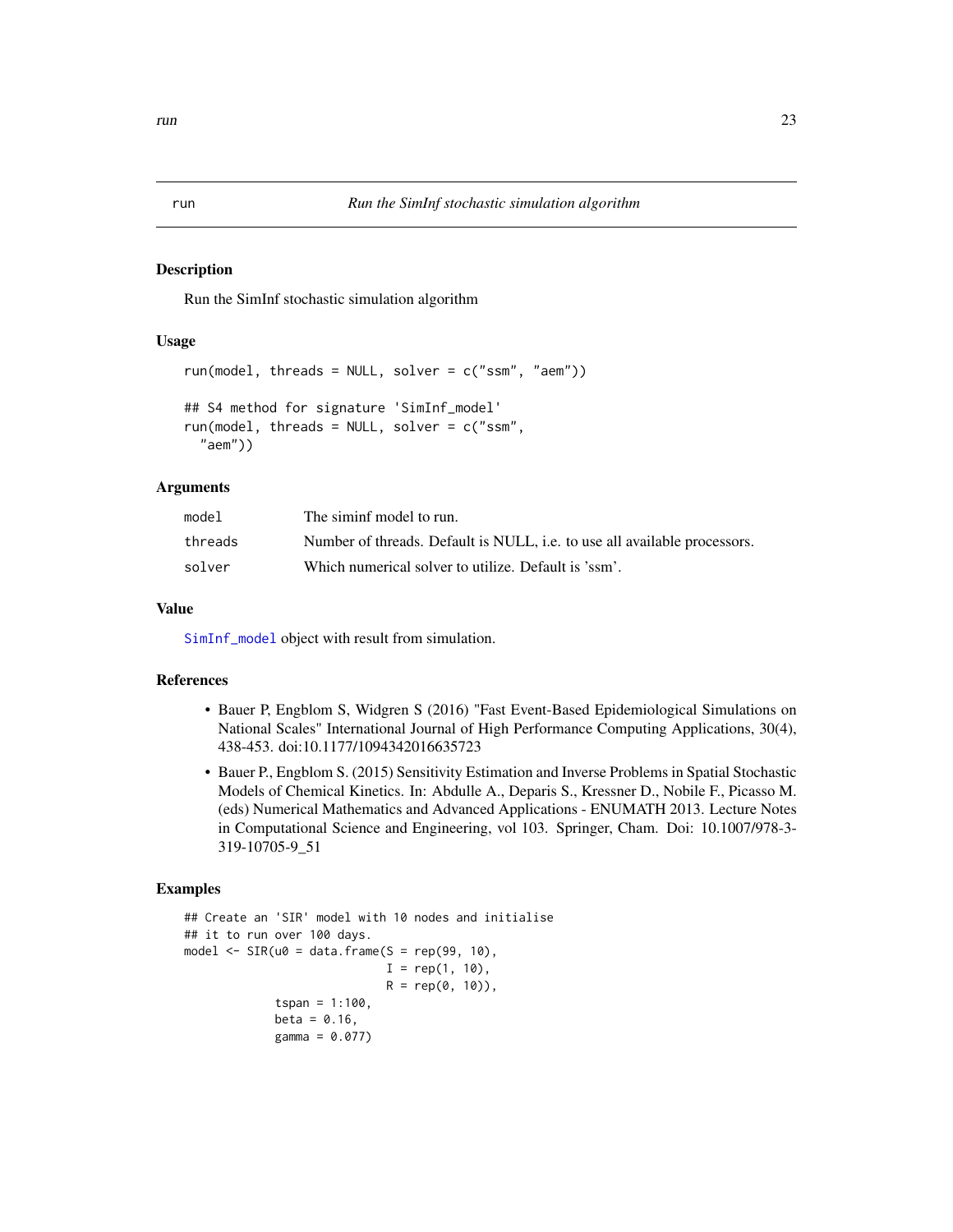```
## Run the model and save the result.
result <- run(model, threads = 1)
## Plot the proportion of susceptible, infected and recovered
## individuals.
plot(result)
```
run\_outer *Run* SimInf\_model *on scaled parameters*

#### Description

Run SimInf\_model on scaled parameters

# Usage

```
run\_outer(x, y, model, formula = NULL, FUN = NULL, ...)
```
# Arguments

| $\mathsf{x}$ | Scale the model gdata parameter values on the right hand side of the formula<br>with x before calling FUN with the scaled model as argument.                                                                                                   |
|--------------|------------------------------------------------------------------------------------------------------------------------------------------------------------------------------------------------------------------------------------------------|
| y            | Scale the model gdata parameter values on the left hand side of the formula<br>with y before calling FUN with the scaled model as argument.                                                                                                    |
| model        | The siminf model to scale parameters on and run.                                                                                                                                                                                               |
| formula      | The parameters in the gotal and vector matching the left hand side of the formula<br>$a + b \sim c$ will be scaled by y. The parameters in the gdata vector matching<br>the right hand side of the formula $a + b \sim c$ will be scaled by x. |
| <b>FUN</b>   | A function to use on the scaled model 'gdata' parameters.                                                                                                                                                                                      |
| $\ddots$     | Optional arguments to be passed to FUN.                                                                                                                                                                                                        |
|              |                                                                                                                                                                                                                                                |

#### Value

Array with dimension  $c(\dim(x), \dim(y))$ .

```
## Not run:
## Create an SIR-model with 500 nodes of 99 susceptible individuals
## and one infected individuals.
u0 \le - data.frame(S = rep(99, 500), I = rep(1, 500), R = rep(0, 500))
model <- SIR(u0, 1:75, beta = 0.16, gamma = 0.077)## Define scaling parameters
x \le - seq(from = 0.2, to = 1.8, by = 0.05)
y \le - seq(from = 0.2, to = 1.1, by = 0.05)
```
<span id="page-23-0"></span>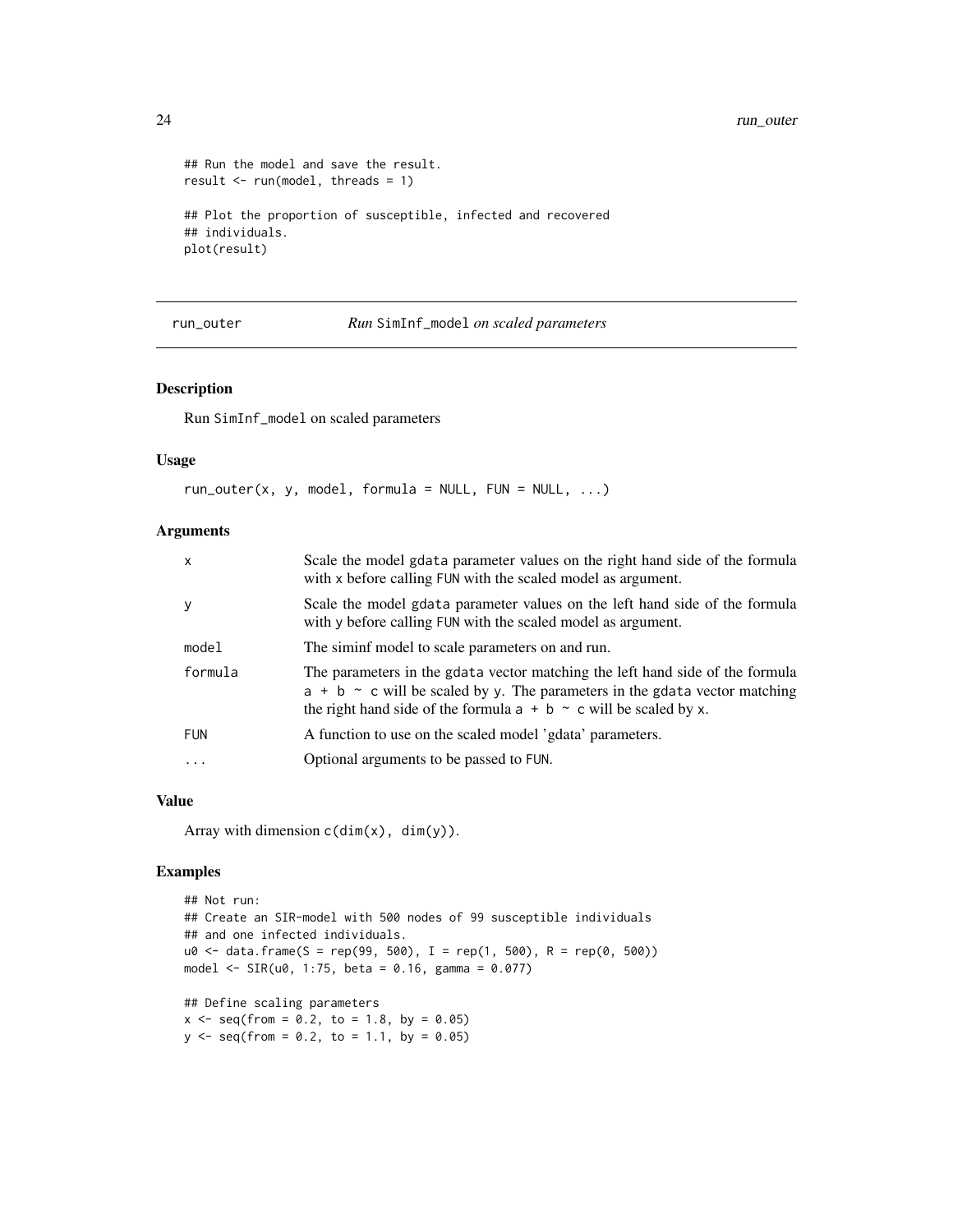```
## Utility function to run the model and estimate the population
## prevalence on day 75.
pop_prev <- function(model) {
   result <- run(model)
   prevalence(result, I~., type = "pop", as.is = TRUE)[75]
}
## Scale 'gamma' with 'y' and 'beta' with 'x' and
## run the model and determine the population prevalence on day
## 500. For each combination of 'x' and 'y', the model parameters
## are scaled and the function 'pop_prev' called with the
## perturbed model.
pop <- run_outer(x, y, model, gamma ~ beta, pop_prev)
## Plot result
contour(x * model@gdata["beta"], y * model@gdata["gamma"],
       pop, method = "edge", bty = "l")
## Utility function to run the model and estimate the node
## prevalence on day 75.
node_prev <- function(model) {
   result <- run(model)
   prevalence(result, I~., type = "nop", as.is = TRUE)[75]
}
## Scale 'gamma' with 'y' and 'beta' with 'x' and
## run the model and determine the node prevalence on day
## 500. For each combination of 'x' and 'y', the model parameters
## are scaled and the function 'node_prev' called with the
## perturbed model.
nop <- run_outer(x, y, model, gamma ~ beta, node_prev)
## Plot result
contour(x * model@gdata["beta"], y * model@gdata["gamma"],
       nop, method = "edge", bty = "l")
## End(Not run)
```
SEIR *Create an* SEIR *model*

#### **Description**

Create an SEIR model to be used by the simulation framework.

#### Usage

```
SEIR(u0, tspan, events = NULL, beta = NULL, epsilon = NULL,
 gamma = NULL)
```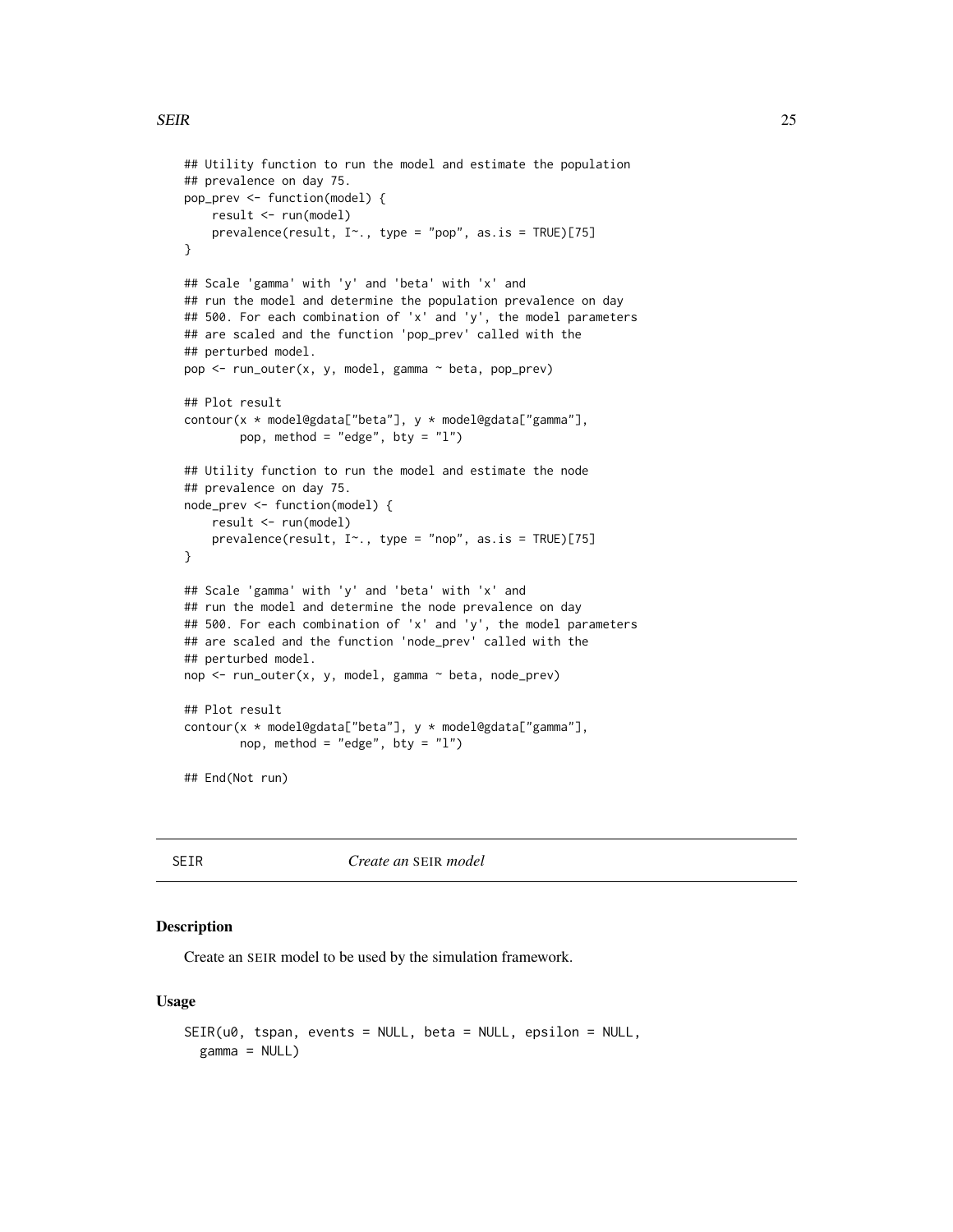# <span id="page-25-0"></span>Arguments

| u0      | A data. frame with the initial state in each node (see 'Details').                                                                                                                                                                                                                                                                          |
|---------|---------------------------------------------------------------------------------------------------------------------------------------------------------------------------------------------------------------------------------------------------------------------------------------------------------------------------------------------|
| tspan   | A vector (length $>= 2$ ) of increasing time points where the state of each node<br>is to be returned. Can be either an integer or a Date vector. A Date vector is<br>coerced to a numeric vector as days, where tspan[1] becomes the day of the<br>year of the first year of tspan. The dates are added as names to the numeric<br>vector. |
| events  | a data. frame with the scheduled events, see SimInf model.                                                                                                                                                                                                                                                                                  |
| beta    | The transmission rate from susceptible to exposed.                                                                                                                                                                                                                                                                                          |
| epsilon | The incubation rate from exposed to infected.                                                                                                                                                                                                                                                                                               |
| gamma   | The recovery rate from infected to recovered.                                                                                                                                                                                                                                                                                               |

# Details

The SEIR model contains four compartments; number of susceptible (S), number of exposed (E) (those who have been infected but are not yet infectious), number of infectious (I), and number of recovered (R). Moreover, it has three state transitions,

$$
S \stackrel{\beta SI/N}{\longrightarrow} E
$$

$$
E \stackrel{\epsilon E}{\longrightarrow} I
$$

$$
I \stackrel{\gamma I}{\longrightarrow} R
$$

where  $\beta$  is the transmission rate,  $\epsilon$  is the incubation rate,  $\gamma$  is the recovery rate, and  $N = S + E +$  $I + R$ .

The argument u0 must be a data.frame with one row for each node with the following columns:

S The number of sucsceptible in each node

- E The number of exposed in each node
- I The number of infected in each node
- R The number of recovered in each node

#### Value

SEIR

```
## Create a SEIR model object.
model \leq SEIR(u0 = data.frame(S = 99, E = 0, I = 1, R = 0),
              tspan = 1:100,beta = 0.16,
              epsilon = 0.25,
              gamma = 0.077)
## Run the SEIR model and plot the result.
```

```
set.seed(3)
result <- run(model)
plot(result)
```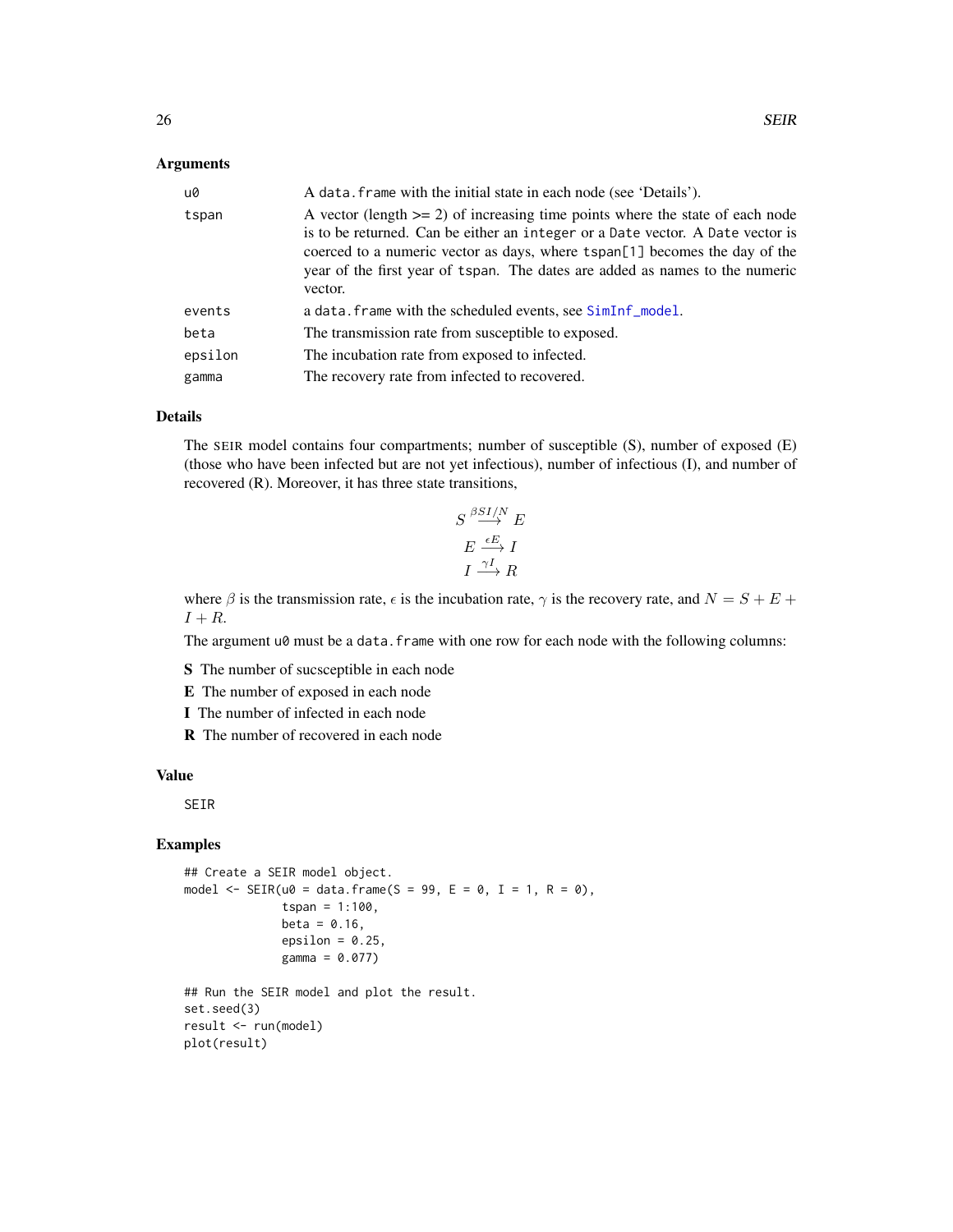<span id="page-26-1"></span><span id="page-26-0"></span>

# Description

Class to handle the SEIR [SimInf\\_model](#page-33-1).

select\_matrix *Extract the select matrix from a* SimInf\_model *object*

# Description

Utility function to extract events@E from a SimInf\_model object, see [SimInf\\_events](#page-32-1)

# Usage

```
select_matrix(model)
```
# Arguments

model The model to extract the select matrix E from.

# Value

[dgCMatrix](#page-0-0) object.

```
## Create an SIR model
model \leq SIR(u0 = data.frame(S = 99, I = 1, R = 0),
             tspan = 1:5, beta = 0.16, gamma = 0.077)
## Extract the select matrix from the model
select_matrix(model)
```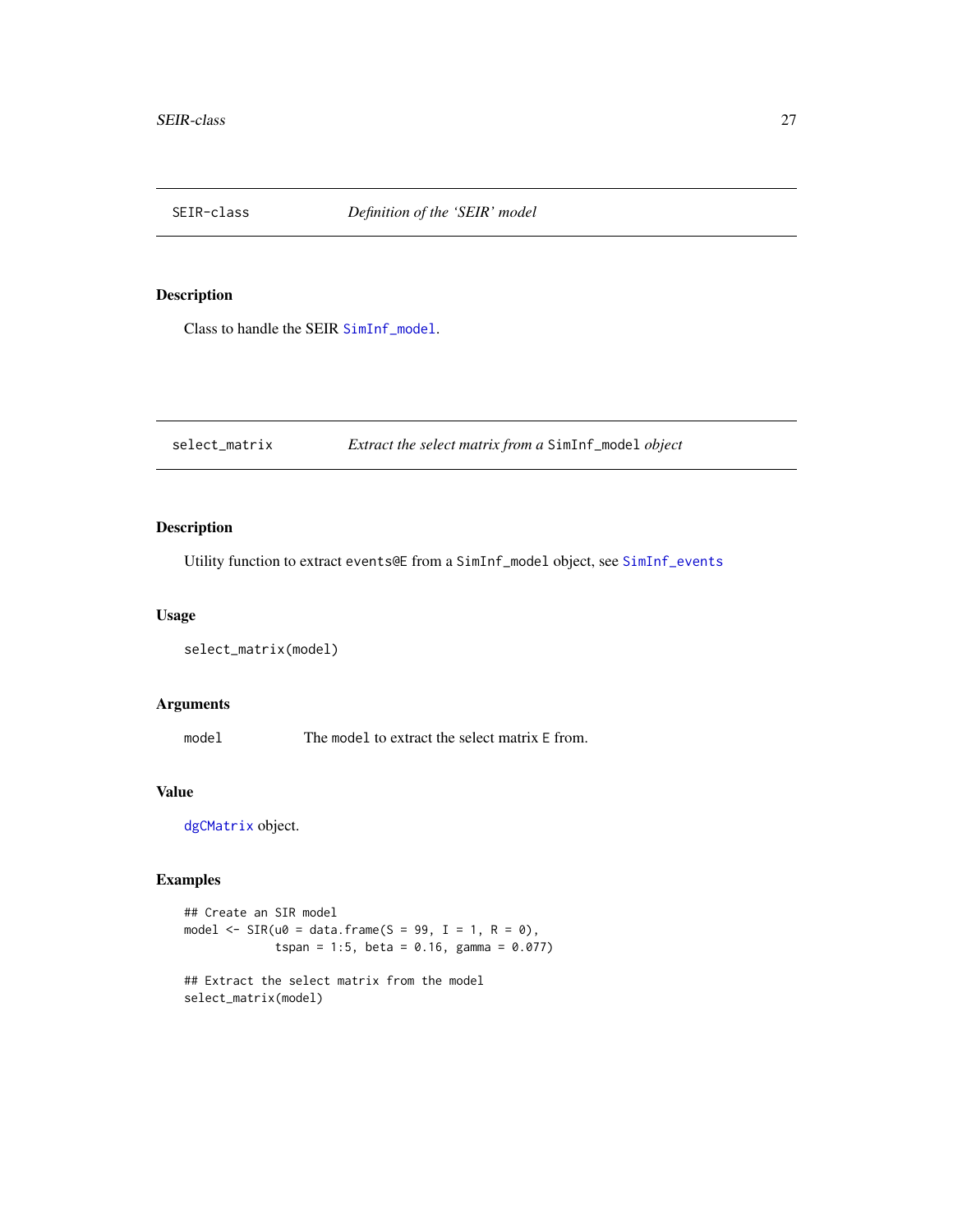<span id="page-27-0"></span>

# Description

Utility function to set events@E in a SimInf\_model object, see [SimInf\\_events](#page-32-1)

# Usage

```
select_matrix(model) <- value
```
# Arguments

| model | The model to set the select matrix for. |
|-------|-----------------------------------------|
| value | A matrix.                               |

# Examples

```
## Create an SIR model
model \leq SIR(u0 = data.frame(S = 99, I = 1, R = 0),
             tspan = 1:5, beta = 0.16, gamma = 0.077)
## Set the select matrix
select_matrix(model) < - matrix(c(1, 0, 0, 1, 1, 1, 0, 0, 1), nrow = 3)## Extract the select matrix from the model
select_matrix(model)
```
shift\_matrix *Extract the shift matrix from a* SimInf\_model *object*

#### Description

Utility function to extract the shift matrix events@N from a SimInf\_model object, see [SimInf\\_events](#page-32-1)

#### Usage

shift\_matrix(model)

# Arguments

model The model to extract the shift matrix events **end** from.

# Value

A mtrix.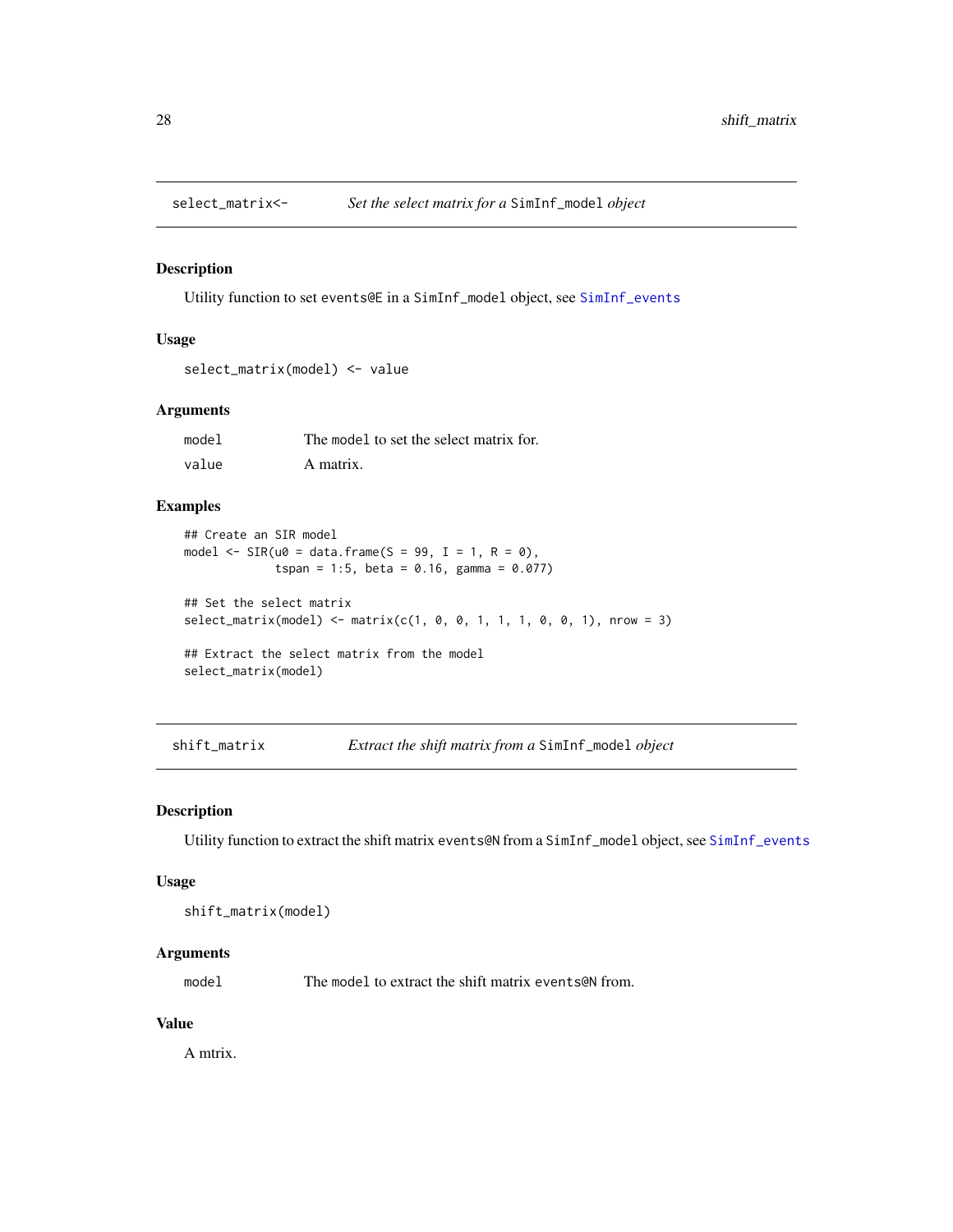# <span id="page-28-0"></span>shift\_matrix<- 29

# Examples

```
## Create an SIR model
model \leq SIR(u0 = data.frame(S = 99, I = 1, R = 0),
             tspan = 1:5, beta = 0.16, gamma = 0.077)
## Extract the shift matrix from the model
shift_matrix(model)
```
shift\_matrix<- *Set the shift matrix for a* SimInf\_model *object*

#### Description

Utility function to set events@N in a SimInf\_model object, see [SimInf\\_events](#page-32-1)

#### Usage

shift\_matrix(model) <- value

# Arguments

| model | The model to set the shift matrix events CN. |
|-------|----------------------------------------------|
| value | A matrix.                                    |

#### Value

SimInf\_model object

```
## Create an SIR model
model \leq SIR(u0 = data.frame(S = 99, I = 1, R = 0),
             tspan = 1:5, beta = 0.16, gamma = 0.077)
```

```
## Set the shift matrix
shift_matrix(model) < - matrix(c(2, 1, 0), nrow = 3)
```

```
## Extract the shift matrix from the model
shift_matrix(model)
```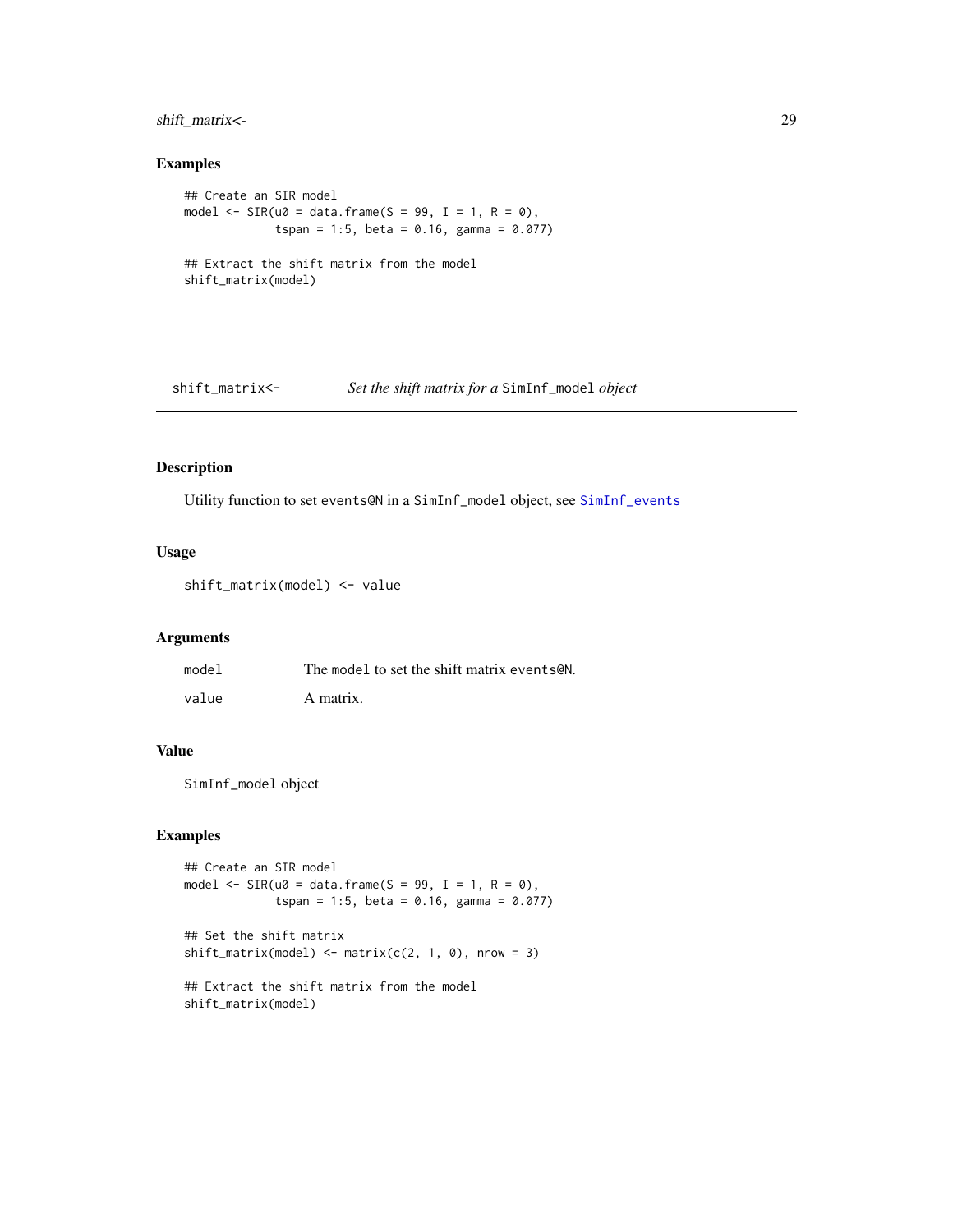<span id="page-29-0"></span>show,SimInf\_events-method

*Brief summary of* SimInf\_events

# Description

Shows the number of scheduled events.

# Usage

## S4 method for signature 'SimInf\_events' show(object)

# Arguments

object The SimInf\_events object

# Value

None (invisible 'NULL').

show,SimInf\_model-method

*Brief summary of* SimInf\_model

# Description

Brief summary of SimInf\_model

# Usage

```
## S4 method for signature 'SimInf_model'
show(object)
```
# Arguments

object The SimInf\_model object

# Value

None (invisible 'NULL').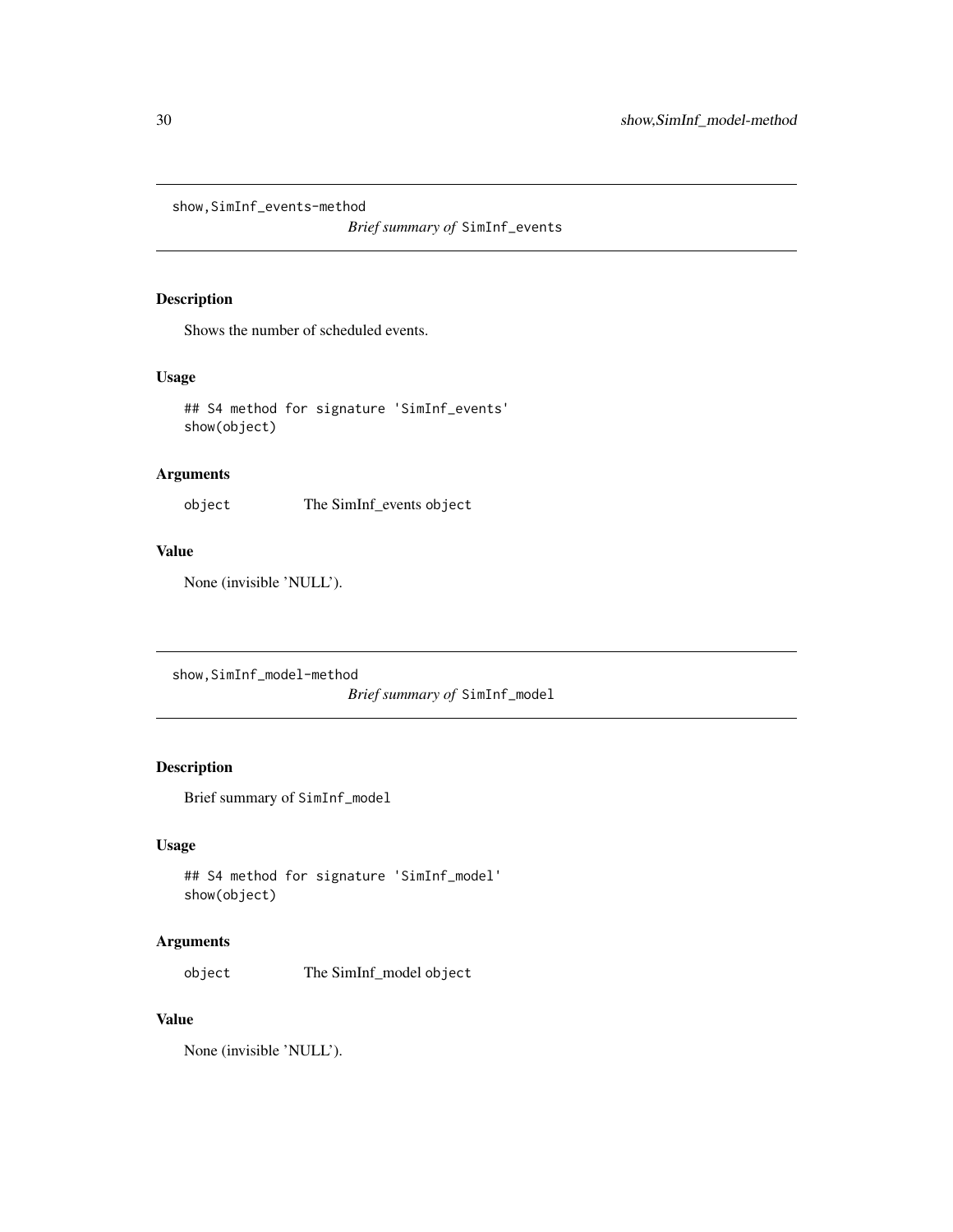#### <span id="page-30-0"></span> $\text{SimInf}$  31

# Examples

```
## Create an 'SIR' model with 10 nodes and initialise
## it to run over 100 days.
model \leq SIR(u0 = data.frame(S = rep(99, 10),
                             I = rep(1, 10),R = rep(0, 10),
             tspan = 1:100,
             beta = 0.16,
             gamma = 0.077)
## Brief summary of the model
model
## Run the model and save the result
result \leq run(model, threads = 1)
## Brief summary of the result. Note that 'U' and 'V' are
## non-empty after running the model.
result
```
SimInf *A Framework for Data-Driven Stochastic Disease Spread Simulations*

#### **Description**

The SimInf package provides a flexible framework for data-driven spatio-temporal disease spread modeling, designed to efficiently handle population demographics and network data. The framework integrates infection dynamics in each subpopulation as continuous-time Markov chains (CTMC) using the Gillespie stochastic simulation algorithm (SSA) and incorporates available data such as births, deaths or movements as scheduled events. A scheduled event is used to modify the state of a subpopulation at a predefined time-point.

## Details

The [SimInf\\_model](#page-34-1) is central and provides the basis for the framework. A [SimInf\\_model](#page-34-1) object supplies the state-change matrix, the dependency graph, the scheduled events, and the initial state of the system.

All predefined models in SimInf have a generating function, with the same name as the model, for example [SIR](#page-35-1).

A model can also be created from a model specification using the [mparse](#page-13-1) method.

After a model is created, a simulation is started with a call to the [run](#page-22-1) method and if execution is successful, it returns a modified [SimInf\\_model](#page-34-1) object with a single stochastic solution trajectory attached to it.

SimInf provides several utility functions to inspect simulated data, for example, show, summary and plot. To facilitate custom analysis, it provides the [trajectory](#page-47-1) and [prevalence](#page-20-1) methods.

One of our design goal was to make SimInf extendable and enable usage of the numerical solvers from other R extension packages in order to facilitate complex epidemiological research. To support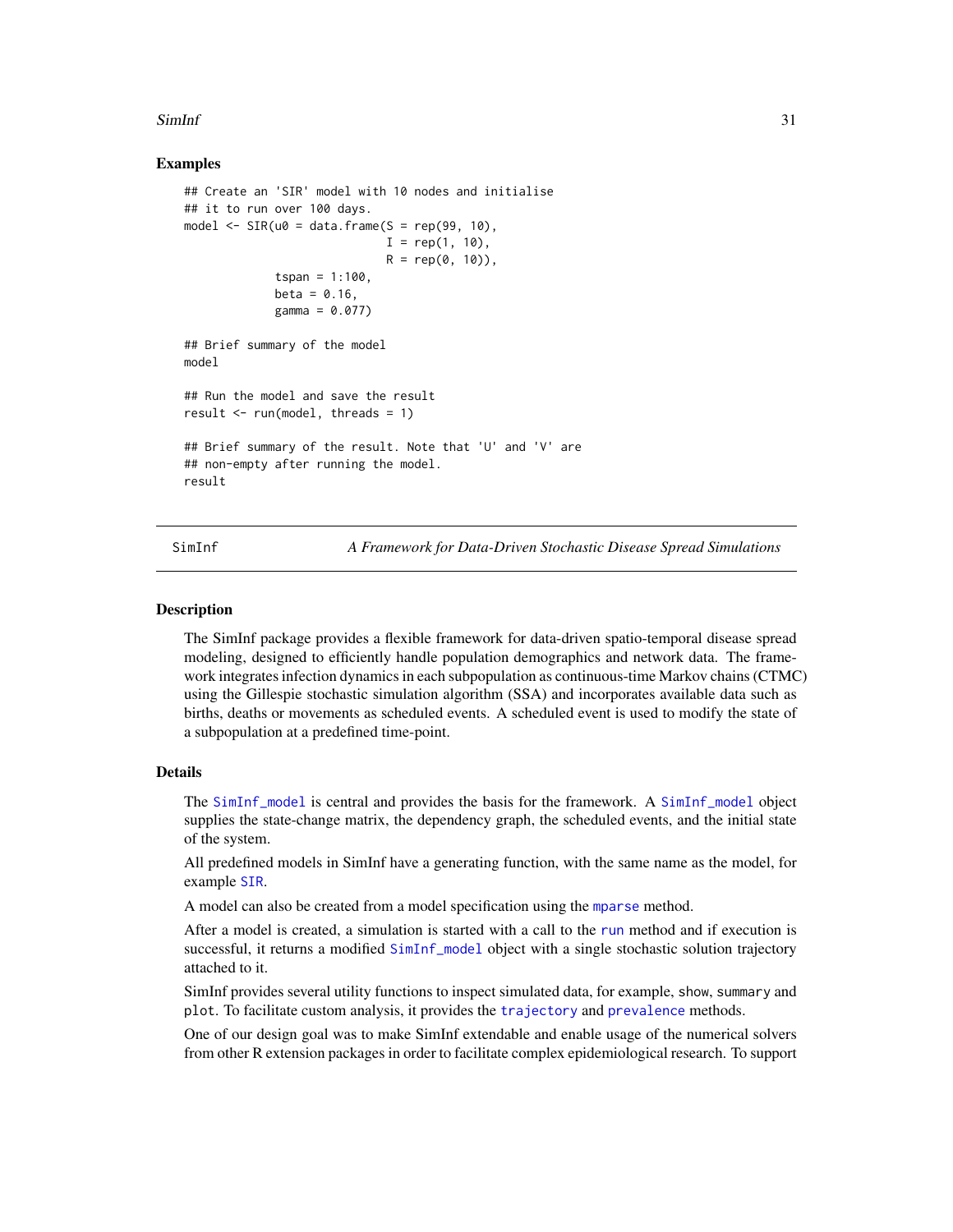<span id="page-31-0"></span>this, SimInf has functionality to generate the required C and R code from a model specification, see [package\\_skeleton](#page-17-1)

SimInf\_events *Create a* [SimInf\\_events](#page-32-1) *object*

# Description

The argument events must be a data. frame with the following columns:

- event Four event types are supported by the current solvers: *exit*, *enter*, *internal transfer*, and *external transfer*. When assigning the events, they can either be coded as a numerical value or a character string: *exit;* 0 or 'exit', *enter;* 1 or 'enter', *internal transfer;* 2 or 'intTrans', and *external transfer;* 3 or 'extTrans'. Internally in **SimInf**, the event type is coded as a numerical value.
- time When the event occurs i.e., the event is processed when time is reached in the simulation. Can be either an integer or a Date vector. A Date vector is coerced to a numeric vector as days, where t<sub>0</sub> determines the offset to match the time of the events to the model tspan vector.
- node The node that the event operates on. Also the source node for an *external transfer* event. 1  $\leq$  node[i]  $\leq$  Number of nodes.
- dest The destination node for an *external transfer* event i.e., individuals are moved from node to dest, where  $1 \leq -$  dest[i]  $\leq$  Number of nodes. Set event  $\qquad = 0$  for the other event types. dest is an integer vector.
- **n** The number of individuals affected by the event.  $n[i] \ge 0$ .
- **proportion** If  $n[i]$  equals zero, the number of individuals affected by event[i] is calculated by summing the number of individuls with proportion[i].  $0 \leq$  proportion[i]  $\leq$  1.
- select To process event [i], the compartments affected by the event are specified with select [i] together with the matrix  $E$ , where select [i] determines which column in  $E$  to use. The specific individuals affected by the event are proportionally sampled from the compartments corresponding to the non-zero entries in the specified column in  $E$ [, select[i]], where select is an integer vector.
- shift Determines how individuals in *internal transfer* and *external transfer* events are shifted to enter another compartment. The sampled individuals are shifted according to column shift[i] in matrix  $N$  i.e.,  $N[\,$ , shift[i]], where shift is an integer vector. See above for a description of N. Unsued for the other event types.

#### Usage

```
SimInf_events(E = NULL, N = NULL, events = NULL, to = NULL)
```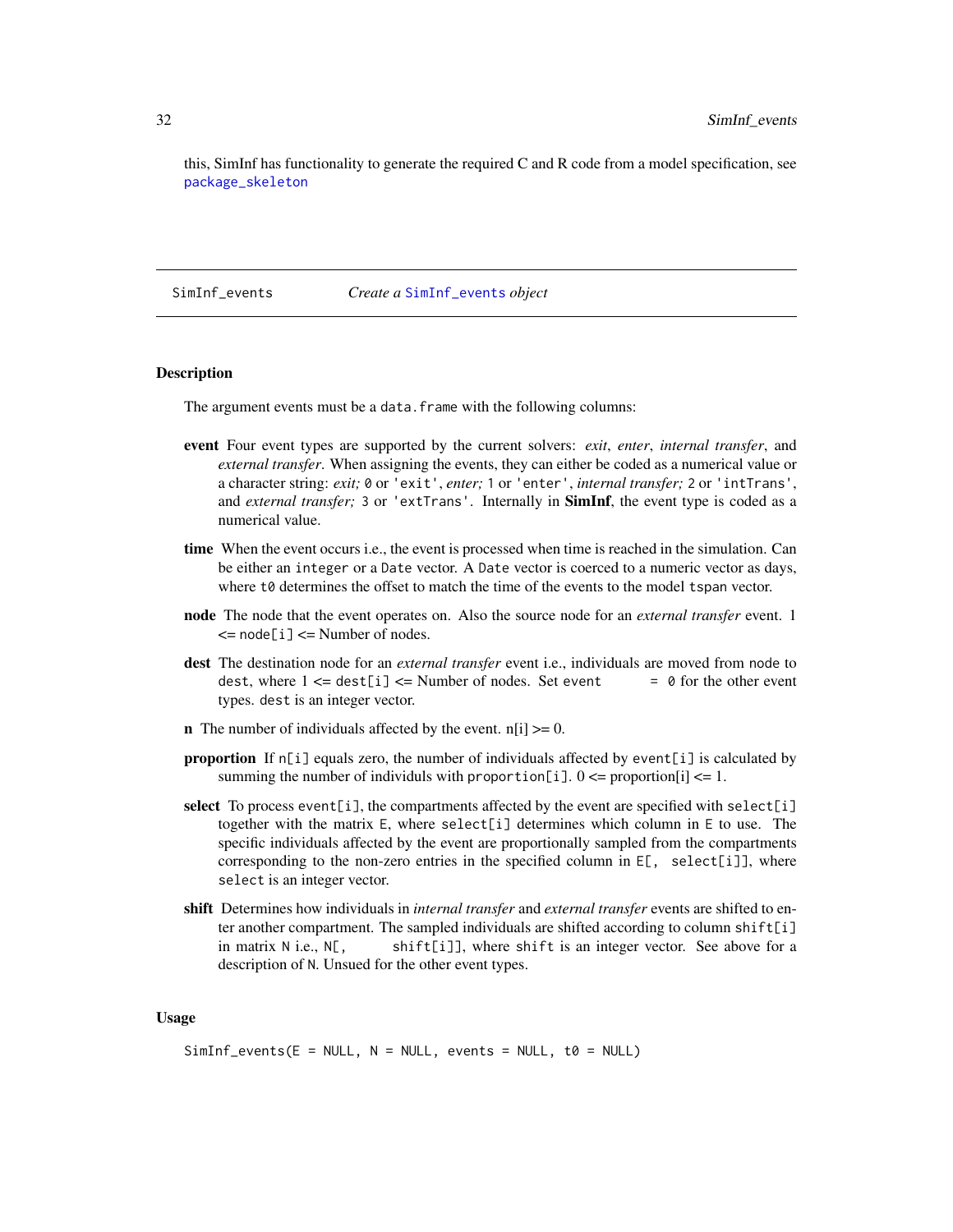#### <span id="page-32-0"></span>**Arguments**

| F      | Each row corresponds to one compartment in the model. The non-zero entries<br>in a column indicates the compartments to include in an event. For the <i>exit</i> , in-<br>ternal transfer and external transfer events, a non-zero entry indicate the com-<br>partments to sample individuals from. For the <i>enter</i> event, all individuals enter<br>first non-zero compartment. E is sparse matrix of class dgCMatrix.                                                                                                                                                    |
|--------|--------------------------------------------------------------------------------------------------------------------------------------------------------------------------------------------------------------------------------------------------------------------------------------------------------------------------------------------------------------------------------------------------------------------------------------------------------------------------------------------------------------------------------------------------------------------------------|
| N      | Determines how individuals in <i>internal transfer</i> and <i>external transfer</i> events are<br>shifted to enter another compartment. Each row corresponds to one compart-<br>ment in the model. The values in a column are added to the current compartment<br>of sampled individuals to specify the destination compartment, for example, a<br>value of 1 in an entry means that sampled individuals in this compartment are<br>moved to the next compartment. Which column to use for each event is specified<br>by the shift vector (see below). N is an integer matrix. |
| events | A data. frame with events.                                                                                                                                                                                                                                                                                                                                                                                                                                                                                                                                                     |
| t0     | If events\$time is a Date vector, then to determines the offset to match the<br>time of the events to the model tspan vector, see details. If events\$time is a<br>numeric vector, then to must be NULL.                                                                                                                                                                                                                                                                                                                                                                       |

# Value

S4 class SimInf\_events

<span id="page-32-1"></span>SimInf\_events-class *Class* "SimInf\_events"

# Description

Class to hold data for scheduled events to modify the discrete state of individuals in a node at a pre-defined time t.

# Slots

- E Each row corresponds to one compartment in the model. The non-zero entries in a column indicates the compartments to include in an event. For the *exit*, *internal transfer* and *external transfer* events, a non-zero entry indicate the compartments to sample individuals from. For the *enter* event, all individuals enter first non-zero compartment. E is sparse matrix of class [dgCMatrix](#page-0-0).
- N Determines how individuals in *internal transfer* and *external transfer* events are shifted to enter another compartment. Each row corresponds to one compartment in the model. The values in a column are added to the current compartment of sampled individuals to specify the destination compartment, for example, a value of 1 in an entry means that sampled individuals in this compartment are moved to the next compartment. Which column to use for each event is specified by the shift vector (see below). N is an integer matrix.
- event Type of event: 0) *exit*, 1) *enter*, 2) *internal transfer*, and 3) *external transfer*. Other values are reserved for future event types and not supported by the current solvers. Integer vector.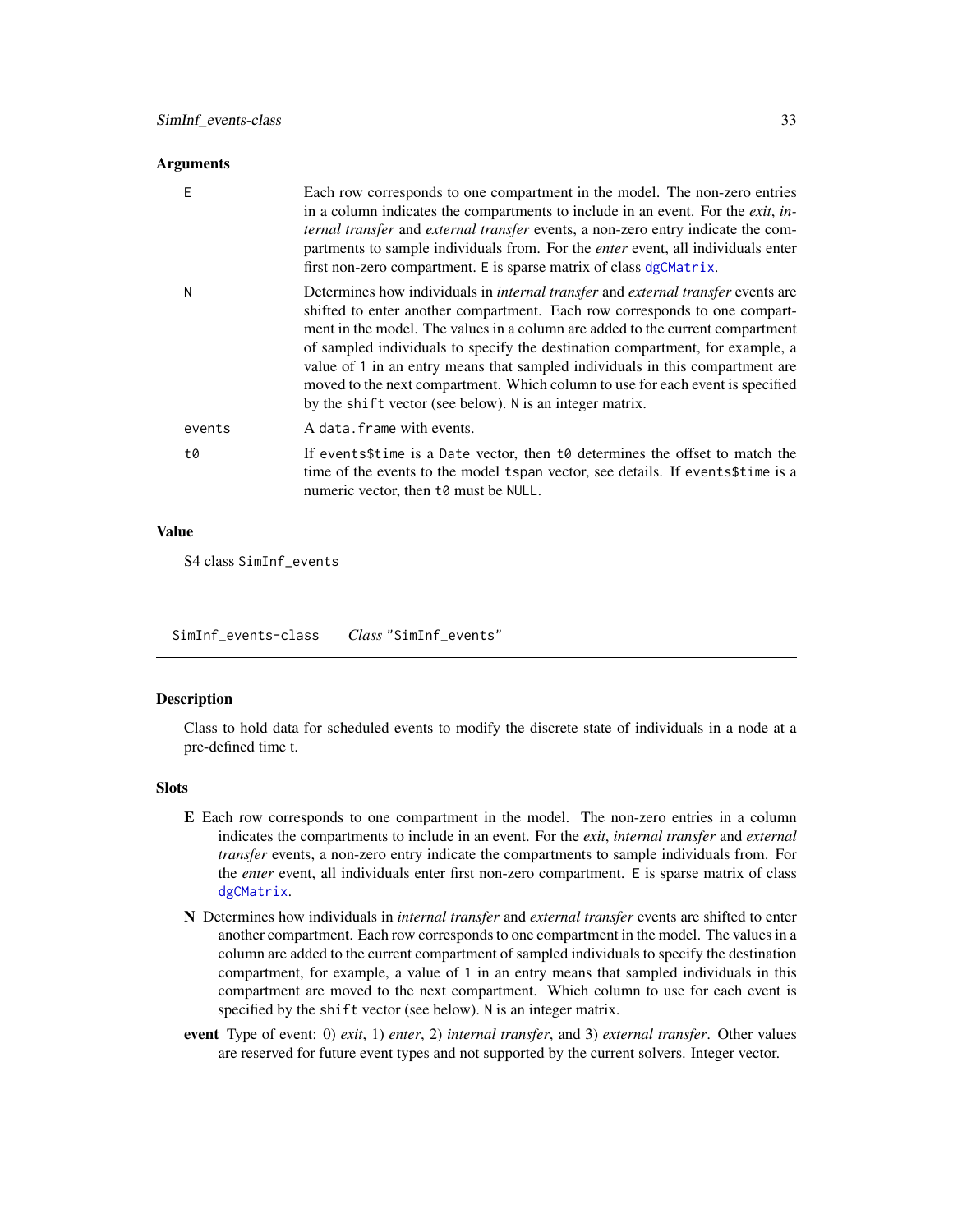- <span id="page-33-0"></span>time Time of when the event occurs i.e., the event is processed when time is reached in the simulation. time is an integer vector.
- node The node that the event operates on. Also the source node for an *external transfer* event. Integer vector.  $1 \leq -$  node[i]  $\leq$  Number of nodes.
- dest The destination node for an *external transfer* event i.e., individuals are moved from node to dest, where  $1 \leq z$  dest[i]  $\leq$  Number of nodes. Set event  $\qquad = 0$  for the other event types. dest is an integer vector.
- **n** The number of individuals affected by the event. Integer vector.  $n[i] \ge 0$ .
- proportion If  $n[i]$  equals zero, the number of individuals affected by event[i] is calculated by summing the number of individuls with proportion[i]. Numeric vector.  $0 \leq p$  proportion[i]  $\leq 1$ .
- select To process event [i], the compartments affected by the event are specified with select [i] together with the matrix E, where select[i] determines which column in E to use. The specific individuals affected by the event are proportionally sampled from the compartments corresponding to the non-zero entries in the specified column in E[, select[i]], where select is an integer vector.
- shift Determines how individuals in *internal transfer* and *external transfer* events are shifted to enter another compartment. The sampled individuals are shifted according to column shift[i] in matrix  $N$  i.e.,  $N[\,$ , shift[i]], where shift is an integer vector. See above for a description of N. Unsued for the other event types.

<span id="page-33-1"></span>SimInf\_model *Create a* SimInf\_model

# Description

Create a SimInf\_model

#### Usage

```
SimInf_model(G, S, tspan, events = NULL, ldata = NULL, gdata = NULL,
 U = NULL, u0 = NULL, v0 = NULL, V = NULL, E = NULL, N = NULL,
 C code = NULL)
```
#### Arguments

| G  | Dependency graph that indicates the transition rates that need to be updated                                                                                         |
|----|----------------------------------------------------------------------------------------------------------------------------------------------------------------------|
|    | after a given state transition has occurred. A non-zero entry in element G[i, i]                                                                                     |
|    | indicates that transition rate i needs to be recalculated if the state transition j                                                                                  |
|    | occurs. Sparse matrix $(Nt \times Nt)$ of object class dgCMatrix.                                                                                                    |
| S. | Each column corresponds to a transition, and execution of state transition j<br>amounts to adding the $S[\, , \, j]$ to the state vector of the node where the state |
|    | transition occurred. Sparse matrix ( $Nc \times Nt$ ) of object class dgCMatrix.                                                                                     |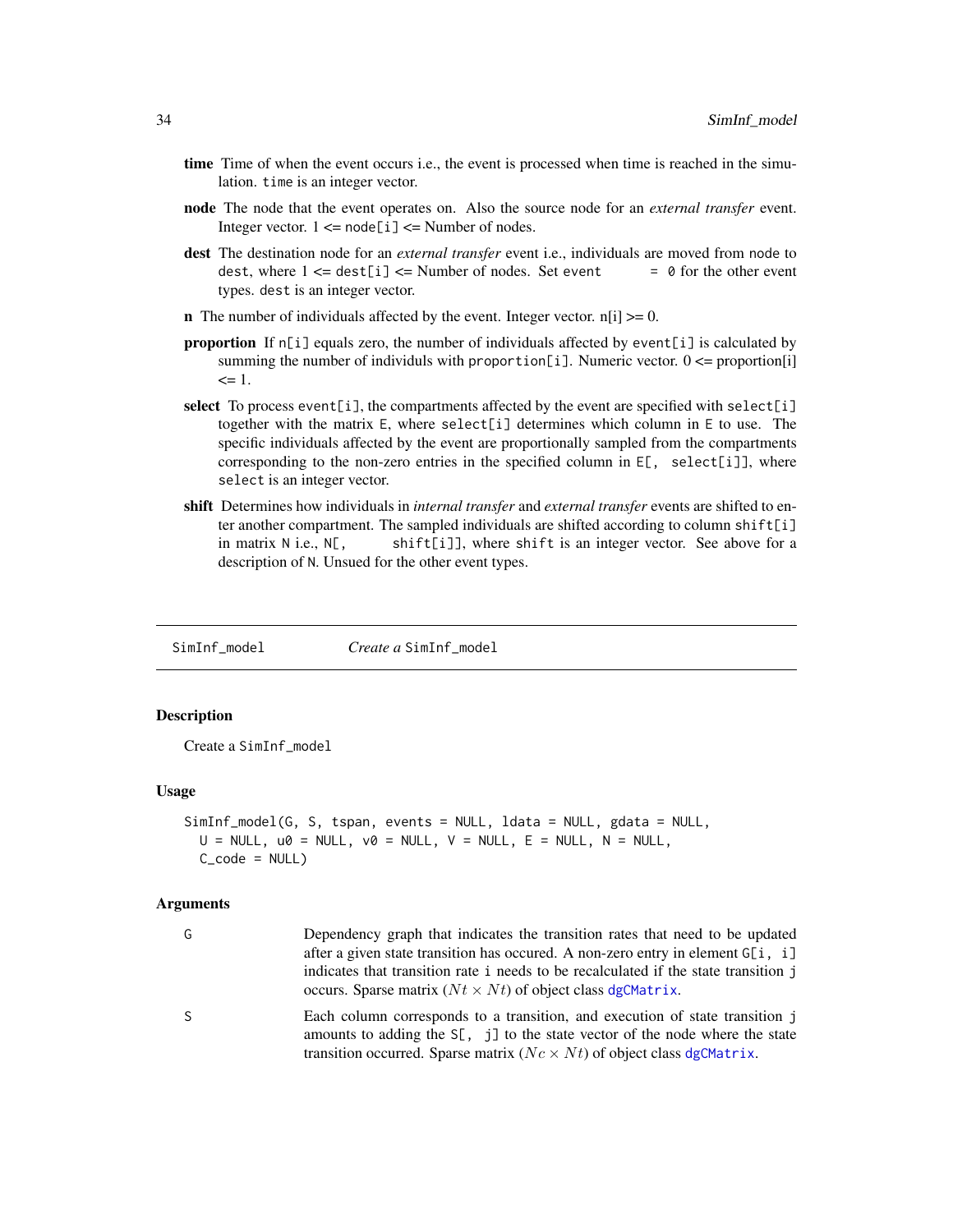<span id="page-34-0"></span>

| tspan   | A vector (length $>= 2$ ) of increasing time points where the state of each node<br>is to be returned. Can be either an integer or a Date vector. A Date vector is<br>coerced to a numeric vector as days, where tspan[1] becomes the day of the<br>year of the first year of tspan. The dates are added as names to the numeric<br>vector.                 |
|---------|-------------------------------------------------------------------------------------------------------------------------------------------------------------------------------------------------------------------------------------------------------------------------------------------------------------------------------------------------------------|
| events  | A data, frame with the scheduled events.                                                                                                                                                                                                                                                                                                                    |
| ldata   | A matrix with local data for the nodes. The column 1data[, j] contains the<br>local data vector for the node j. The local data vector is passed as an argument<br>to the transition rate functions and the post time step function.                                                                                                                         |
| gdata   | A numeric vector with global data that is common to all nodes. The global data<br>vector is passed as an argument to the transition rate functions and the post time<br>step function.                                                                                                                                                                      |
| U       | The result matrix with the number of individuals in each disease state in every<br>node $(N_n N_c \times \text{length}(\text{tspan}))$ . U[, j] contains the number of individuals<br>in each disease state at tspan[j]. U[1:Nc, j] contains the state of node 1 at<br>tspan[j]. $U[(Nc + 1):(2 * Nc), j]$ contains the state of node 2 at tspan[j]<br>etc. |
| u0      | The initial state vector. Either a matrix $(N_c \times N_n)$ or a a data. frame with the<br>number of individuals in each compartment in every node.                                                                                                                                                                                                        |
| v0      | The initial continuous state vector in every node. (dim(ldata)[1] $\times N_N$ ). The<br>continuous state vector is updated by the specific model during the simulation<br>in the post time step function.                                                                                                                                                  |
| $\sf V$ | The result matrix for the real-valued continuous compartment state $(N_n \text{dim}(1 \text{data})[1]$<br>$\times$ length(tspan)). V[, j] contains the real-valued state of the system at<br>tspan[j].                                                                                                                                                      |
| Ε       | Sparse matrix to handle scheduled events, see SimInf_events.                                                                                                                                                                                                                                                                                                |
| N       | Sparse matrix to handle scheduled events, see SimInf_events.                                                                                                                                                                                                                                                                                                |
| C_code  | Character vector with optional model C code. If non-empty, the C code is written<br>to a temporary C-file when the run method is called. The temporary C-file is<br>compiled and the resulting DLL is dynamically loaded. The DLL is unloaded<br>and the temporary files are removed after running the model.                                               |

# Value

[SimInf\\_model](#page-34-1)

<span id="page-34-1"></span>SimInf\_model-class *Class* "SimInf\_model"

# Description

Class to handle the siminf data model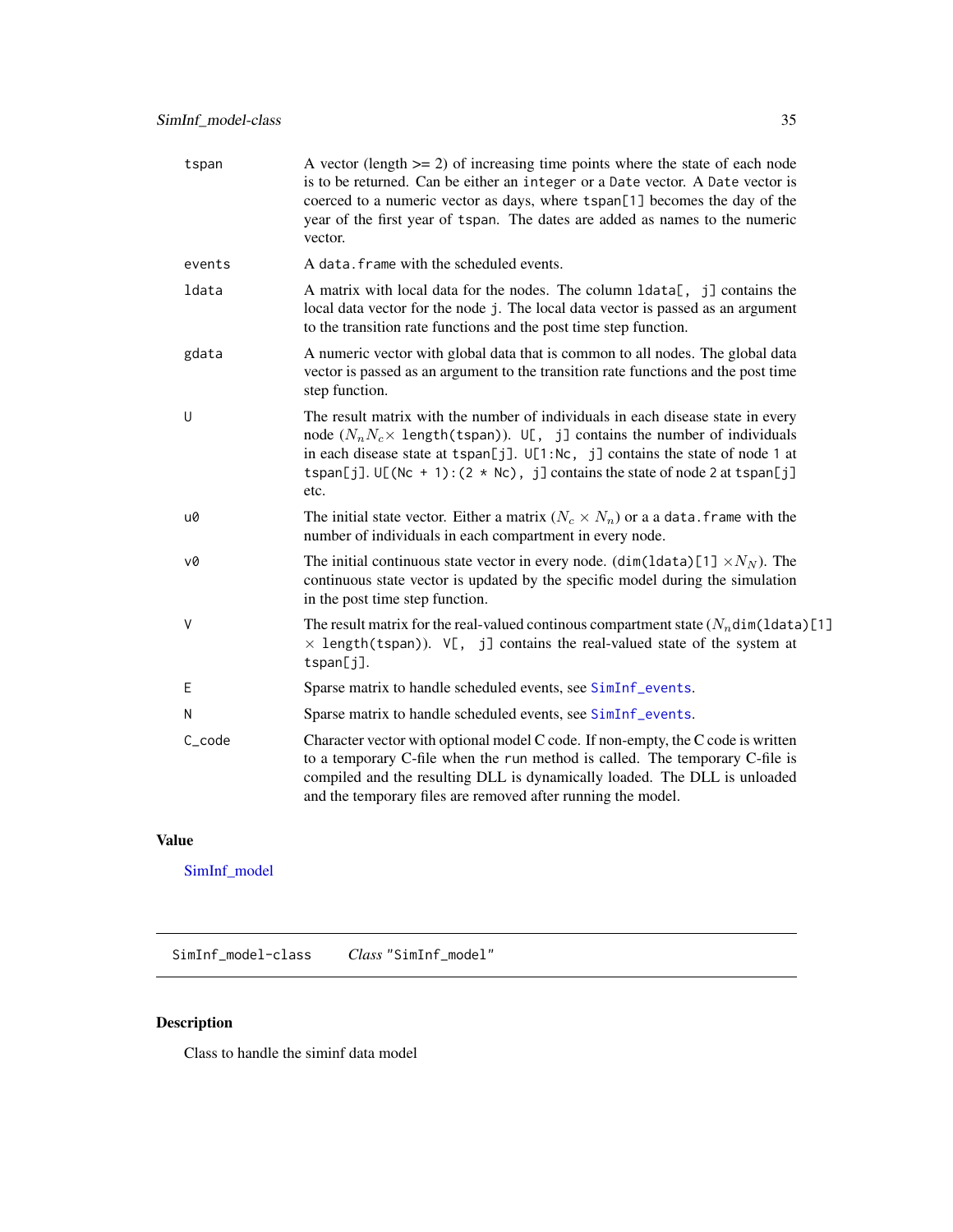#### <span id="page-35-0"></span>**Slots**

- G Dependency graph that indicates the transition rates that need to be updated after a given state transition has occured. A non-zero entry in element  $G[i, i]$  indicates that transition rate i needs to be recalculated if the state transition j occurs. Sparse matrix  $(Nt \times Nt)$  of object class [dgCMatrix](#page-0-0).
- S Each column corresponds to a state transition, and execution of state transition j amounts to adding the  $S[\, , \, j]$  column to the state vector u[, i] of node *i* where the transition occurred. Sparse matrix ( $Nc \times Nt$ ) of object class [dgCMatrix](#page-0-0).
- U The result matrix with the number of individuals in each compartment in every node.  $\mathsf{U}[\cdot, \cdot]$ contains the number of individuals in each compartment at tspan[j].  $U[1:Nc, j]$  contains the number of individuals in node 1 at tspan[j].  $U[(Nc + 1):(2 \times Nc)]$  contains the number of individuals in node 2 at tspan[j] etc. Integer matrix  $(N_nN_c\times$  length(tspan)).
- **U\_sparse** If the model was run to write the solution to a sparse matrix (dgCMatrix) the U\_sparse contains the data and U is empty. The layout of the data in U\_sparse is identical to U. Please note that U\_sparse is numeric and U is integer.
- V The result matrix for the real-valued continuous state.  $V[\cdot, j]$  contains the real-valued state of the system at tspan[j]. Numeric matrix  $(N_n \text{dim}( \text{data})[1] \times \text{length}(\text{tspan}))$ .
- **V\_sparse** If the model was run to write the solution to a sparse matrix (dgCMatrix) the V\_sparse contains the data and  $V$  is empty. The layout of the data in  $V$  sparse is identical to  $V$ .
- **Idata** A matrix with local data for the nodes. The column  $ldata$ , j contains the local data vector for the node j. The local data vector is passed as an argument to the transition rate functions and the post time step function.
- gdata A numeric vector with global data that is common to all nodes. The global data vector is passed as an argument to the transition rate functions and the post time step function.
- tspan A vector of increasing time points where the state of each node is to be returned.
- **u0** The initial state vector ( $N_c \times N_n$ ) with the number of individuals in each compartment in every node.
- v0 The initial value for the real-valued continuous state. Numeric matrix  $(\text{dim}(\text{data})[1] \times N_n)$ .

events Scheduled events [SimInf\\_events](#page-32-1)

C\_code Character vector with optional model C code. If non-empty, the C code is written to a temporary C-file when the run method is called. The temporary C-file is compiled and the resulting DLL is dynamically loaded. The DLL is unloaded and the temporary files are removed after running the model.

<span id="page-35-1"></span>SIR *Create an* SIR *model*

#### **Description**

Create an SIR model to be used by the simulation framework.

#### Usage

```
SIR(u0, tspan, events = NULL, beta = NULL, gamma = NULL)
```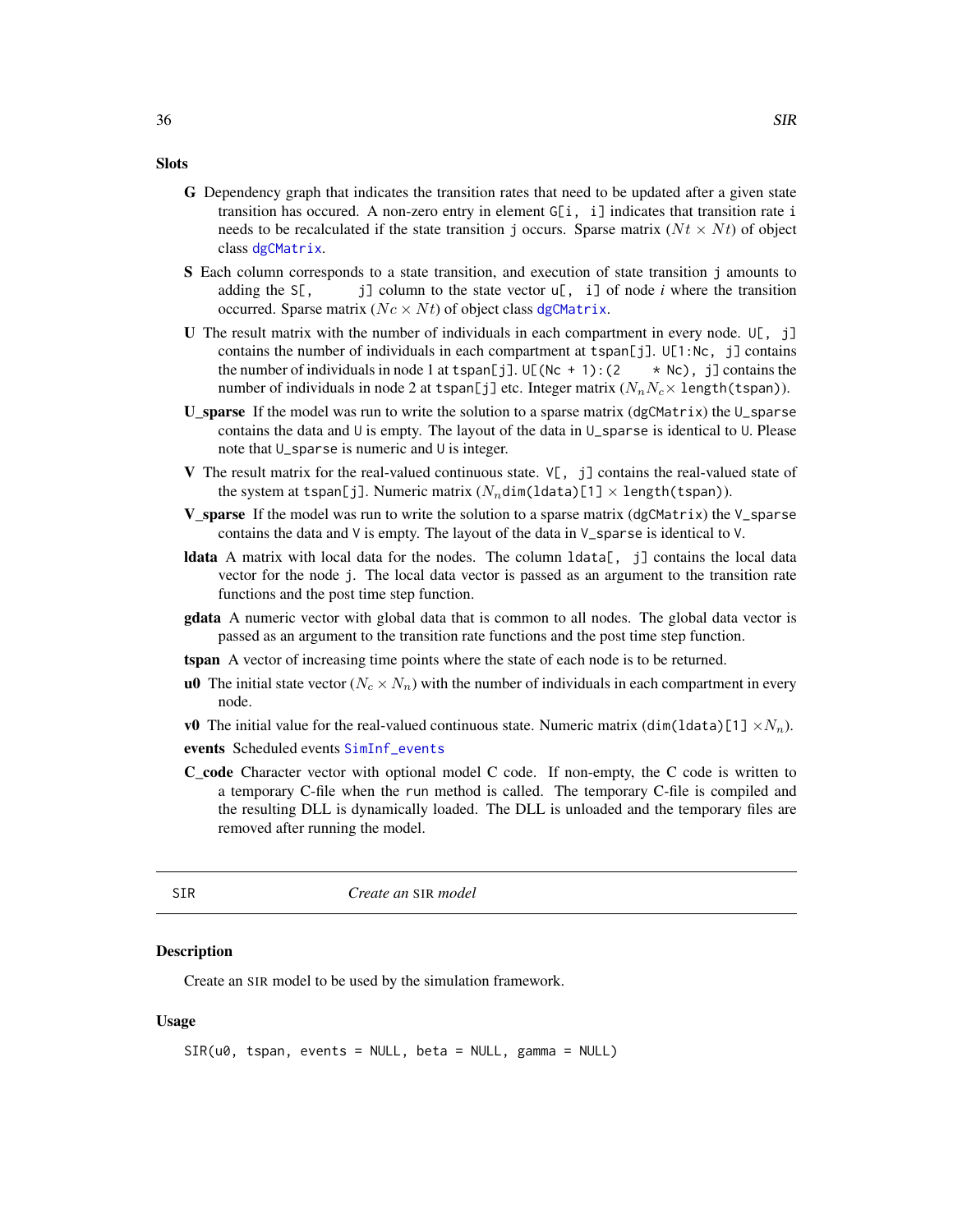# <span id="page-36-0"></span>Arguments

| u0     | A data. frame with the initial state in each node (see 'Details').                                                                                                                                                                                                                                                                          |
|--------|---------------------------------------------------------------------------------------------------------------------------------------------------------------------------------------------------------------------------------------------------------------------------------------------------------------------------------------------|
| tspan  | A vector (length $>= 2$ ) of increasing time points where the state of each node<br>is to be returned. Can be either an integer or a Date vector. A Date vector is<br>coerced to a numeric vector as days, where tspan[1] becomes the day of the<br>year of the first year of tspan. The dates are added as names to the numeric<br>vector. |
| events | a data. frame with the scheduled events, see SimInf_model.                                                                                                                                                                                                                                                                                  |
| beta   | The transmission rate from susceptible to infected.                                                                                                                                                                                                                                                                                         |
| gamma  | The recovery rate from infected to recovered.                                                                                                                                                                                                                                                                                               |

# Details

The SIR model contains three compartments; number of susceptible (S), number of infectious (I), and number of recovered (R). Moreover, it has two state transitions,

$$
S \stackrel{\beta SI/N}{\longrightarrow} I
$$

$$
I \stackrel{\gamma I}{\longrightarrow} R
$$

where  $\beta$  is the transmission rate,  $\gamma$  is the recovery rate, and  $N = S + I + R$ .

The argument u0 must be a data.frame with one row for each node with the following columns:

S The number of sucsceptible in each node

I The number of infected in each node

R The number of recovered in each node

# Value

A [SimInf\\_model](#page-33-1) of class SIR

```
## Create an SIR model object.
model \leq SIR(u0 = data.frame(S = 99, I = 1, R = 0),
             tspan = 1:100,
             beta = 0.16,
             gamma = 0.077)
```

```
## Run the SIR model and plot the result.
set.seed(22)
result <- run(model)
plot(result)
```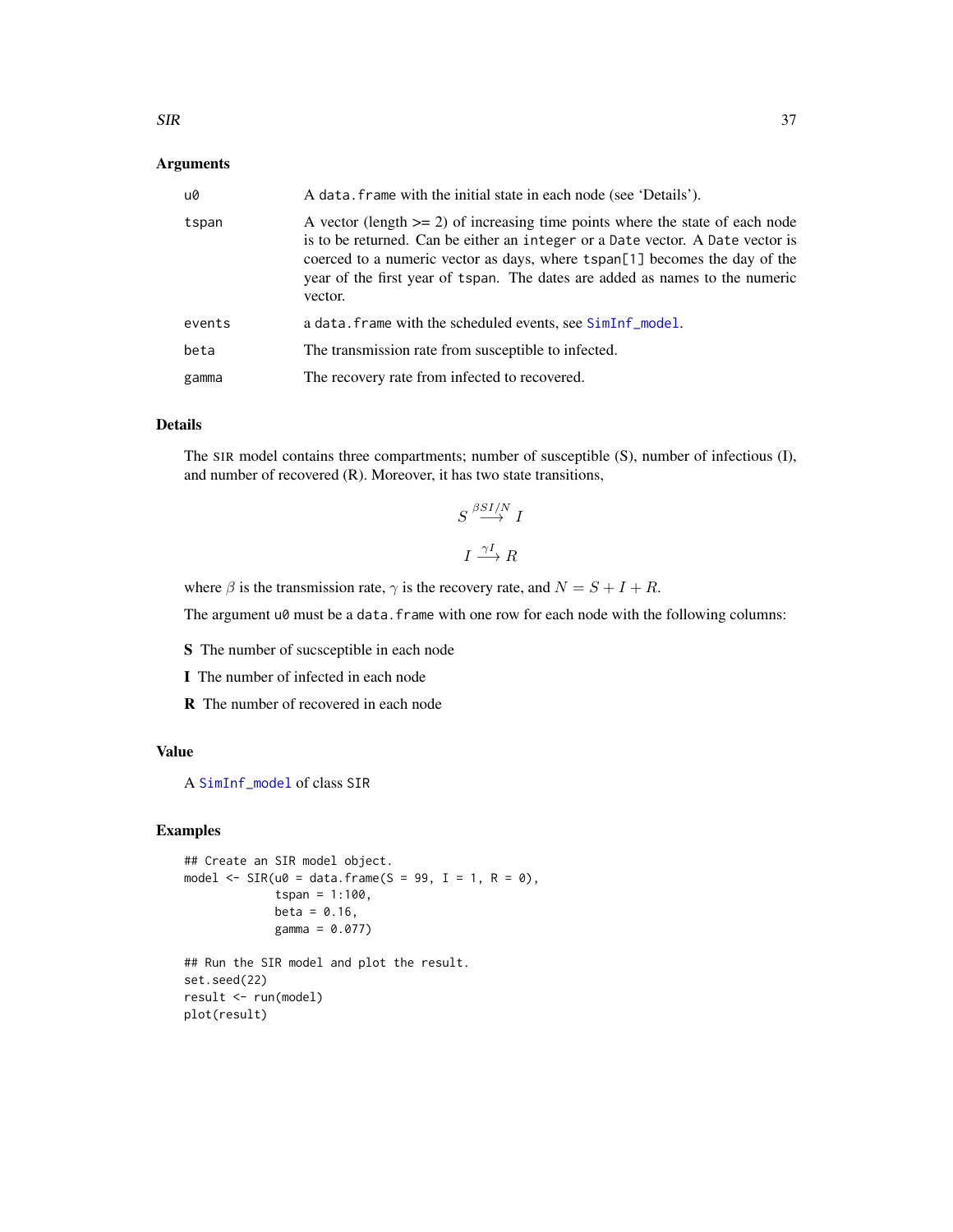<span id="page-37-1"></span><span id="page-37-0"></span>

# Description

Class to handle the SIR [SimInf\\_model](#page-33-1).

# Details

The SIR model contains three compartments; number of susceptible (S), number of infectious (I), and number of recovered (R). Moreover, it has two state transitions,

$$
S \stackrel{\beta SI/N}{\longrightarrow} I
$$

$$
I \stackrel{\gamma I}{\longrightarrow} R
$$

where  $\beta$  is the transmission rate,  $\gamma$  is the recovery rate, and  $N = S + I$ .

#### Examples

```
## Create an SIR model object.
model \leq SIR(u0 = data.frame(S = 99, I = 1, R = 0),
             tspan = 1:100,beta = 0.16,
             gamma = 0.077)
## Run the SIR model and plot the result.
set.seed(22)
```
result <- run(model) plot(result)

SISe *Create a SISe model*

# Description

Create a SISe model to be used by the simulation framework.

### Usage

```
SISe(u0, tspan, events = NULL, phi = NULL, upsilon = NULL,
  gamma = NULL, alpha = NULL, beta_t1 = NULL, beta_t2 = NULL,
  beta_t3 = NULL, beta_t4 = NULL, end_t1 = NULL, end_t2 = NULL,
  end_t3 = NULL, end_t4 = NULL, epsilon, epsilon = NULL, epsilon
```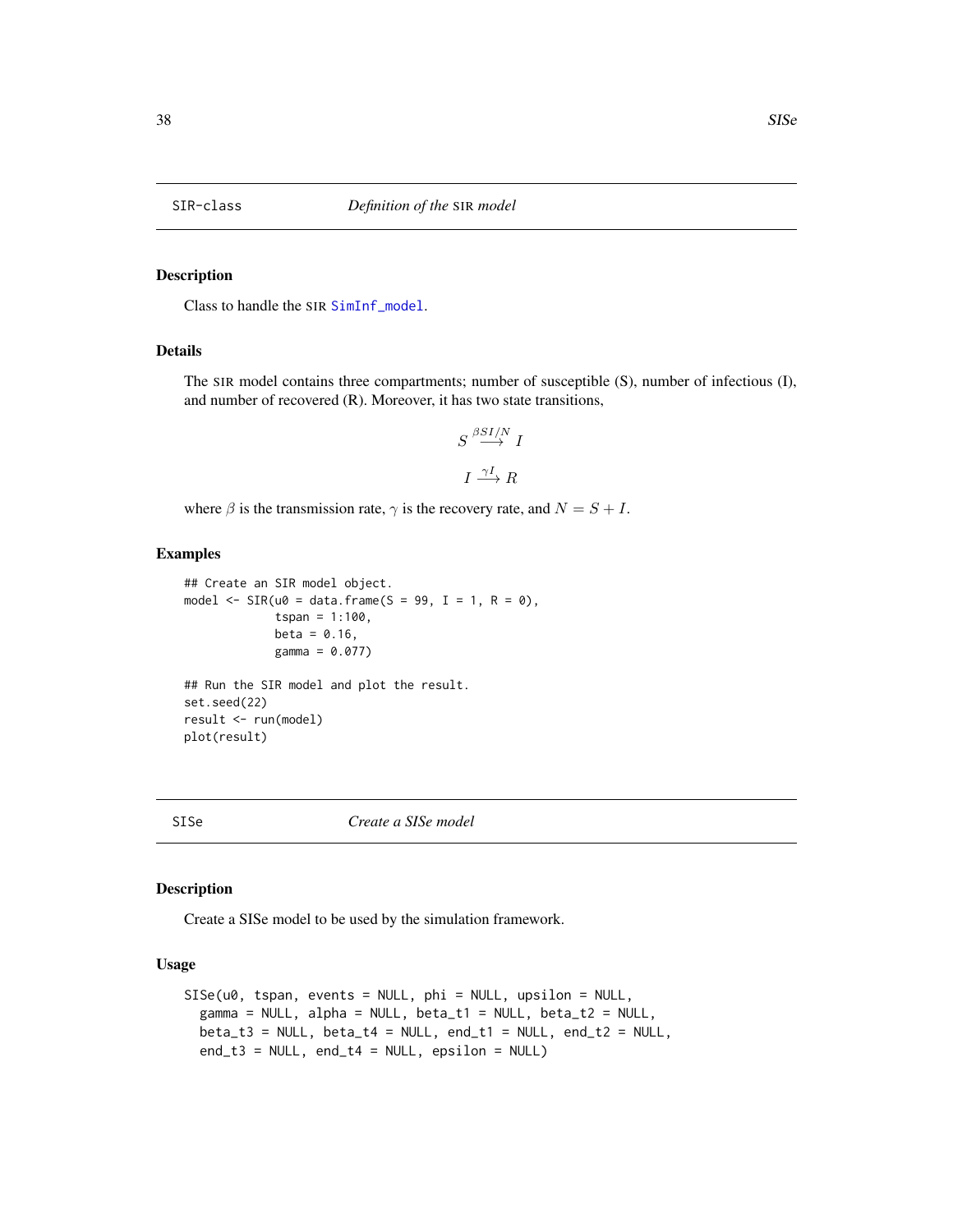#### $SISe$  39

# Arguments

| u0       | A data. frame with the initial state in each node (see 'Details').                                                                                                                                                                                                                                                                          |
|----------|---------------------------------------------------------------------------------------------------------------------------------------------------------------------------------------------------------------------------------------------------------------------------------------------------------------------------------------------|
| tspan    | A vector (length $>= 2$ ) of increasing time points where the state of each node<br>is to be returned. Can be either an integer or a Date vector. A Date vector is<br>coerced to a numeric vector as days, where tspan[1] becomes the day of the<br>year of the first year of tspan. The dates are added as names to the numeric<br>vector. |
| events   | a data. frame with the scheduled events, see SimInf_model.                                                                                                                                                                                                                                                                                  |
| phi      | A numeric vector with the initial environmental infectious pressure in each node.<br>Will be repeated to the length of $nrow(u0)$ . Default is NULL which gives 0 in<br>each node.                                                                                                                                                          |
| upsilon  | Indirect transmission rate of the environmental infectious pressure                                                                                                                                                                                                                                                                         |
| gamma    | The recovery rate from infected to susceptible                                                                                                                                                                                                                                                                                              |
| alpha    | Shed rate from infected individuals                                                                                                                                                                                                                                                                                                         |
| beta_t1  | The decay of the environmental infectious pressure in interval 1.                                                                                                                                                                                                                                                                           |
| beta_t2  | The decay of the environmental infectious pressure in interval 2.                                                                                                                                                                                                                                                                           |
| beta_t3  | The decay of the environmental infectious pressure in interval 3.                                                                                                                                                                                                                                                                           |
| beta_t4  | The decay of the environmental infectious pressure in interval 4.                                                                                                                                                                                                                                                                           |
| end_t1   | vector with the non-inclusive day of the year that ends interval 1 in each node.<br>Will be repeated to the length of $nrow(u0)$ .                                                                                                                                                                                                          |
| end_t2   | vector with the non-inclusive day of the year that ends interval 2 in each node.<br>Will be repeated to the length of $nrow(u0)$ .                                                                                                                                                                                                          |
| $end_t3$ | vector with the non-inclusive day of the year that ends interval 3 in each node.<br>Will be repeated to the length of $nrow(u0)$ .                                                                                                                                                                                                          |
| $end_t4$ | vector with the non-inclusive day of the year that ends interval 4 in each node.<br>Will be repeated to the length of $nrow(u0)$ .                                                                                                                                                                                                          |
| epsilon  | The background environmental infectious pressure                                                                                                                                                                                                                                                                                            |
|          |                                                                                                                                                                                                                                                                                                                                             |

# Details

The argument u0 must be a data.frame with one row for each node with the following columns:

- S The number of sucsceptible in each node
- I The number of infected in each node

# Value

SISe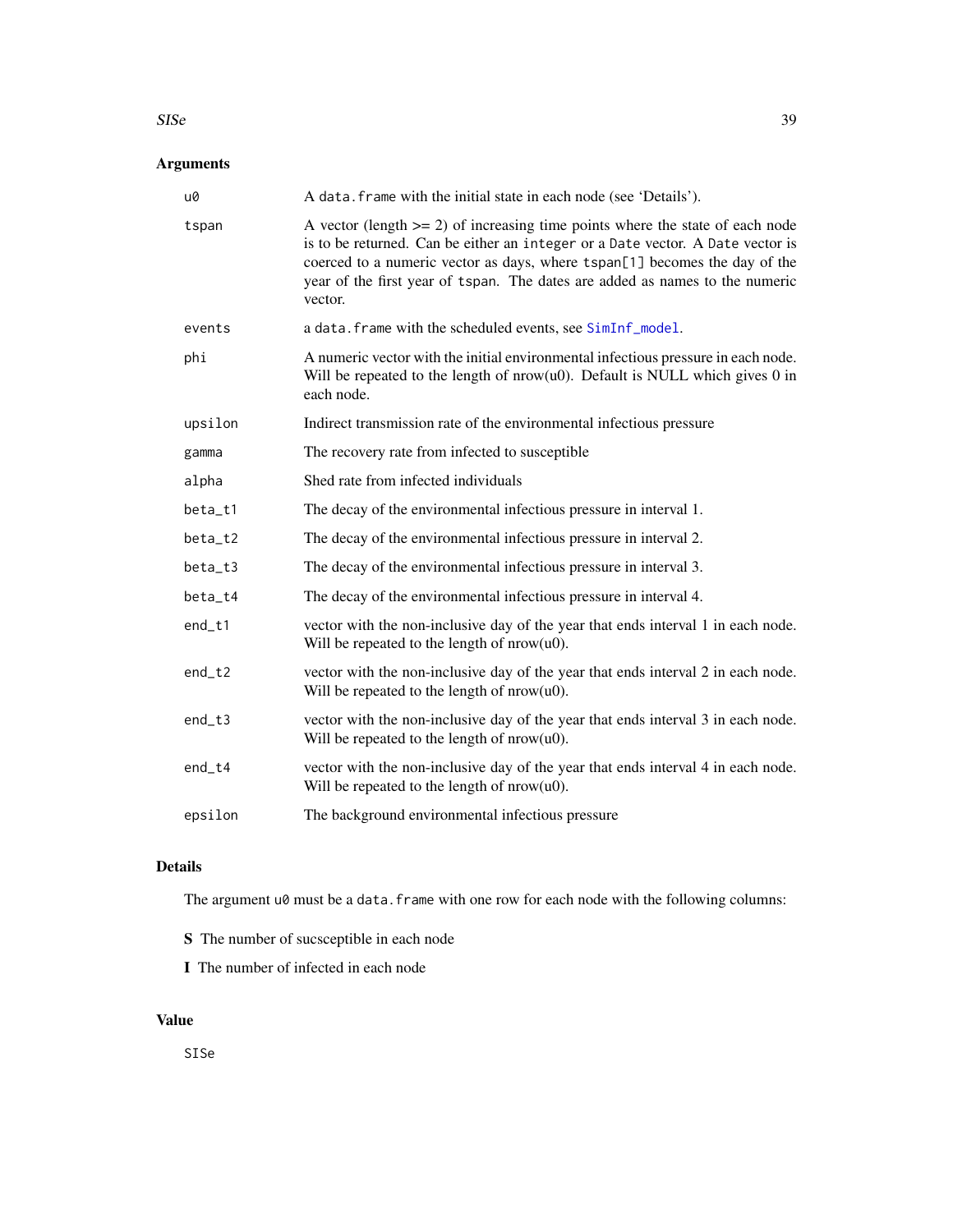# Beta

The time dependent beta is divided into four intervals of the year

where  $0 \leq 1$  day  $< 365$ Case 1: END\_1 < END\_2 < END\_3 < END\_4 INTERVAL\_1 INTERVAL\_2 INTERVAL\_3 INTERVAL\_4 INTERVAL\_1 [0, END\_1) [END\_1, END\_2) [END\_2, END\_3) [END\_3, END\_4) [END\_4, 365) Case 2: END\_3 < END\_4 < END\_1 < END\_2 INTERVAL\_3 INTERVAL\_4 INTERVAL\_1 INTERVAL\_2 INTERVAL\_3 [0, END\_3) [END\_3, END\_4) [END\_4, END\_1) [END\_1, END\_2) [END\_2, 365) Case 3: END\_4 < END\_1 < END\_2 < END\_3 INTERVAL\_4 INTERVAL\_1 INTERVAL\_2 INTERVAL\_3 INTERVAL\_4 [0, END\_4) [END\_4, END\_1) [END\_1, END\_2) [END\_2, END\_3) [END\_3, 365)

<span id="page-39-1"></span>SISe-class *Definition of the* SISe *model*

#### Description

Class to handle the SISe [SimInf\\_model](#page-33-1).

SISe3 *Create a 'SISe3' model*

#### Description

Create a 'SISe3' model to be used by the simulation framework.

#### Usage

```
SISe3(u0, tspan, events = NULL, phi = NULL, upsilon_1 = NULL,
 upsilon_2 = NULL, upsilon_3 = NULL, gamma_1 = NULL,
 gamma_2 = NULL, gamma_3 = NULL, alpha = NULL, beta_t1 = NULL,
 beta_t2 = NULL, beta_t3 = NULL, beta_t4 = NULL, end_t1 = NULL,
 end_t2 = NULL, end_t3 = NULL, end_t4 = NULL, epsilon, epsilon
```
<span id="page-39-0"></span>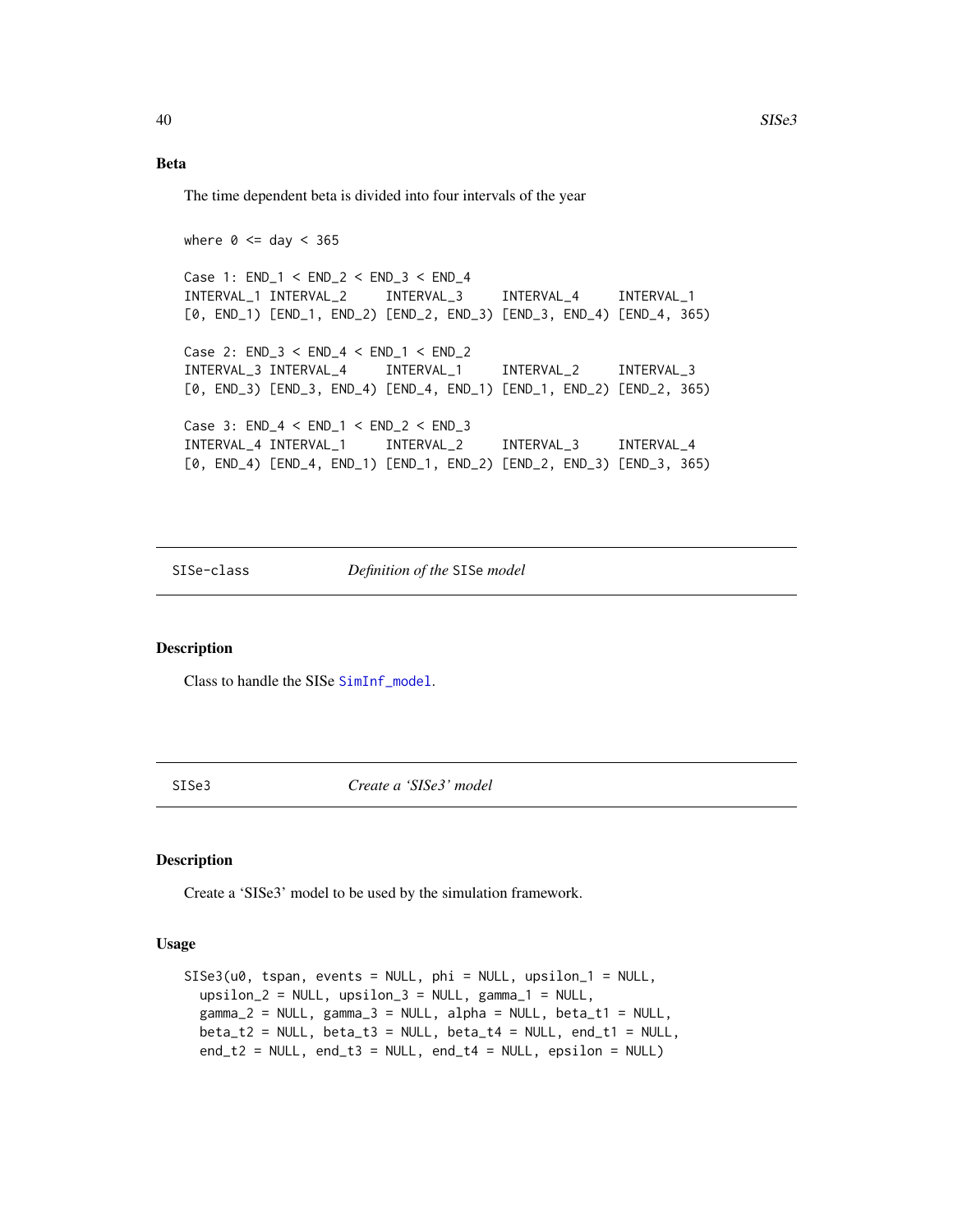#### $SISE3$  41

# Arguments

| u0        | A data. frame with the initial state in each node (see 'Details').                                                                                                                                                                                                                                                                          |
|-----------|---------------------------------------------------------------------------------------------------------------------------------------------------------------------------------------------------------------------------------------------------------------------------------------------------------------------------------------------|
| tspan     | A vector (length $>= 2$ ) of increasing time points where the state of each node<br>is to be returned. Can be either an integer or a Date vector. A Date vector is<br>coerced to a numeric vector as days, where tspan[1] becomes the day of the<br>year of the first year of tspan. The dates are added as names to the numeric<br>vector. |
| events    | a data. frame with the scheduled events, see SimInf_model.                                                                                                                                                                                                                                                                                  |
| phi       | A numeric vector with the initial environmental infectious pressure in each node.<br>Will be repeated to the length of $nrow(u0)$ . Default is NULL which gives 0 in<br>each node.                                                                                                                                                          |
| upsilon_1 | Indirect transmission rate of the environmental infectious pressure in age cate-<br>gory 1                                                                                                                                                                                                                                                  |
| upsilon_2 | Indirect transmission rate of the environmental infectious pressure in age cate-<br>gory 2                                                                                                                                                                                                                                                  |
| upsilon_3 | Indirect transmission rate of the environmental infectious pressure in age cate-<br>gory 3                                                                                                                                                                                                                                                  |
| gamma_1   | The recovery rate from infected to susceptible for age category 1                                                                                                                                                                                                                                                                           |
| gamma_2   | The recovery rate from infected to susceptible for age category 2                                                                                                                                                                                                                                                                           |
| gamma_3   | The recovery rate from infected to susceptible for age category 3                                                                                                                                                                                                                                                                           |
| alpha     | Shed rate from infected individuals                                                                                                                                                                                                                                                                                                         |
| beta_t1   | The decay of the environmental infectious pressure in interval 1.                                                                                                                                                                                                                                                                           |
| beta_t2   | The decay of the environmental infectious pressure in interval 2.                                                                                                                                                                                                                                                                           |
| beta_t3   | The decay of the environmental infectious pressure in interval 3.                                                                                                                                                                                                                                                                           |
| beta_t4   | The decay of the environmental infectious pressure in interval 4.                                                                                                                                                                                                                                                                           |
| end_t1    | vector with the non-inclusive day of the year that ends interval 1 in each node.<br>Will be repeated to the length of $nrow(u0)$ .                                                                                                                                                                                                          |
| end_t2    | vector with the non-inclusive day of the year that ends interval 2 in each node.<br>Will be repeated to the length of $nrow(u0)$ .                                                                                                                                                                                                          |
| end_t3    | vector with the non-inclusive day of the year that ends interval 3 in each node.<br>Will be repeated to the length of $nrow(u0)$ .                                                                                                                                                                                                          |
| end_t4    | vector with the non-inclusive day of the year that ends interval 4 in each node.<br>Will be repeated to the length of $nrow(u0)$ .                                                                                                                                                                                                          |
| epsilon   | The background environmental infectious pressure                                                                                                                                                                                                                                                                                            |

# Details

The argument  $u\emptyset$  must be a data. frame with one row for each node with the following columns:

S\_1 The number of sucsceptible in age category 1

I\_1 The number of infected in age category 1

S\_2 The number of sucsceptible in age category 2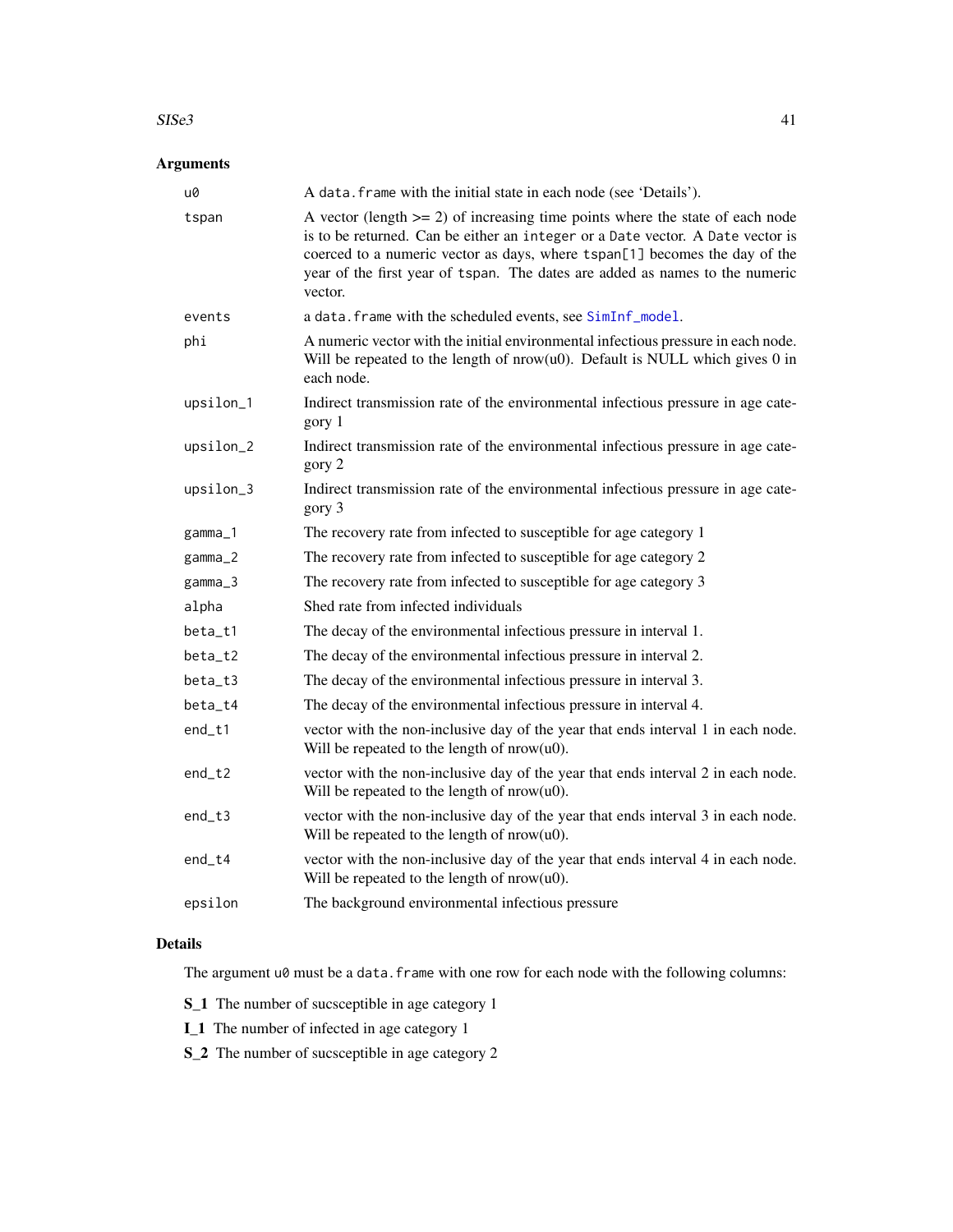- <span id="page-41-0"></span>I\_2 The number of infected in age category 2
- S\_3 The number of sucsceptible in age category 3
- I\_3 The number of infected in age category 3

### Value

SISe3

# Beta

The time dependent beta is divided into four intervals of the year

```
where 0 \leq 1 day < 365Case 1: END_1 < END_2 < END_3 < END_4
INTERVAL_1 INTERVAL_2 INTERVAL_3 INTERVAL_4 INTERVAL_1
[0, END_1) [END_1, END_2) [END_2, END_3) [END_3, END_4) [END_4, 365)
Case 2: END_3 < END_4 < END_1 < END_2
INTERVAL_3 INTERVAL_4 INTERVAL_1 INTERVAL_2 INTERVAL_3
[0, END_3) [END_3, END_4) [END_4, END_1) [END_1, END_2) [END_2, 365)
Case 3: END_4 < END_1 < END_2 < END_3
INTERVAL_4 INTERVAL_1 INTERVAL_2 INTERVAL_3 INTERVAL_4
[0, END_4) [END_4, END_1) [END_1, END_2) [END_2, END_3) [END_3, 365)
```
<span id="page-41-1"></span>SISe3-class *Definition of the 'SISe3' model*

# Description

Class to handle the SISe3 [SimInf\\_model](#page-33-1) model.

SISe3\_sp *Create a SISe3\_sp model*

# Description

Create a SISe3\_sp model to be used by the simulation framework.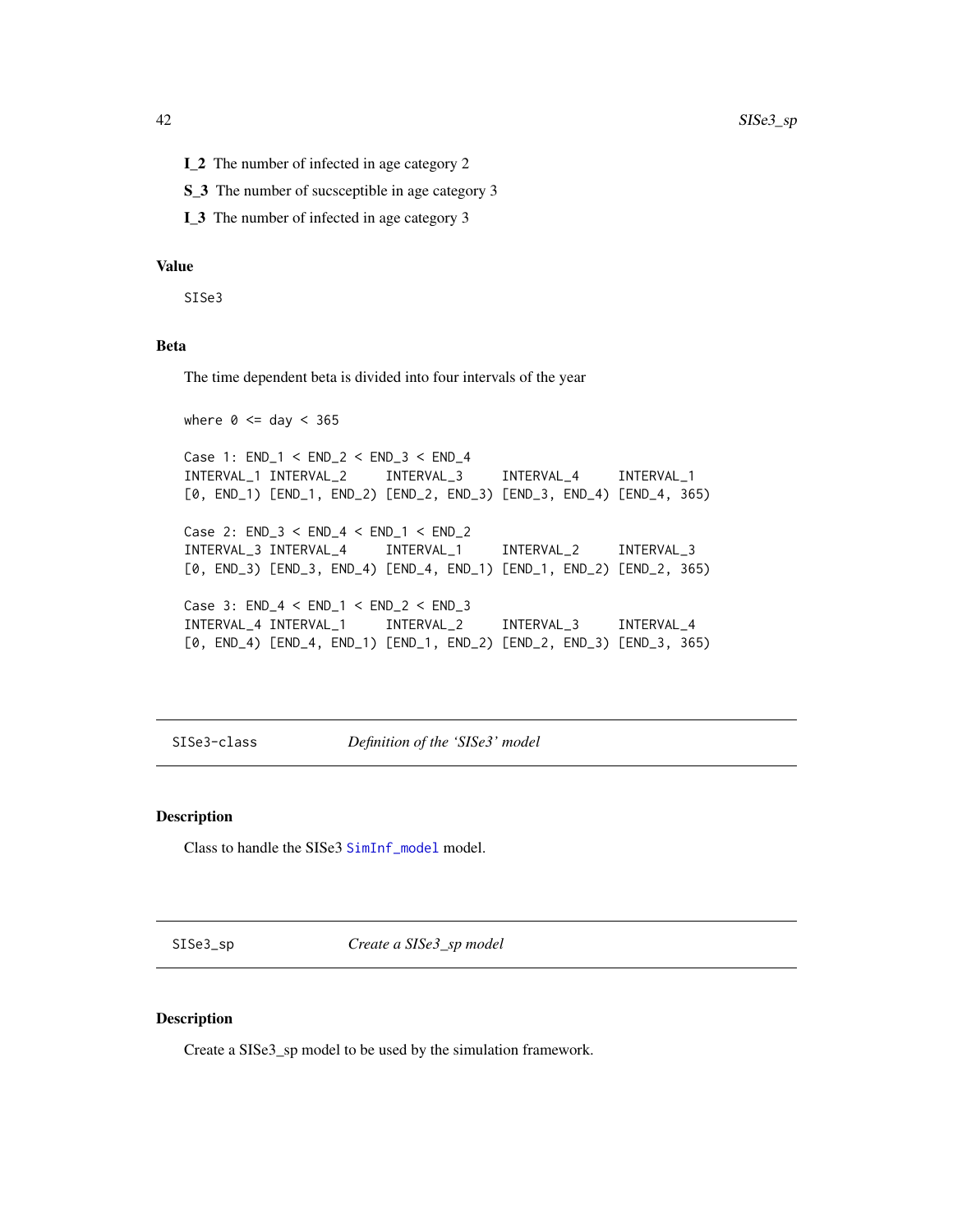#### $SISe3_sp$  43

# Usage

```
SISe3_sp(u0, tspan, events = NULL, phi = NULL, upsilon_1 = NULL,
 upsilon_2 = NULL, upsilon_3 = NULL, gamma_1 = NULL,
 gamma_2 = NULL, gamma_3 = NULL, alpha = NULL, beta = NULL, beta_1 = NULL,
 beta_t2 = NULL, beta_t3 = NULL, beta_t4 = NULL, end_t1 = NULL,
 end_t2 = NULL, end_t3 = NULL, end_t4 = NULL, distance = NULL,
  coupling = NULL)
```
# Arguments

| u0        | A data. frame with the initial state in each node (see 'Details').                                                                                                                                                                                                                                                                          |
|-----------|---------------------------------------------------------------------------------------------------------------------------------------------------------------------------------------------------------------------------------------------------------------------------------------------------------------------------------------------|
| tspan     | A vector (length $>= 2$ ) of increasing time points where the state of each node<br>is to be returned. Can be either an integer or a Date vector. A Date vector is<br>coerced to a numeric vector as days, where tspan[1] becomes the day of the<br>year of the first year of tspan. The dates are added as names to the numeric<br>vector. |
| events    | a data. frame with the scheduled events, see SimInf_model.                                                                                                                                                                                                                                                                                  |
| phi       | A numeric vector with the initial environmental infectious pressure in each node.<br>Will be repeated to the length of $nrow(u0)$ . Default is NULL which gives 0 in<br>each node.                                                                                                                                                          |
| upsilon_1 | Indirect transmission rate of the environmental infectious pressure in age cate-<br>gory 1                                                                                                                                                                                                                                                  |
| upsilon_2 | Indirect transmission rate of the environmental infectious pressure in age cate-<br>gory 2                                                                                                                                                                                                                                                  |
| upsilon_3 | Indirect transmission rate of the environmental infectious pressure in age cate-<br>gory 3                                                                                                                                                                                                                                                  |
| gamma_1   | The recovery rate from infected to susceptible for age category 1                                                                                                                                                                                                                                                                           |
| $gamma_2$ | The recovery rate from infected to susceptible for age category 2                                                                                                                                                                                                                                                                           |
| $gamma_3$ | The recovery rate from infected to susceptible for age category 3                                                                                                                                                                                                                                                                           |
| alpha     | Shed rate from infected individuals                                                                                                                                                                                                                                                                                                         |
| beta_t1   | The decay of the environmental infectious pressure in interval 1.                                                                                                                                                                                                                                                                           |
| beta_t2   | The decay of the environmental infectious pressure in interval 2.                                                                                                                                                                                                                                                                           |
| beta_t3   | The decay of the environmental infectious pressure in interval 3.                                                                                                                                                                                                                                                                           |
| beta_t4   | The decay of the environmental infectious pressure in interval 4.                                                                                                                                                                                                                                                                           |
| end_t1    | vector with the non-inclusive day of the year that ends interval 1 in each node.<br>Will be repeated to the length of $nrow(u0)$ .                                                                                                                                                                                                          |
| $end_t2$  | vector with the non-inclusive day of the year that ends interval 2 in each node.<br>Will be repeated to the length of $nrow(u0)$ .                                                                                                                                                                                                          |
| $end_t3$  | vector with the non-inclusive day of the year that ends interval 3 in each node.<br>Will be repeated to the length of $nrow(u0)$ .                                                                                                                                                                                                          |
| $end_t4$  | vector with the non-inclusive day of the year that ends interval 4 in each node.<br>Will be repeated to the length of $nrow(u0)$ .                                                                                                                                                                                                          |
| distance  | The distance matrix between neighboring nodes                                                                                                                                                                                                                                                                                               |
| coupling  | The coupling between neighboring nodes                                                                                                                                                                                                                                                                                                      |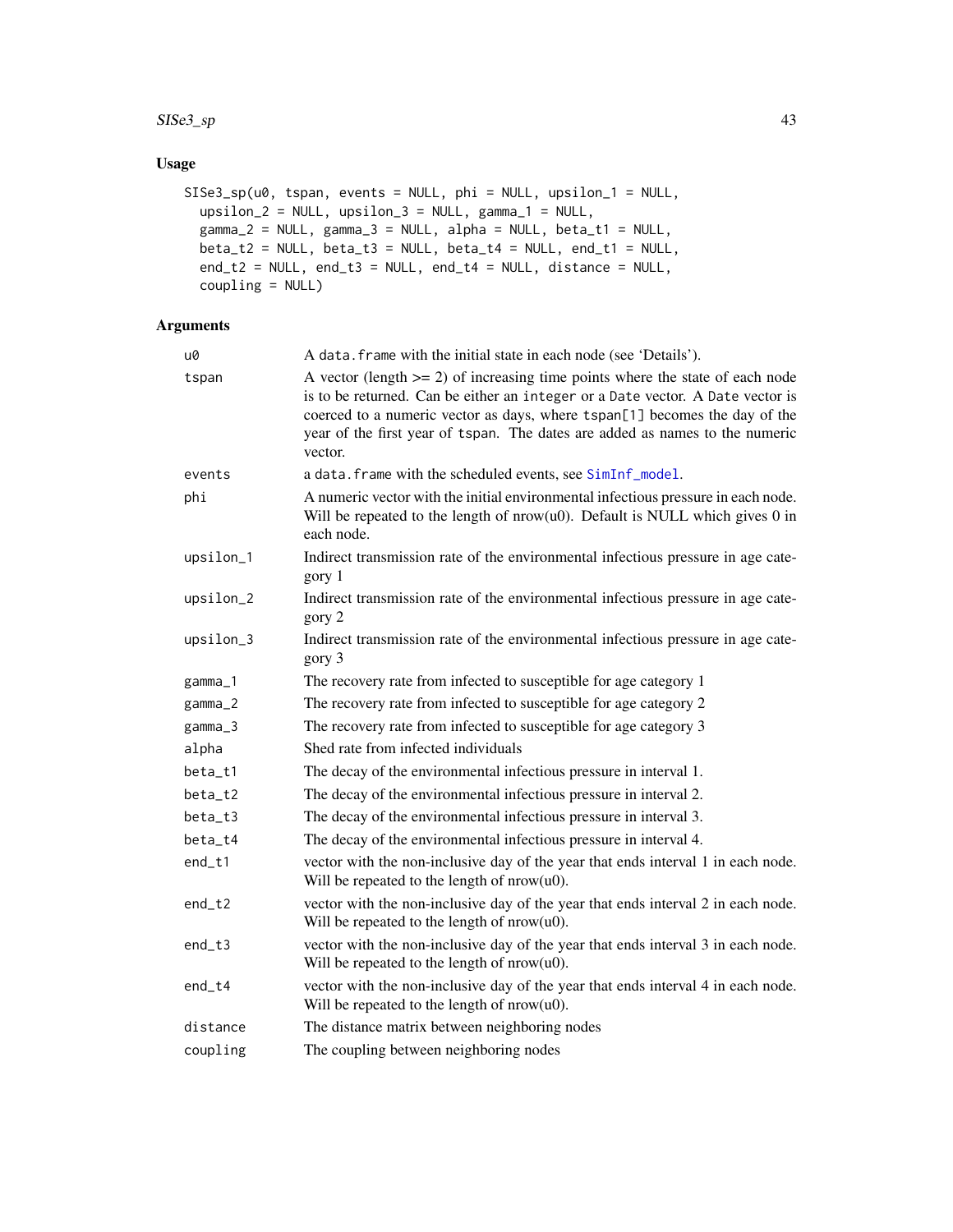# <span id="page-43-0"></span>Details

The argument  $u\theta$  must be a data. frame with one row for each node with the following columns:

- S\_1 The number of sucsceptible in age category 1
- I\_1 The number of infected in age category 1
- S\_2 The number of sucsceptible in age category 2
- I\_2 The number of infected in age category 2
- S\_3 The number of sucsceptible in age category 3
- I\_3 The number of infected in age category 3

# Value

SISe3\_sp

#### Beta

The time dependent beta is divided into four intervals of the year

```
where 0 \leq d day < 365Case 1: END_1 < END_2 < END_3 < END_4
INTERVAL_1 INTERVAL_2 INTERVAL_3 INTERVAL_4 INTERVAL_1
[0, END_1) [END_1, END_2) [END_2, END_3) [END_3, END_4) [END_4, 365)
Case 2: END_3 < END_4 < END_1 < END_2
INTERVAL_3 INTERVAL_4 INTERVAL_1 INTERVAL_2 INTERVAL_3
[0, END_3) [END_3, END_4) [END_4, END_1) [END_1, END_2) [END_2, 365)
Case 3: END_4 < END_1 < END_2 < END_3
INTERVAL_4 INTERVAL_1 INTERVAL_2 INTERVAL_3 INTERVAL_4
[0, END_4) [END_4, END_1) [END_1, END_2) [END_2, END_3) [END_3, 365)
```
SISe3\_sp-class *Definition of the 'SISe3\_sp' model*

#### Description

Class to handle the SISe3\_sp [SimInf\\_model](#page-33-1) model.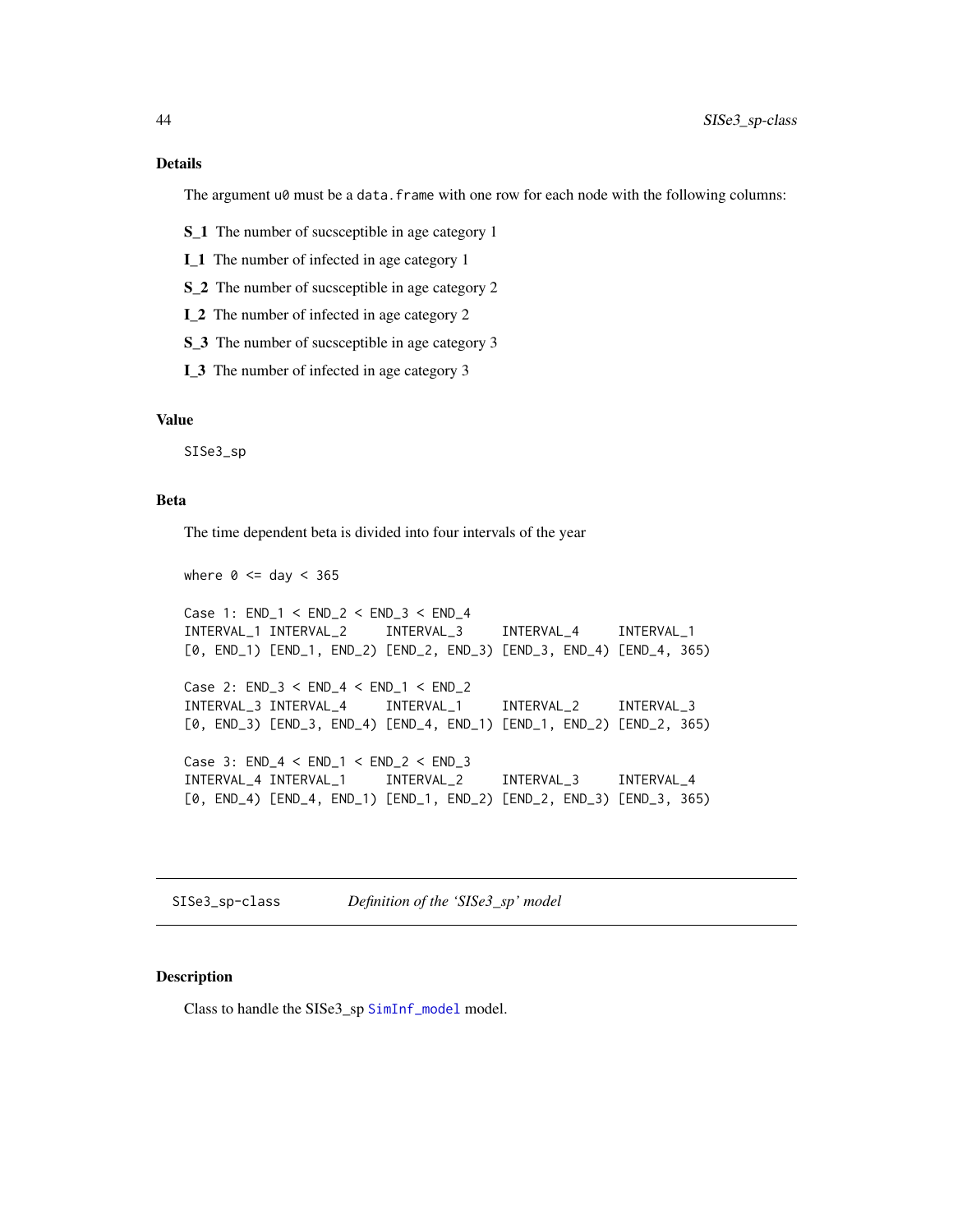<span id="page-44-0"></span>

# Description

Create a SISe\_sp model to be used by the simulation framework.

# Usage

```
SISe_sp(u0, tspan, events = NULL, phi = NULL, upsilon = NULL,
 gamma = NULL, alpha = NULL, beta_t1 = NULL, beta_t2 = NULL,
 beta_t3 = NULL, beta_t4 = NULL, end_t1 = NULL, end_t2 = NULL,
 end_t3 = NULL, end_t4 = NULL, coupling = NULL, distance = NULL)
```
# Arguments

| u0       | A data. frame with the initial state in each node (see 'Details').                                                                                                                                                                                                                                                                          |
|----------|---------------------------------------------------------------------------------------------------------------------------------------------------------------------------------------------------------------------------------------------------------------------------------------------------------------------------------------------|
| tspan    | A vector (length $>= 2$ ) of increasing time points where the state of each node<br>is to be returned. Can be either an integer or a Date vector. A Date vector is<br>coerced to a numeric vector as days, where tspan[1] becomes the day of the<br>year of the first year of tspan. The dates are added as names to the numeric<br>vector. |
| events   | a data. frame with the scheduled events, see SimInf_model.                                                                                                                                                                                                                                                                                  |
| phi      | A numeric vector with the initial environmental infectious pressure in each node.<br>Will be repeated to the length of $nrow(u0)$ . Default is NULL which gives 0 in<br>each node.                                                                                                                                                          |
| upsilon  | Indirect transmission rate of the environmental infectious pressure                                                                                                                                                                                                                                                                         |
| gamma    | The recovery rate from infected to susceptible                                                                                                                                                                                                                                                                                              |
| alpha    | Shed rate from infected individuals                                                                                                                                                                                                                                                                                                         |
| beta_t1  | The decay of the environmental infectious pressure in interval 1.                                                                                                                                                                                                                                                                           |
| beta_t2  | The decay of the environmental infectious pressure in interval 2.                                                                                                                                                                                                                                                                           |
| beta_t3  | The decay of the environmental infectious pressure in interval 3.                                                                                                                                                                                                                                                                           |
| beta_t4  | The decay of the environmental infectious pressure in interval 4.                                                                                                                                                                                                                                                                           |
| $end_t1$ | vector with the non-inclusive day of the year that ends interval 1 in each node.<br>Will be repeated to the length of $nrow(u0)$ .                                                                                                                                                                                                          |
| $end_t2$ | vector with the non-inclusive day of the year that ends interval 2 in each node.<br>Will be repeated to the length of $nrow(u0)$ .                                                                                                                                                                                                          |
| $end_t3$ | vector with the non-inclusive day of the year that ends interval 3 in each node.<br>Will be repeated to the length of $nrow(u0)$ .                                                                                                                                                                                                          |
| $end_t4$ | vector with the non-inclusive day of the year that ends interval 4 in each node.<br>Will be repeated to the length of $nrow(u0)$ .                                                                                                                                                                                                          |
| coupling | The coupling between neighboring nodes                                                                                                                                                                                                                                                                                                      |
| distance | The distance matrix between neighboring nodes                                                                                                                                                                                                                                                                                               |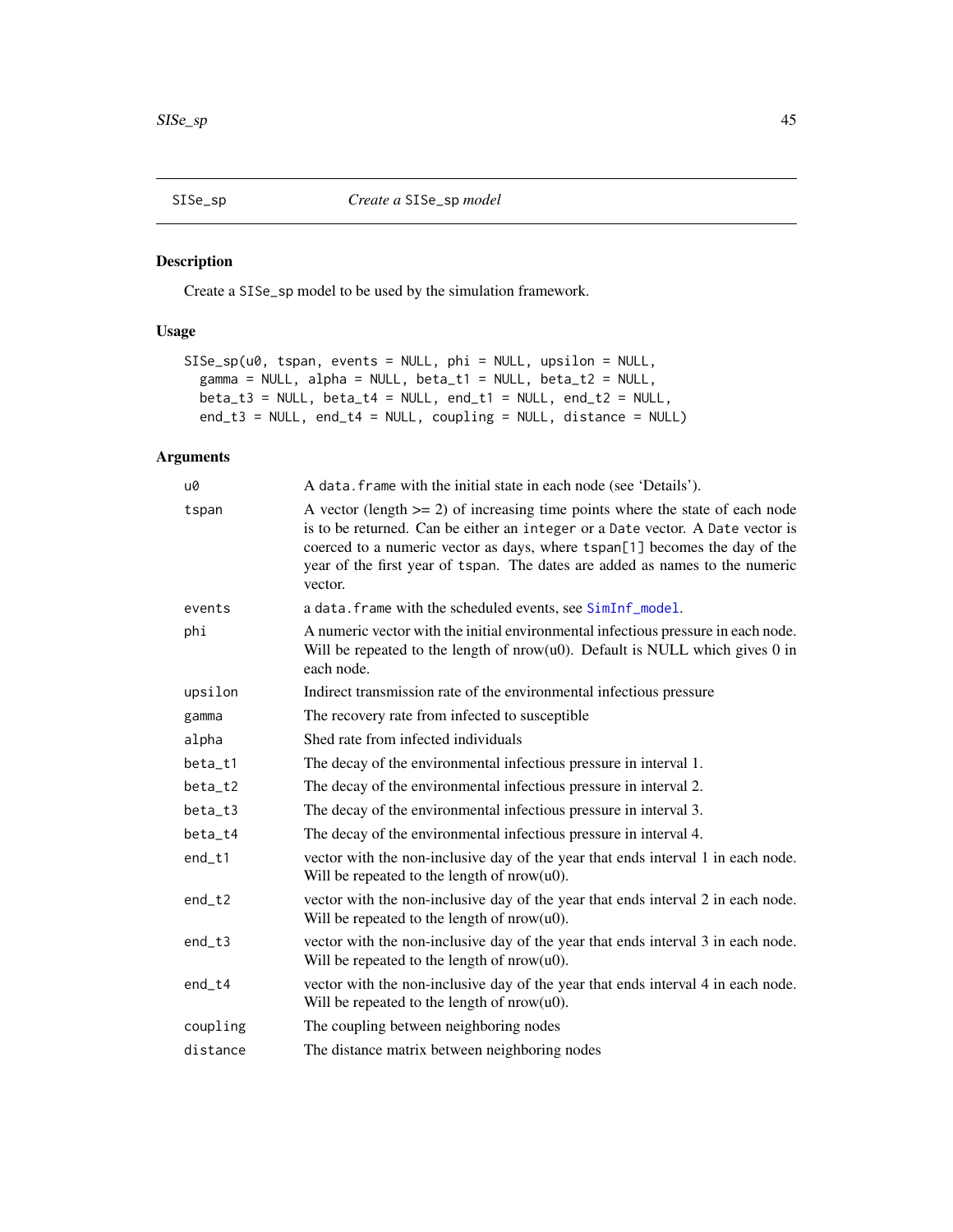#### Details

The argument  $u\theta$  must be a data. frame with one row for each node with the following columns:

S The number of sucsceptible

I The number of infected

# Value

SISe\_sp

# Beta

The time dependent beta is divided into four intervals of the year

```
where 0 \leq 1 day < 365Case 1: END_1 < END_2 < END_3 < END_4
INTERVAL_1 INTERVAL_2 INTERVAL_3 INTERVAL_4 INTERVAL_1
[0, END_1) [END_1, END_2) [END_2, END_3) [END_3, END_4) [END_4, 365)
Case 2: END_3 < END_4 < END_1 < END_2
INTERVAL_3 INTERVAL_4 INTERVAL_1 INTERVAL_2 INTERVAL_3
[0, END_3) [END_3, END_4) [END_4, END_1) [END_1, END_2) [END_2, 365)
Case 3: END_4 < END_1 < END_2 < END_3
INTERVAL_4 INTERVAL_1 INTERVAL_2 INTERVAL_3 INTERVAL_4
[0, END_4) [END_4, END_1) [END_1, END_2) [END_2, END_3) [END_3, 365)
```
SISe\_sp-class *Definition of the* SISe\_sp *model*

# Description

Class to handle the SISe\_sp [SimInf\\_model](#page-33-1).

summary,SimInf\_events-method

*Detailed summary of a* SimInf\_events *object*

# Description

Shows the number of scheduled events and the number of scheduled events per event type.

<span id="page-45-0"></span>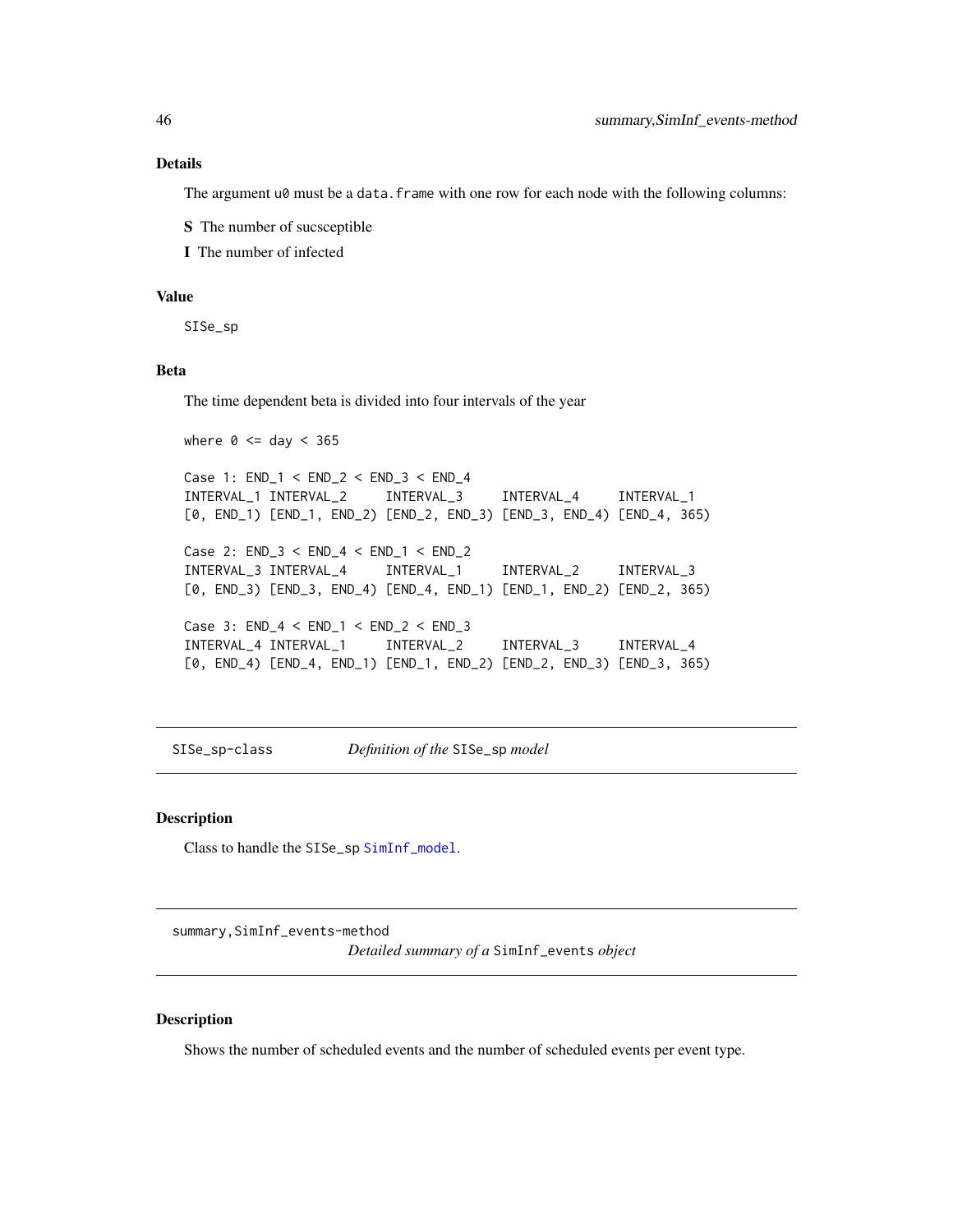# <span id="page-46-0"></span>Usage

```
## S4 method for signature 'SimInf_events'
summary(object, ...)
```
# Arguments

| object   | The SimInf_events object                             |
|----------|------------------------------------------------------|
| $\cdots$ | Additional arguments affecting the summary produced. |

# Value

None (invisible 'NULL').

summary,SimInf\_model-method *Detailed summary of a* SimInf\_model *object*

# Description

Detailed summary of a SimInf\_model object

# Usage

```
## S4 method for signature 'SimInf_model'
summary(object, ...)
```
# Arguments

| object   | The SimInf_model object                              |
|----------|------------------------------------------------------|
| $\cdots$ | Additional arguments affecting the summary produced. |

# Value

None (invisible 'NULL').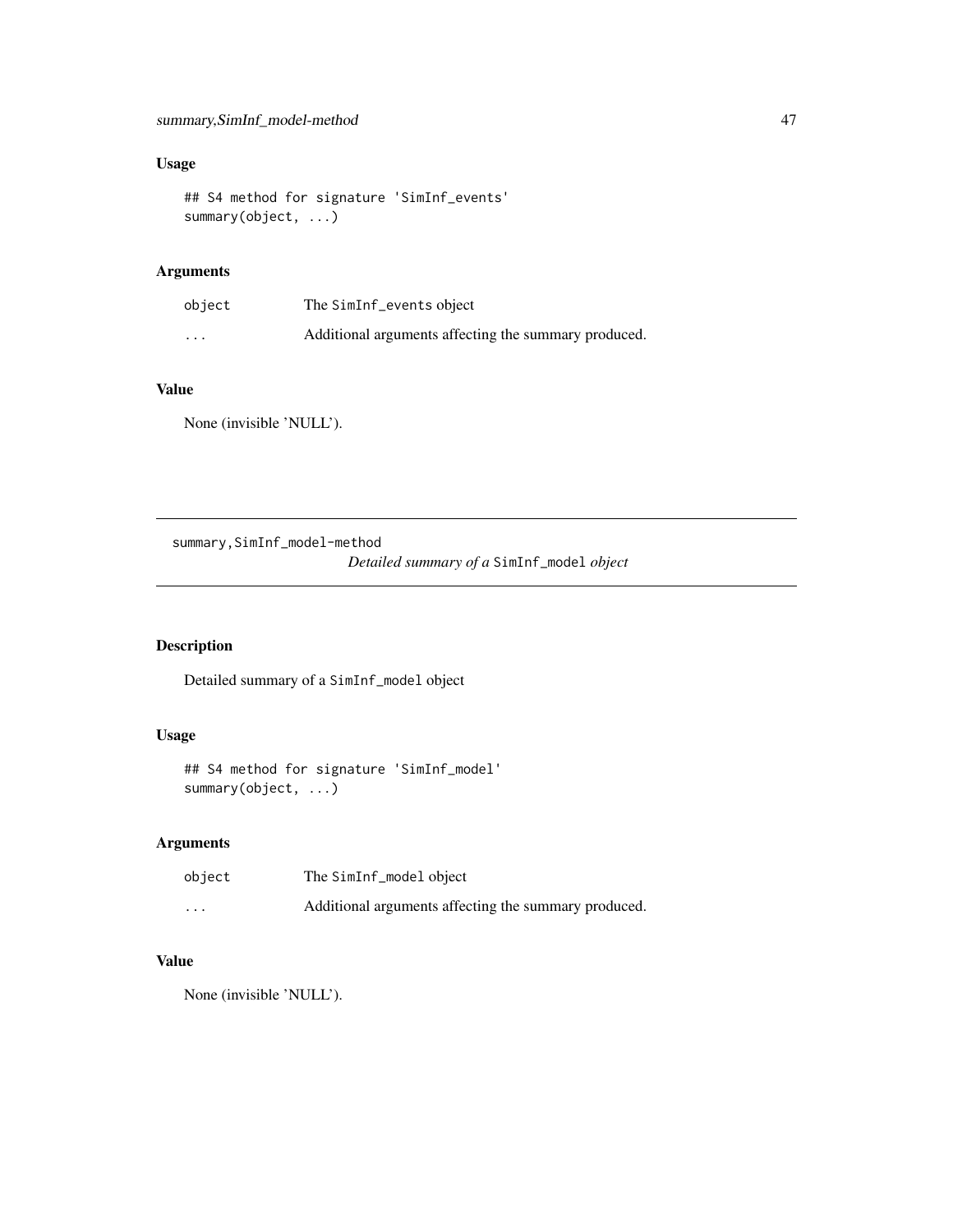<span id="page-47-1"></span><span id="page-47-0"></span>

#### Description

Extract the number of individuals in each compartment in every node after generating a single stochastic trajectory with [run](#page-22-1).

# Usage

```
trajectory(model, compartments = NULL, node = NULL, as.is = FALSE)
```
#### Arguments

| model        | the model to extract the result from.                                                                                                                                                                                                                                                                                                                                                                                                                                                                                                    |
|--------------|------------------------------------------------------------------------------------------------------------------------------------------------------------------------------------------------------------------------------------------------------------------------------------------------------------------------------------------------------------------------------------------------------------------------------------------------------------------------------------------------------------------------------------------|
| compartments | specify the names of the compartments to extract data from. The compartments<br>can be specified as a character vector e.g. compartments = $c('S', 'I', 'R'),$<br>or as a formula e.g. compartments = $\sim$ S+I+R (see 'Examples'). Default<br>(compartments=NULL) is to extract the number of individuals in each compart-<br>ment i.e. the data from all discrete state compartments in the model. In models<br>that also have continuous state variables e.g. the SISe model, use $\sim$ . instead of<br>NULL to also include these. |
| node         | indices specifying the subset of nodes to include when extracting data. Default<br>$(node = NULL)$ is to extract data from all nodes.                                                                                                                                                                                                                                                                                                                                                                                                    |
| as.is        | the default (as. is $=$ FALSE) is to generate a data. frame with one row per<br>node and time-step with the number of individuals in each compartment. Using<br>$as.is = TRUE$ returns the result as a matrix, which is the internal format (see<br>'Details').                                                                                                                                                                                                                                                                          |
|              |                                                                                                                                                                                                                                                                                                                                                                                                                                                                                                                                          |

# Value

A data.frame if as.is = FALSE, else a matrix.

#### Internal format of the discrete state variables

Description of the layout of the internal matrix (U) that is returned if as. is = TRUE. U[, j] contains the number of individuals in each compartment at tspan[j]. U[1:Nc, j] contains the number of individuals in node 1 at tspan[j].  $U[(Nc + 1):(2 \times Nc), j]$  contains the number of individuals in node 2 at tspan[j] etc, where Nc is the number of compartments in the model. The dimension of the matrix is  $N_nN_c\times 1$  ength(tspan) where  $N_n$  is the number of nodes.

## Internal format of the continuous state variables

Description of the layout of the matrix that is returned if  $as.is = TRUE$ . The result matrix for the real-valued continuous state. V[, j] contains the real-valued state of the system at tspan[j]. The dimension of the matrix is  $N_n$ dim(ldata)[1]  $\times$  length(tspan).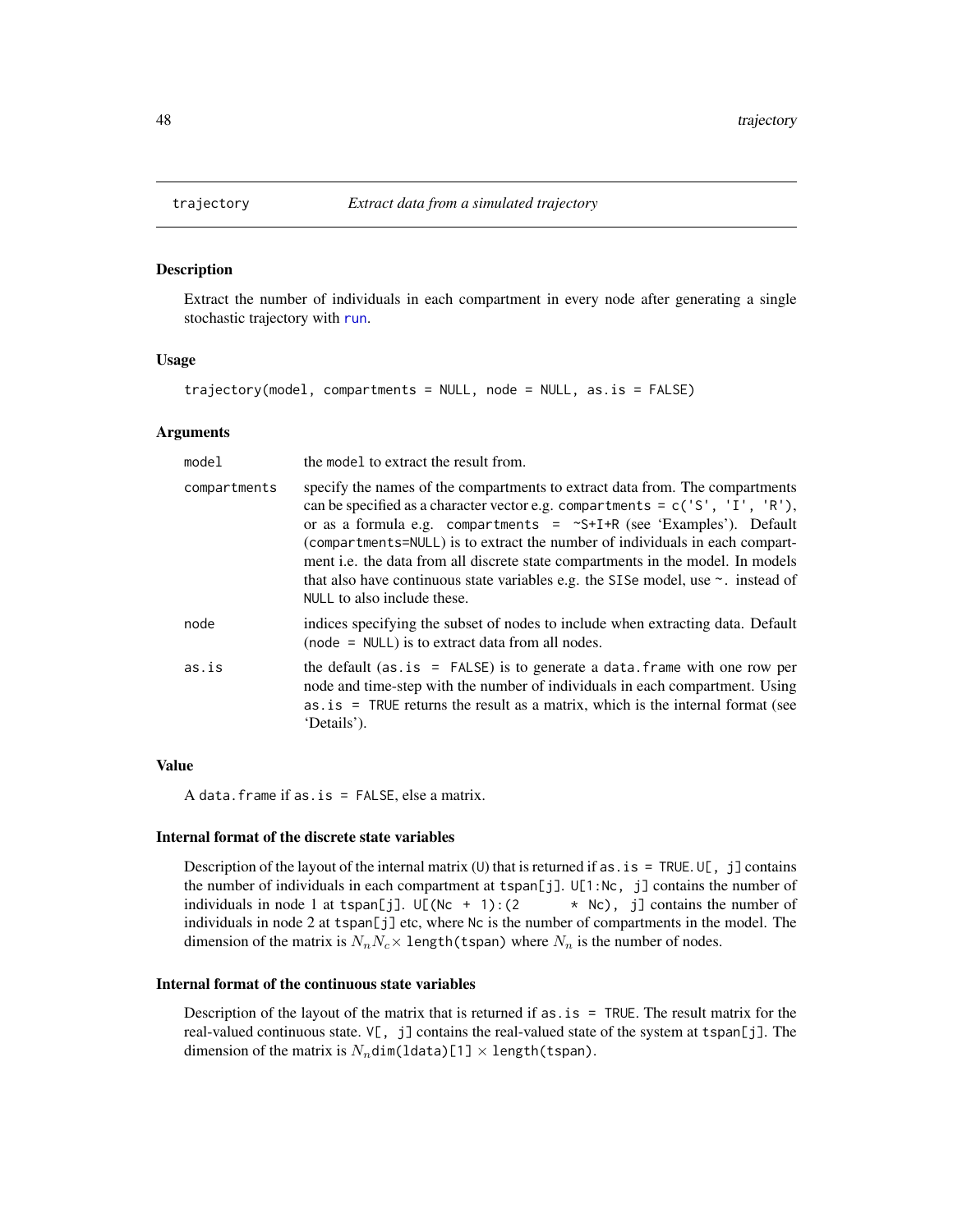#### <span id="page-48-0"></span> $\mu$ 0\_SEIR 49

# Examples

```
## Create an 'SIR' model with 6 nodes and initialize
## it to run over 10 days.
u0 \le - data.frame(S = 100:105, I = 1:6, R = rep(0, 6))
model \leq SIR(u0 = u0, tspan = 1:10, beta = 0.16, gamma = 0.077)
## Run the model to generate a single stochastic trajectory.
result \leq run(model, threads = 1)
## Extract the number of individuals in each compartment at the
## time-points in 'tspan'.
trajectory(result)
## Extract the number of recovered individuals in the first node
## at the time-points in 'tspan'.
trajectory(result, compartments = "R", node = 1)
## Extract the number of recovered individuals in the first and
## third node at the time-points in 'tspan'.
trajectory(result, compartments = "R", node = c(1, 3))
## Create an 'SISe' model with 6 nodes and initialize
## it to run over 10 days.
u0 \le - data.frame(S = 100:105, I = 1:6)
model \leq SISe(u0 = u0, tspan = 1:10, phi = rep(0, 6),
    upsilon = 0.02, gamma = 0.1, alpha = 1, epsilon = 1.1e-5,
    beta_t1 = 0.15, beta_t2 = 0.15, beta_t3 = 0.15, beta_t4 = 0.15,
    end_t1 = 91, end_t2 = 182, end_t3 = 273, end_t4 = 365)
## Run the model
result \le run(model, threads = 1)
## Extract the continuous state variable 'phi' which represents
## the environmental infectious pressure.
trajectory(result, "phi")
```
u0\_SEIR *Example data to initialize the 'SEIR' model*

# Description

Example data to initialize a population of 1600 nodes and demonstrate the [SEIR](#page-26-1) model.

# Usage

u0\_SEIR()

#### Details

A data.frame with the number of individuals in the 'S', 'E', 'I' and 'R' compartments in 1600 nodes. Note that the 'E', 'I' and 'R' compartments are zero.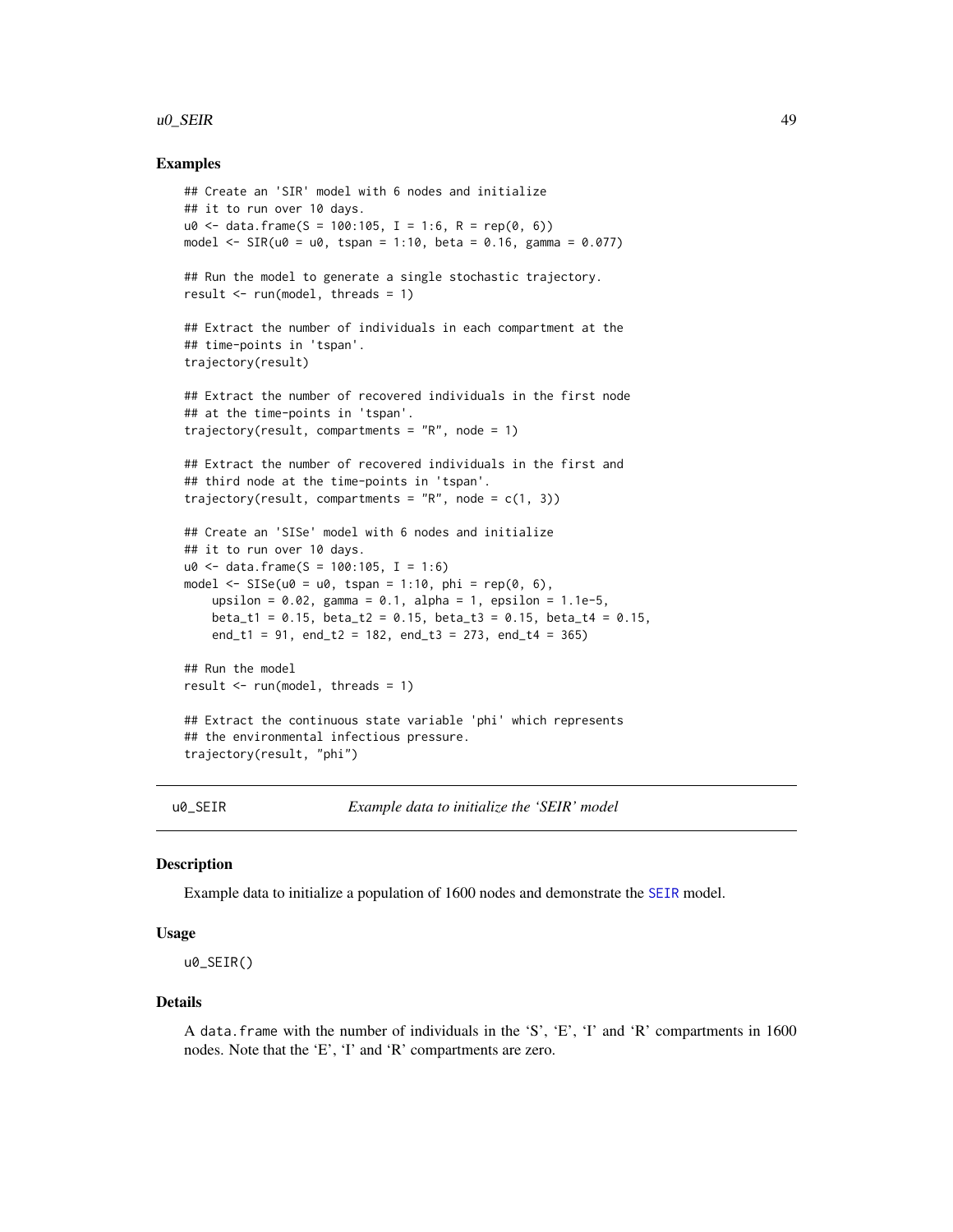# <span id="page-49-0"></span>Value

A data.frame

# Examples

```
## Create an 'SEIR' model with 1600 nodes and initialize it to
## run over 4*365 days and record data at weekly time-points.
## Add ten infected individuals to the first node.
u0 <- u0_SEIR()
u0$I[1] <- 10
tspan \leq - seq(from = 1, to = 4 \star365, by = 7)
model \leq SEIR(u0 = u0,
              tspan = tspan,
              events = events_SEIR(),
              beta = 0.16,
              epsilon = 0.25,
              gamma = 0.01)
## Run the model to generate a single stochastic trajectory.
result \leq run(model, threads = 1)
plot(result)
## Summarize trajectory
summary(result)
```
u0\_SIR *Example data to initialize the 'SIR' model*

# Description

Example data to initialize a population of 1600 nodes and demonstrate the [SIR](#page-37-1) model.

#### Usage

u0\_SIR()

# Details

A data.frame with the number of individuals in the 'S', 'I' and 'R' compartments in 1600 nodes. Note that the 'I' and 'R' compartments are zero.

# Value

A data.frame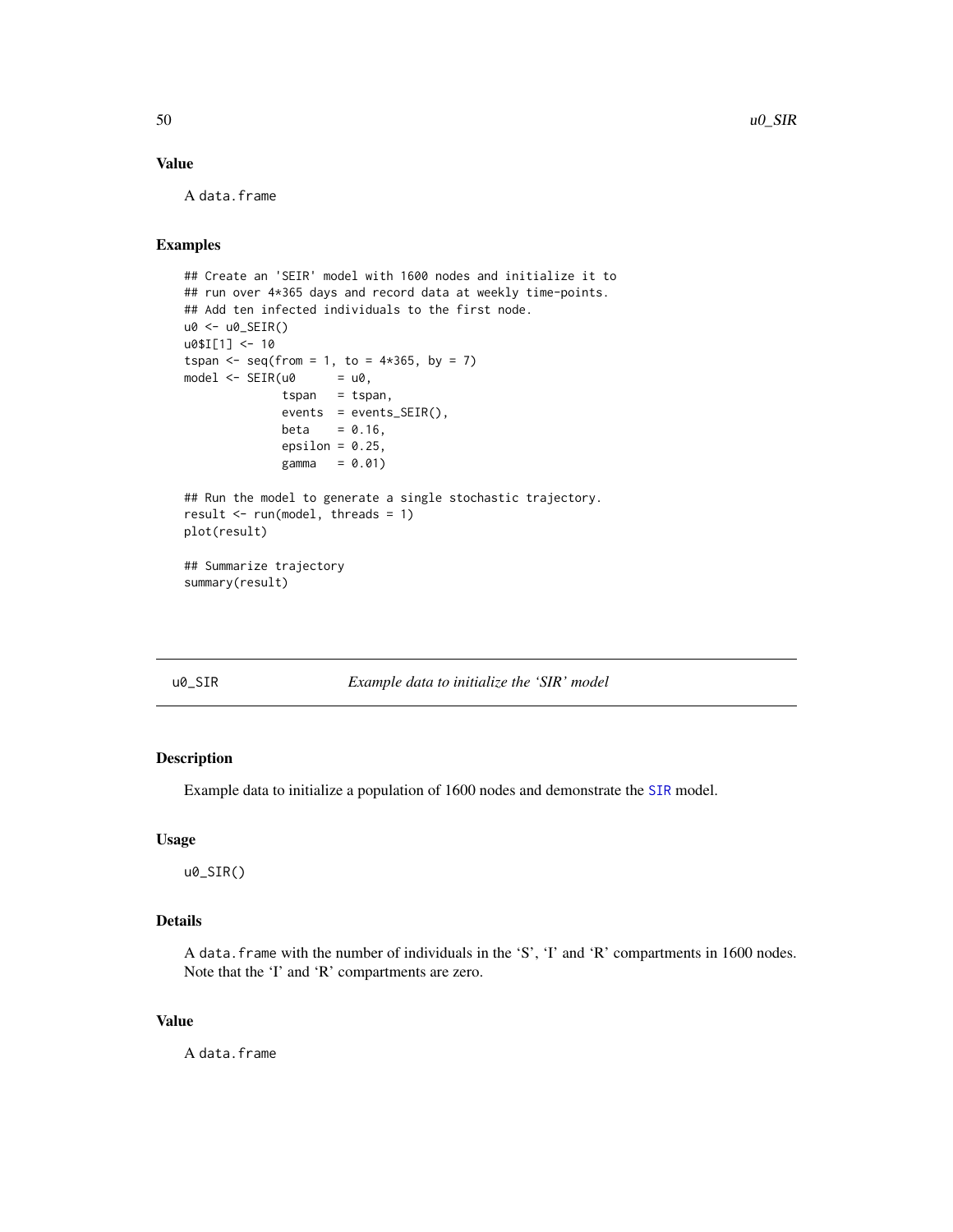#### <span id="page-50-0"></span> $\mu$ 0\_SISe 51

# Examples

```
## Create an 'SIR' model with 1600 nodes and initialize
## it to run over 4*365 days. Add one infected individual
## to the first node.
u0 < -u0 SIR()
u0$I[1] <- 1
tspan <- seq(from = 1, to = 4*365, by = 1)model \leq SIR(u0 = u0,
             tspan = tspan,
             events = events_SIR(),
             beta = 0.16,
             gamma = 0.01## Run the model to generate a single stochastic trajectory.
result \leq run(model, threads = 1)
plot(result)
## Summarize trajectory
summary(result)
```
u0\_SISe *Example data to initialize the 'SISe' model*

# Description

Example data to initialize a population of 1600 nodes and demonstrate the [SISe](#page-39-1) model.

# Usage

u0\_SISe()

# Details

A data.frame with the number of individuals in the 'S' and 'I' compartments in 1600 nodes. Note that the 'I' compartment is zero.

#### Value

A data.frame

```
## Create an 'SISe' model with 1600 nodes and initialize it to
## run over 4*365 days and record data at weekly time-points.
## Load the initial population and add ten infected individuals to
## the first node.
u0 <- u0_SISe()
u0$I[1] <- 10
```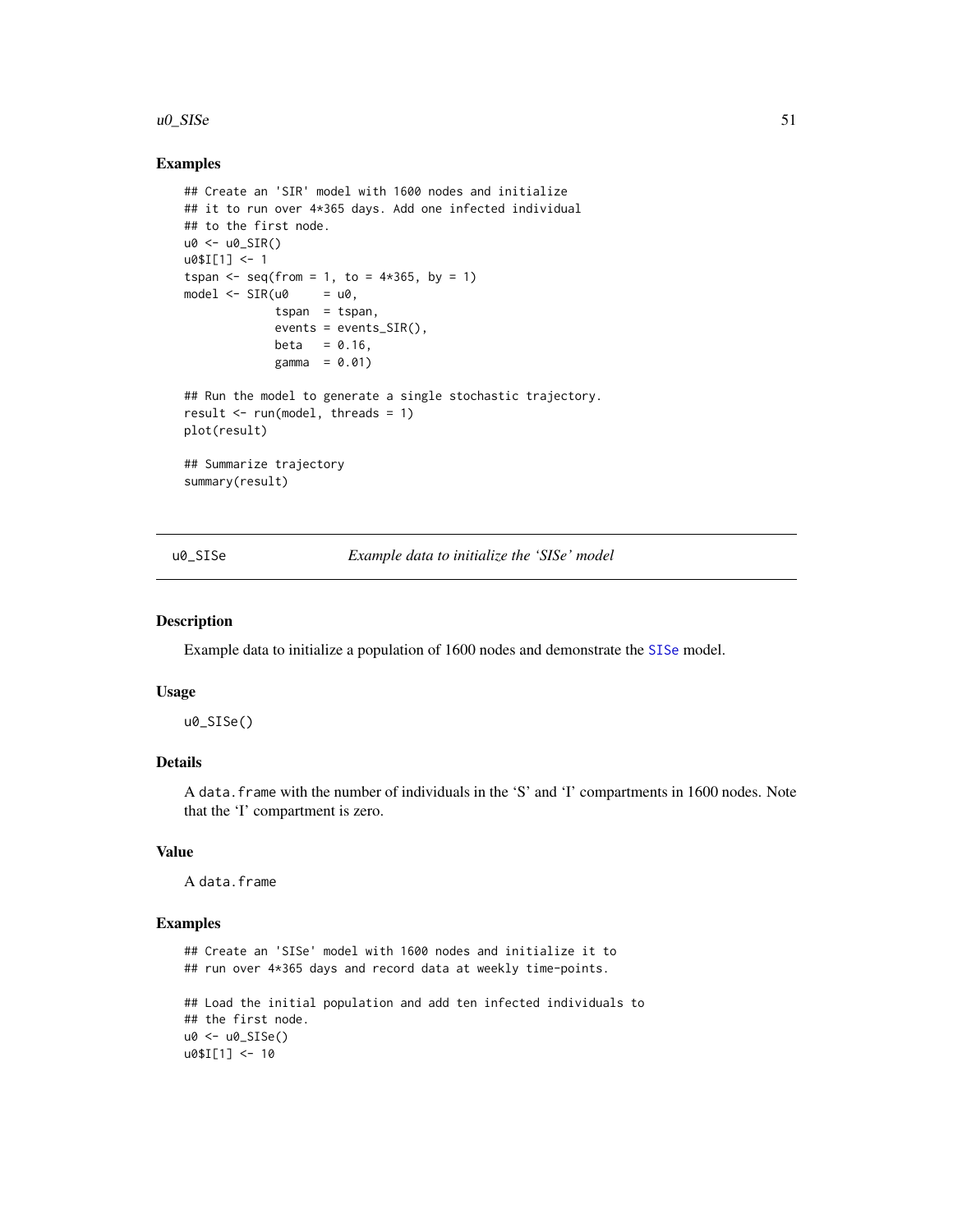```
## Define 'tspan' to run the simulation over 4*365 and record the
## state of the system at weekly time-points.
tspan \leq - seq(from = 1, to = 4 \star365, by = 7)
## Load scheduled events for the population of nodes with births,
## deaths and between-node movements of individuals.
events <- events_SISe()
## Create an 'SISe' model
model <- SISe(u0 = u0, tspan = tspan, events = events_SISe(),
              phi = 0, upsilon = 1.8e-2, gamma = 0.1, alpha = 1,
              beta_t1 = 1.0e-1, beta_t2 = 1.0e-1, beta_t3 = 1.25e-1,
              beta_t4 = 1.25e-1, end_t1 = 91, end_t2 = 182,
              end_t3 = 273, end_t4 = 365, epsilon = 0)
## Run the model to generate a single stochastic trajectory.
result \le run(model, threads = 1)
## Summarize trajectory
summary(result)
## Plot the proportion of nodes with at least one infected
## individual.
plot(prevalence(result, I~S+I, "nop"), type = "l")
```

| u0 SISe3 |  |
|----------|--|
|          |  |

# Example data to initialize the 'SISe3' model

# Description

Example data to initialize a population of 1600 nodes and demonstrate the [SISe3](#page-41-1) model.

#### Usage

```
data(u0_SISe3)
```
# Format

A data.frame

# Details

A data.frame with the number of individuals in the 'S\_1', 'S\_2', 'S\_3', 'I\_1', 'I\_2' and 'I\_3' compartments in 1600 nodes. Note that the 'I\_1', 'I\_2' and 'I\_3' compartments are zero.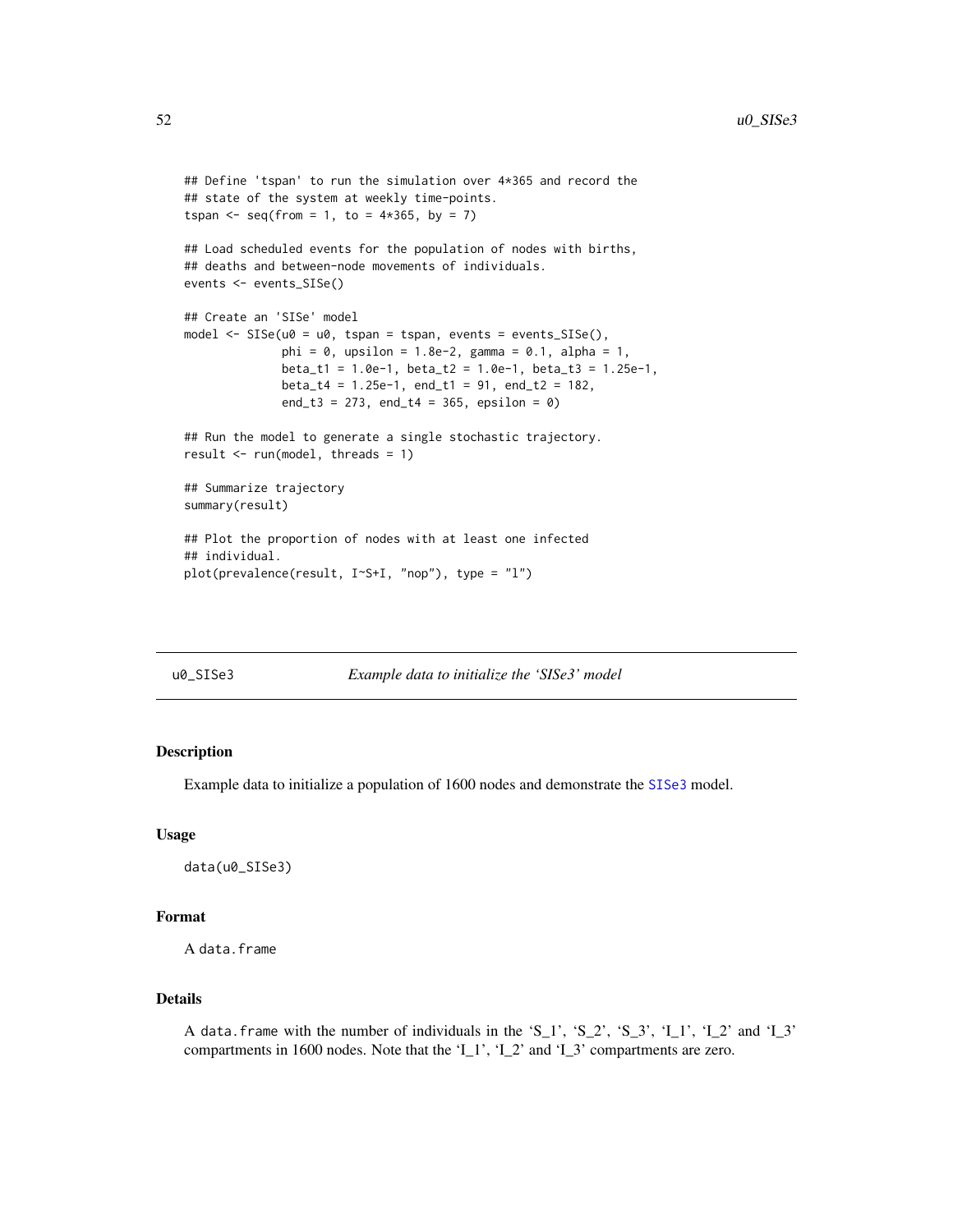Examples

```
## Create an 'SISe3' model with 1600 nodes and initialize it to
## run over 4*365 days and record data at weekly time-points.
## Load the initial population and add ten infected individuals to
## I_1 in the first node.
u0 <- u0_SISe3
u0$I_1[1] <- 10
## Define 'tspan' to run the simulation over 4*365 and record the
## state of the system at weekly time-points.
tspan <- seq(from = 1, to = 4*365, by = 7)## Load scheduled events for the population of nodes with births,
## deaths and between-node movements of individuals.
events <- events_SISe3
## Create a 'SISe3' model
model <- SISe3(u0 = u0, tspan = tspan, events = events,
               phi = rep(0, nrow(u0)), upsilon_1 = 1.8e-2,upsilon_2 = 1.8e-2, upsilon_3 = 1.8e-2,
               gamma_1 = 0.1, gamma_2 = 0.1, gamma_3 = 0.1,
               alpha = 1, beta_t1 = 1.0e-1, beta_t2 = 1.0e-1,
               beta_t3 = 1.25e-1, beta_t4 = 1.25e-1, end_t1 = 91,
               end_t2 = 182, end_t3 = 273, end_t4 = 365, epsilon = 0)
## Run the model to generate a single stochastic trajectory.
result \leq run(model, threads = 1)
## Summarize trajectory
summary(result)
## Plot the proportion of nodes with at least one infected
## individual.
plot(prevalence(result, I_1 + I_2 + I_3 ~ ., "nop"), type = "l")
```
U<- *Set a template for where to write the U result matrix*

#### Description

Using a sparse U result matrix can save a lot of memory if the model contains many nodes and time-points, but where only a few of the data points are of interest for post-processing.

#### Usage

U(model) <- value

<span id="page-52-0"></span> $U$  <- $\sim$  53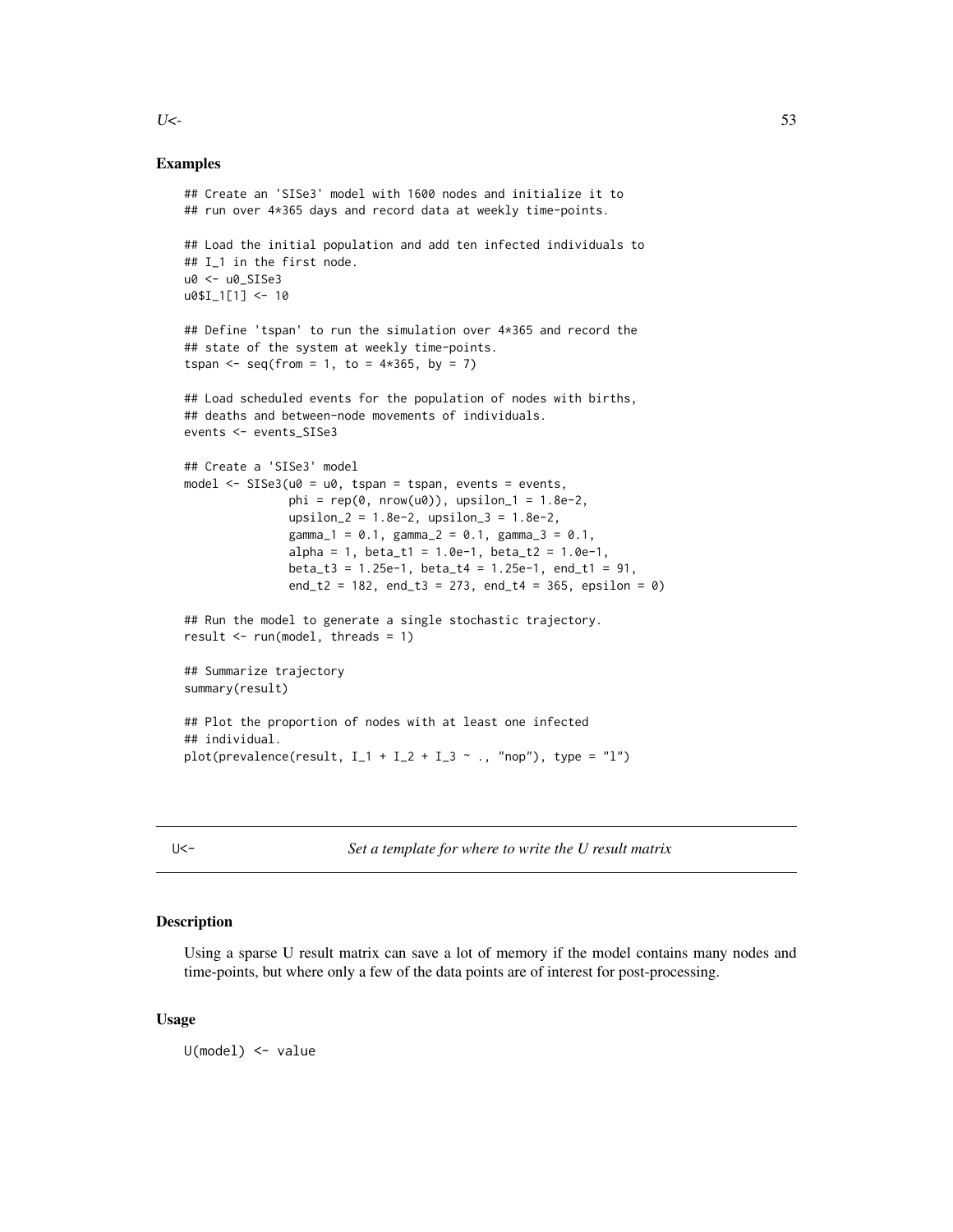# Arguments

| model | The model to set a template for the result matrix U.                                                                                                                                                                                                      |
|-------|-----------------------------------------------------------------------------------------------------------------------------------------------------------------------------------------------------------------------------------------------------------|
| value | A data. frame that specify the nodes, time-points and compartments to record<br>the number of individuals at tspan. Use NULL to reset the model to record the<br>number of inidividuals in each compartment in every node at each time-point in<br>tspan. |

# Details

Using a sparse U result matrix can save a lot of memory if the model contains many nodes and timepoints, but where only a few of the data points are of interest for post-processing. To use this feature, a template has to be defined for which data points to record. This is done using a data.frame that specifies the time-points (column 'time') and nodes (column 'node') to record the state of the compartments, see 'Examples'. The specified time-points, nodes and compartments must exist in the model, or an error is raised. Note that specifying a template only affects which data-points are recorded for post-processing, it does not affect how the solver simulates the trajectory.

```
## Create an 'SIR' model with 6 nodes and initialize it to run over 10 days.
u0 <- data.frame(S = 100:105, I = 1:6, R = rep(0, 6))
model \leq SIR(u0 = u0, tspan = 1:10, beta = 0.16, gamma = 0.077)
## Run the model.
result \leq run(model, threads = 1)
## Display the trajectory with data for every node at each
## time-point in tspan.
trajectory(result)
## Assume we are only interested in nodes '2' and '4' at the
## time-points '3' and '5'
df \leq data.frame(time = c(3, 5, 3, 5),
                 node = c(2, 2, 4, 4),S = c(TRUE, TRUE, TRUE, TRUE),
                 I = c(TRUE, TRUE, TRUE, TRUE),
                 R = c(TRUE, TRUE, TRUE, TRUE)U(model) < - dfresult \leq run(model, threads = 1)
trajectory(result)
## We can also specify to record only some of the compartments in
## each time-step.
df \le data.frame(time = c(3, 5, 3, 5),
                 node = c(2, 2, 4, 4),S = c(FALSE, TRUE, TRUE, TRUE),I = c(TRUE, FALSE, TRUE, FALSE),R = c(TRUE, FALSE, TRUE, TRUE)U(model) < - dfresult \leq run(model, threads = 1)
trajectory(result)
```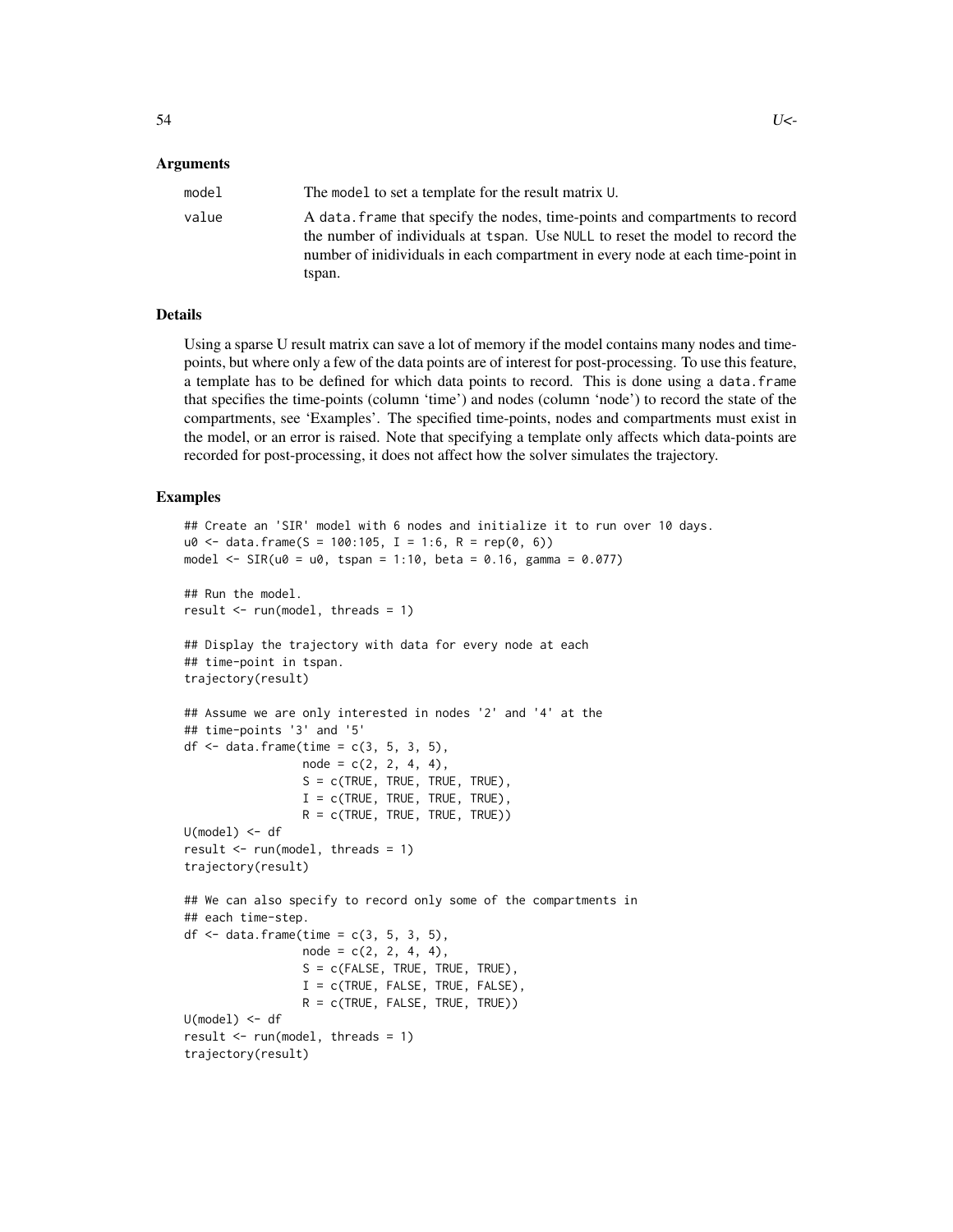```
## It is possible to use an empty 'data.frame' to specify
## that no data-points should be recorded for the trajectory.
U(model) <- data.frame()
result \le run(model, threads = 1)
trajectory(result)
## Use 'NULL' to reset the model to record data for every node at
## each time-point in tspan.
U(model) <- NULL
result <- run(model, threads = 1)
trajectory(result)
```
V<- *Set a template for where to write the V result matrix*

# Description

Using a sparse V result matrix can save a lot of memory if the model contains many nodes and time-points, but where only a few of the data points are of interest for post-processing.

#### Usage

V(model) <- value

## Arguments

| model | The model to set a template for the result matrix V.                                                                                                              |
|-------|-------------------------------------------------------------------------------------------------------------------------------------------------------------------|
| value | A data. frame that specify the nodes, time-points and compartments of when to<br>record the real-valued continuous state at tspan. Use NULL to reset the model to |
|       | record the real-valued continuous state in every node at each time-point in tspan.                                                                                |

#### Details

Using a sparse V result matrix can save a lot of memory if the model contains many nodes and time-points, but where only a few of the data points are of interest for post-processing. To use this feature, a template has to be defined for which data points to record. This is done using a data.frame that specifies the time-points (column 'time') and nodes (column 'node') to record the state of the continuous state compartments, see 'Examples'. The specified time-points, nodes and compartments must exist in the model, or an error is raised. Note that specifying a template only affects which data-points are recorded for post-processing, it does not affect how the solver simulates the trajectory.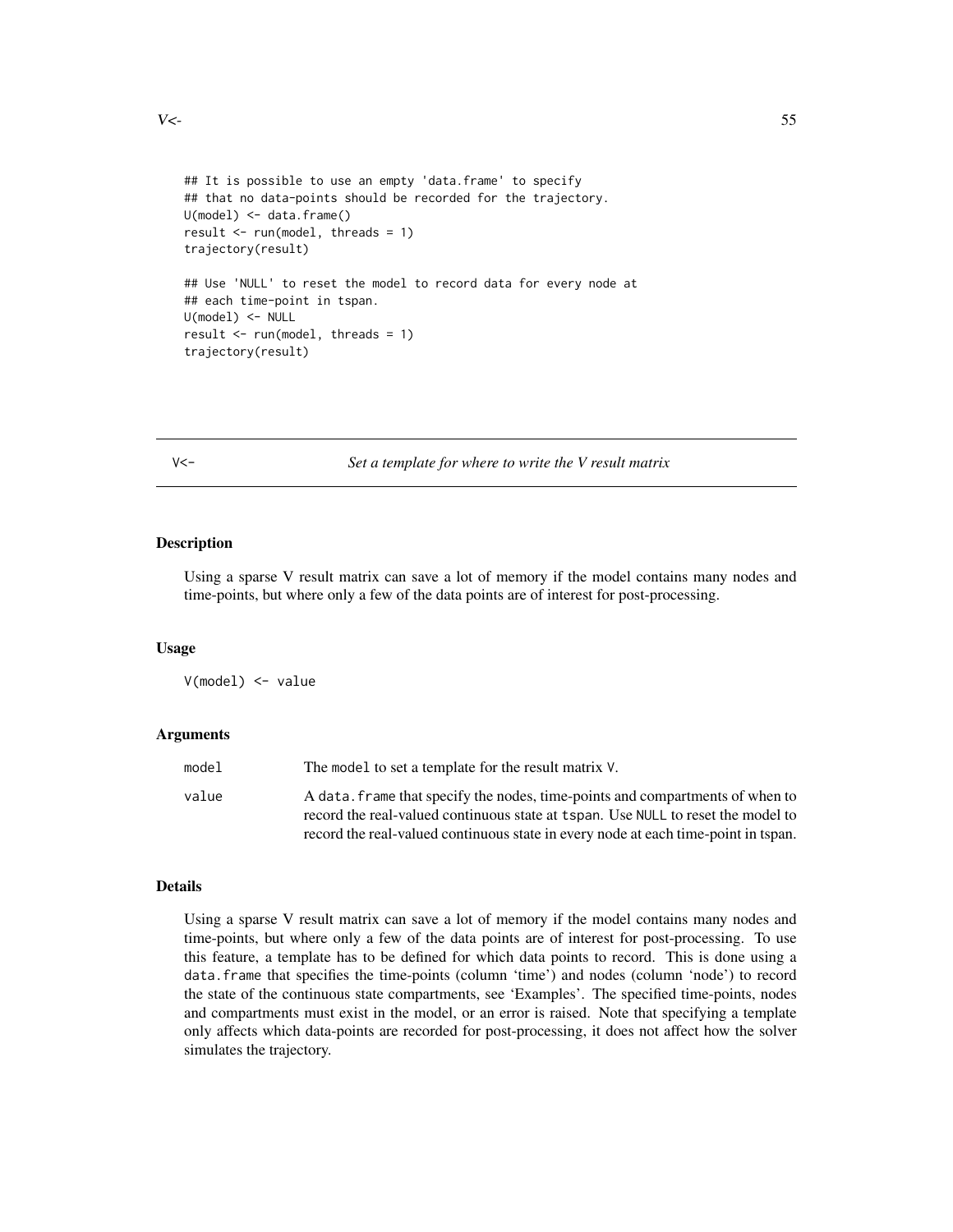```
## Create an 'SISe' model with 6 nodes and initialize
## it to run over 10 days.
u0 \le - data.frame(S = 100:105, I = 1:6)
model \leq SISe(u0 = u0, tspan = 1:10, phi = rep(0, 6),
    upsilon = 0.02, gamma = 0.1, alpha = 1, epsilon = 1.1e-5,
   beta_t1 = 0.15, beta_t2 = 0.15, beta_t3 = 0.15, beta_t4 = 0.15,
    end_t1 = 91, end_t2 = 182, end_t3 = 273, end_t4 = 365)
## Run the model
result \leq run(model, threads = 1)
## Display the continuous state variable 'phi' for every node at
## each time-point in tspan.
trajectory(result, compartments = "phi")
## Assume we are only interested in nodes '2' and '4' at the
## time-points '3' and '5'
df \le data.frame(time = c(3, 5, 3, 5),
                 node = c(2, 2, 4, 4),phi = c(TRUE, TRUE, TRUE, TRUE))
V(model) < - dfresult \leq run(model, threads = 1)
trajectory(result, compartments = "phi")
## It is possible to use an empty 'data.frame' to specify
## that no data-points should be recorded for the trajectory.
V(model) < - data.frame()
result \leq run(model, threads = 1)
trajectory(result, compartments = "phi")
## Use 'NULL' to reset the model to record data for every node at
## each time-point in tspan.
V(model) <- NULL
result \leq run(model, threads = 1)
trajectory(result, compartments = "phi")
```